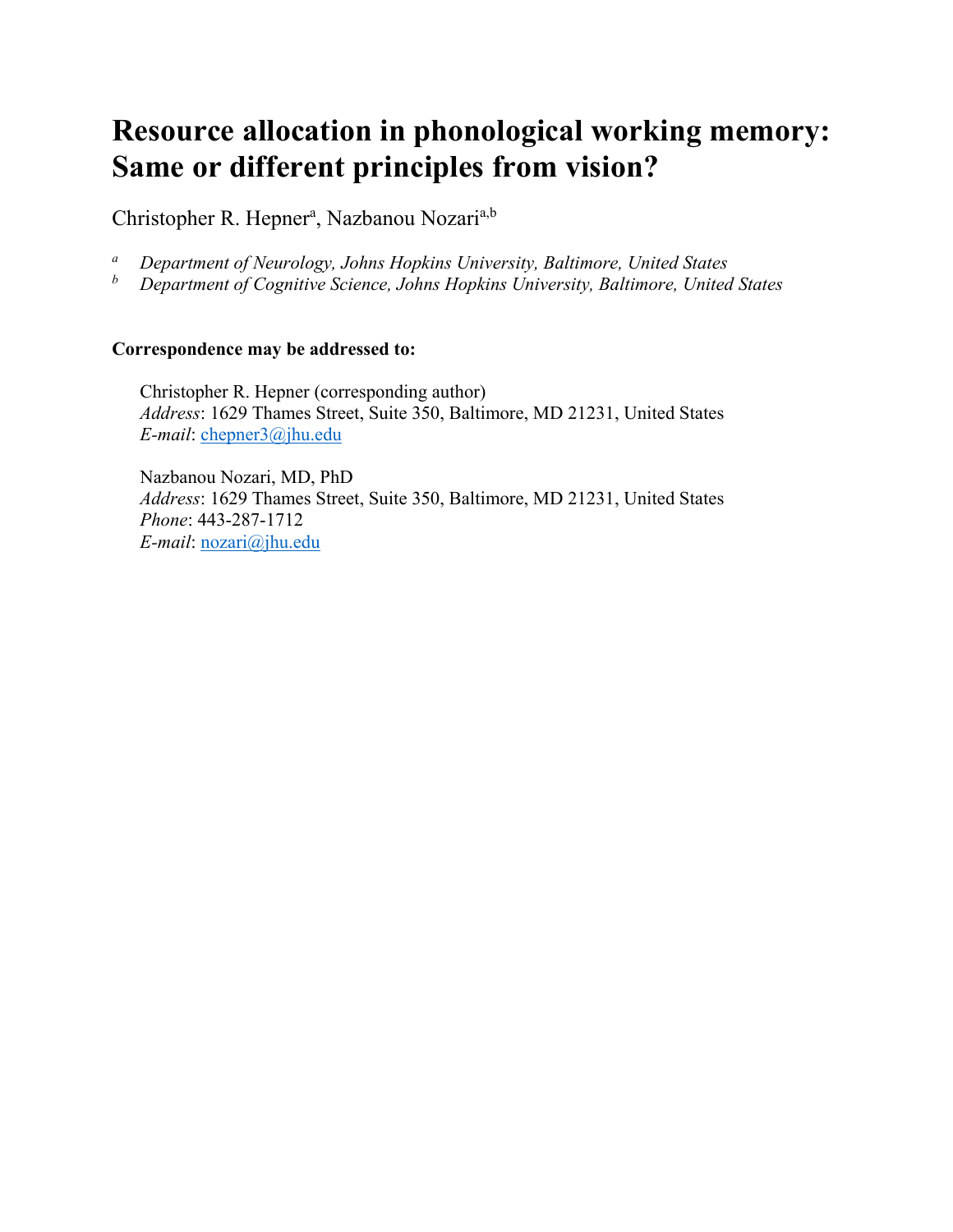## Abstract

The nature of working memory resources—in particular, their quantization (discrete vs. continuous)—has been studied extensively in the visual domain, with evidence supporting models with flexibly and continuously divisible resources. It remains unclear, however, whether similar mechanisms mediate the division of resources in phonological working memory. In three experiments, we show that, despite representational differences between visual and auditory domains, the principles of resource division are indeed similar in these domains. Exp. 1 tests slot vs. resource models, Exp. 2 gauges the effect of attention on resource division, and Exp. 3 investigates the influence of attention on different stages of working memory. Collectively, the results provide support for a resource model of phonological working memory and, more generally, point to similar computational principles governing the allocation of working memory resources.

*Keywords:* phonological working memory; cognitive resources; central executive; domain-generality; resource models; attention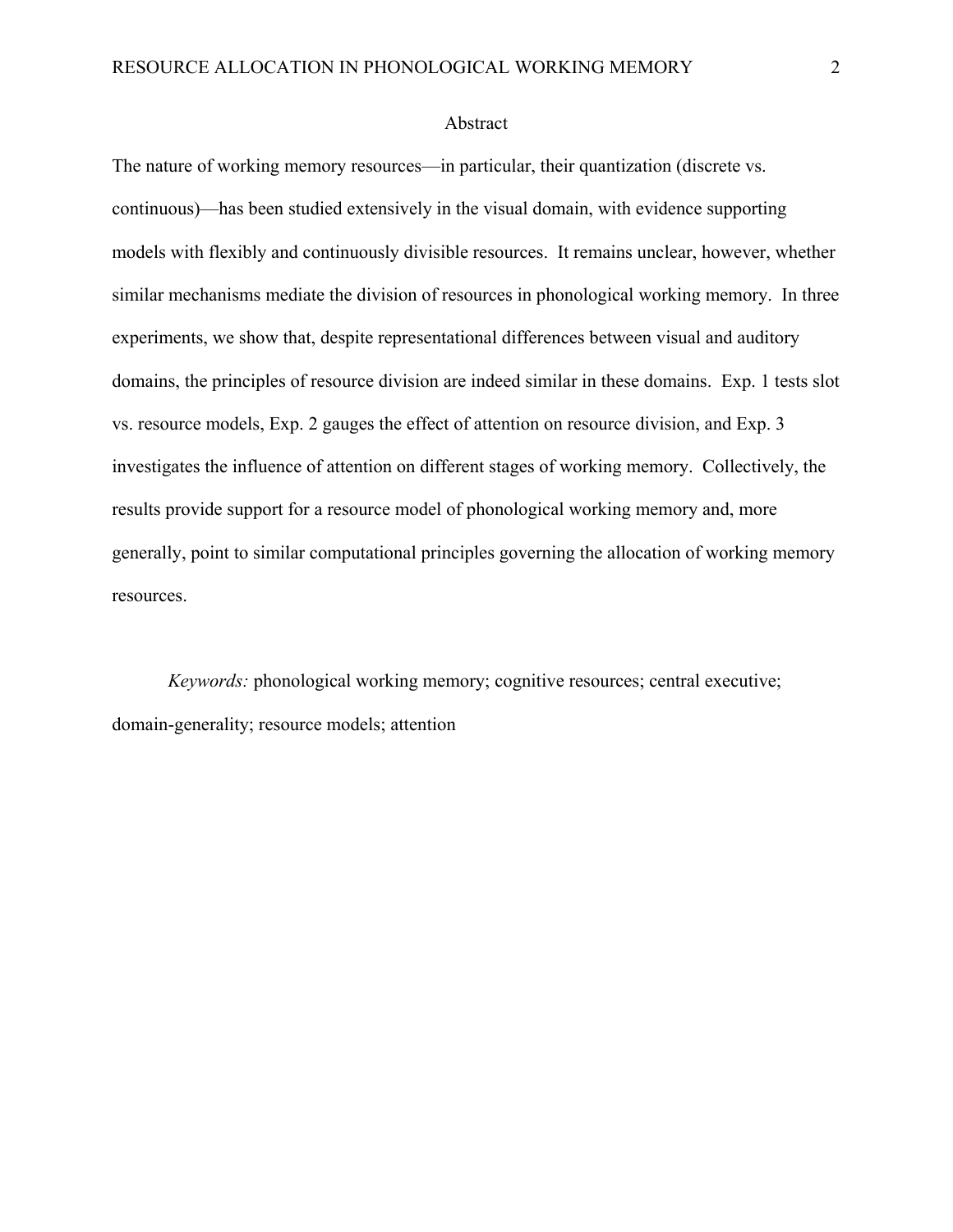#### **Introduction**

A central feature of working memory is its limited capacity (Baddeley, 2003). Despite the differences between the various theories of working memory, they all agree that people cannot hold an unlimited amount of information in working memory. This capacity limitation has given rise to questions like "How many items can be held in working memory, and how are they prioritized?", which has, in turn, led to the development of models of *resource allocation* in working memory. Given the very different nature of representations in visual and verbal domains of working memory (reflected in the division of the prominent multi-component model into separate visual and verbal subsystems: Baddeley & Hitch, 1974), a critical question is whether a single model of resource allocation is applicable to multiple domains—e.g., visual and verbal working memory. This paper answers this question.

The allocation of working memory capacity has been studied extensively in vision. Two types of models have been proposed: *slot models* (e.g., Cowan, 2001; Cowan, Rouder, Blume, & Saults, 2012) and *resource models* (e.g., Ma, Husain, & Bays, 2014). Slot models assume that there is a fixed upper bound *K* to the number of items that can be stored in working memory, that up to *K* items can be recalled with near-perfect accuracy, and that any additional items are lost completely and can only be guessed at random. Resource models, on the other hand, view working memory as a continuous resource with no fixed limit on the number of items that can be stored. Since this resource must be divided between items, any increase in set size, even from 1 to 2, will decrease the *precision* with which each of the items are remembered. Measuring the precision with which an item is remembered—and not simply whether it was remembered or not—requires a paradigm in which responses can be chosen from any point on a continuum, rather than selected from a set of discrete categories, so that the deviation of the response from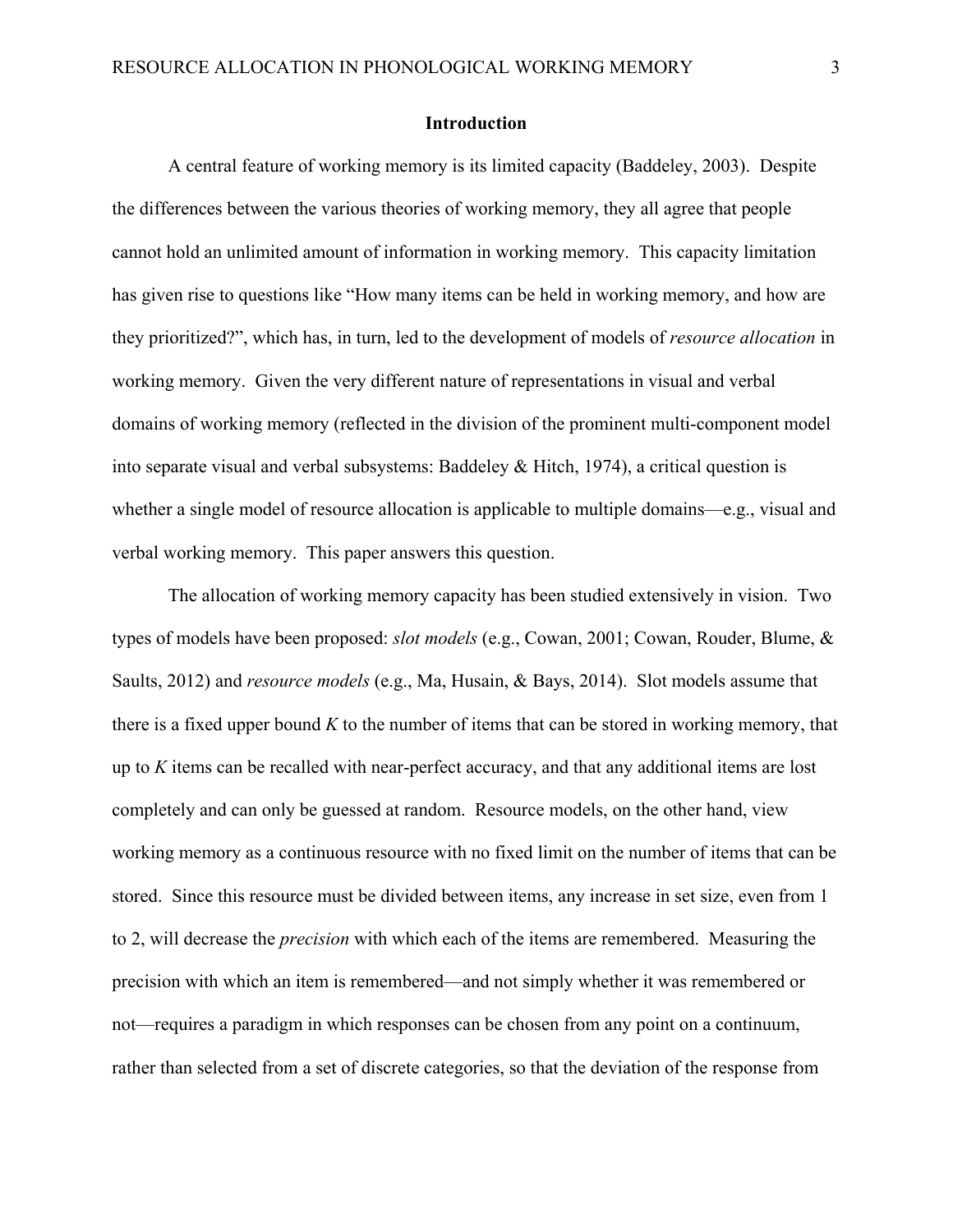the target can be measured. The visual domain offers a variety of features that fall on such a continuum: for example, the orientation of a line can range from 0 to 180 degrees from vertical, so the deviation between a response and a target can be measured as the absolute difference in orientations. For example, if a 45-degree target line is remembered as 50 degrees (response 1) and 55 degrees (response 2), the first response has less deviation (5 vs. 10 degrees) and is thus more precise. By contrast, linguistic stimuli are perceived more categorically (Liberman, Harris, Hoffman, & Griffith, 1957; but see Massaro & Cohen, 1983 for evidence of non-categorical perception in a different task): one can easily imagine the syllables /bɑ/ and /dɑ/, but not a whole range of /bɑ/-ish /dɑ/ and /dɑ/-ish /bɑ/ syllables in between. For this reason, the predictions of resource models remain, for the most part, untested in the domain of phonology. The current paper undertakes this challenge by developing a paradigm in which memory for auditory linguistic representations can be measured on a continuum, similar to the methods used to measure responses to visual stimuli on continua in visual working memory tasks.

We first confirm that participants are capable of non-categorical perception of phonological stimuli when asked to report them on a continuous scale. We then present three experiments closely mirroring those that have been used to answer questions about the mechanisms of resource allocation and item prioritization in visual working memory. Experiment 1 tests a key point on which the predictions of slot and resource models differ: the effect of set size on precision. To anticipate, the results show that the principles governing the allocation of phonological working memory capacity are in line with the predictions of resource models and similar to previous findings in visual working memory. Experiment 2 tests the influence of selective attention on resource allocation. The results, once again, show striking similarities between visual and phonological working memory. Finally, Experiment 3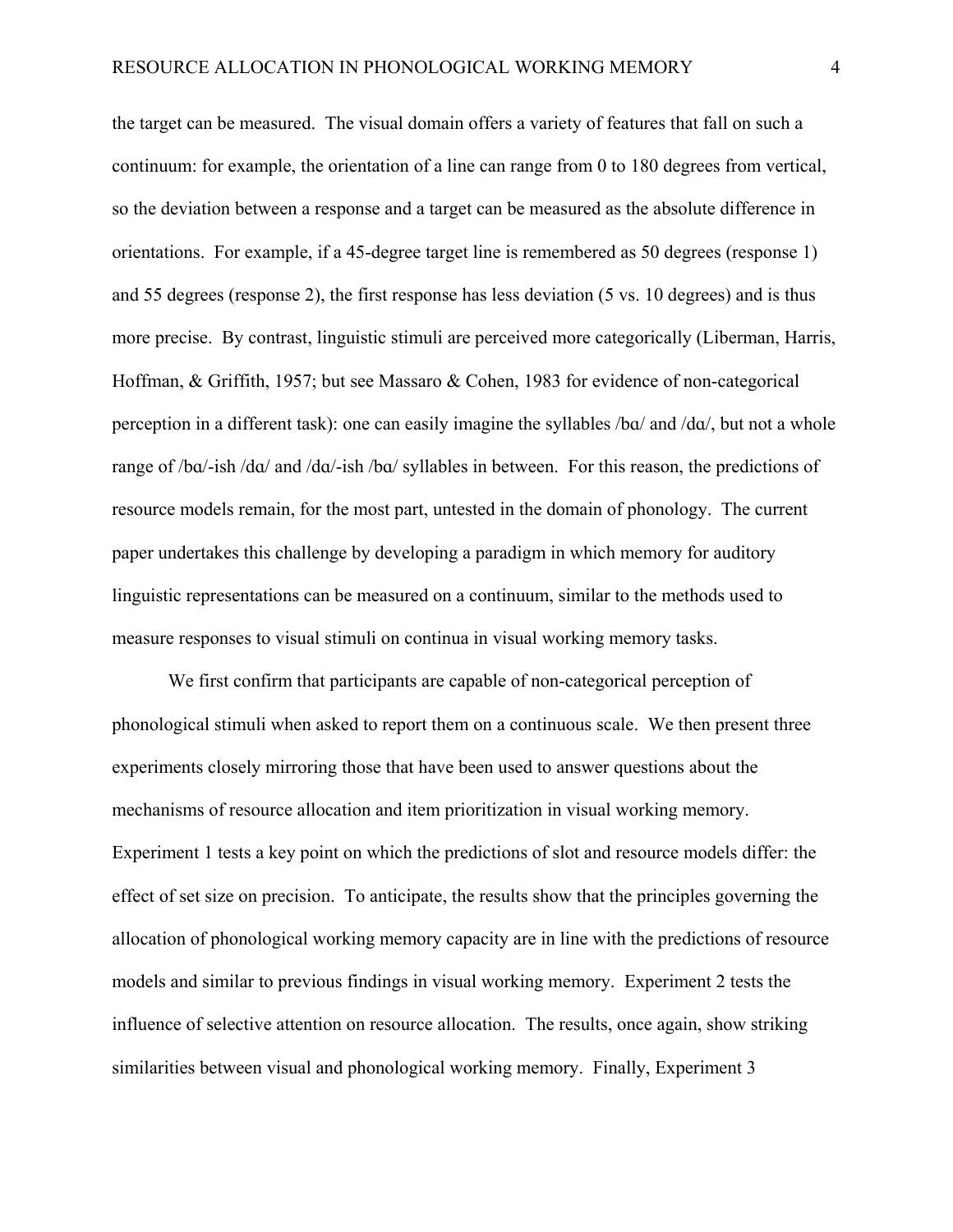investigates the stage at which attention influences the allocation of phonological working memory capacity.

# **Slot vs. Resource Models of Working Memory Capacity**

Early investigations of working memory capacity focused on measurements of *span*, or the number of items that could be held in working memory at one time. In a typical experiment (e.g., Hayes, 1952), the participant heard a sequence of digits (e.g., "3, 2, 8"), letters (e.g., "M, Q, E"), or words (e.g., "cat, tree, wrench") and reported back as many items as they could remember. This was repeated with longer and longer sequences of items until the participant could no longer report all of them correctly. The results obtained in this fashion were remarkably consistent across a wide range of stimulus types: participants were able to recall a maximum of  $7\pm2$  items (Miller, 1956). Based on this observation, Miller (1956) concluded that working memory capacity was limited by the number of items, rather than their complexity or informational content.

This idea became the basis for slot models (e.g., Cowan, 2001), the simplest and most restrictive version of the limited resources account. In these models, working memory capacity is divided up into a fixed number of discrete slots, each of which can hold exactly one item. This "magic number" of slots—for example, Cowan's 4 (Cowan, 2001) or Miller's 7±2 (Miller, 1956)—places an upper bound on the number of items that can be stored in working memory. As long as the number of items *N* is less than the number of slots *K*, every item receives a slot. No matter which item is probed, it can be recalled with near-perfect accuracy and precision. However, when  $N > K$ ,  $N - K$  items do not receive slots; these items are lost completely and can only be guessed at random. If all items have an equal probability of being probed, the chance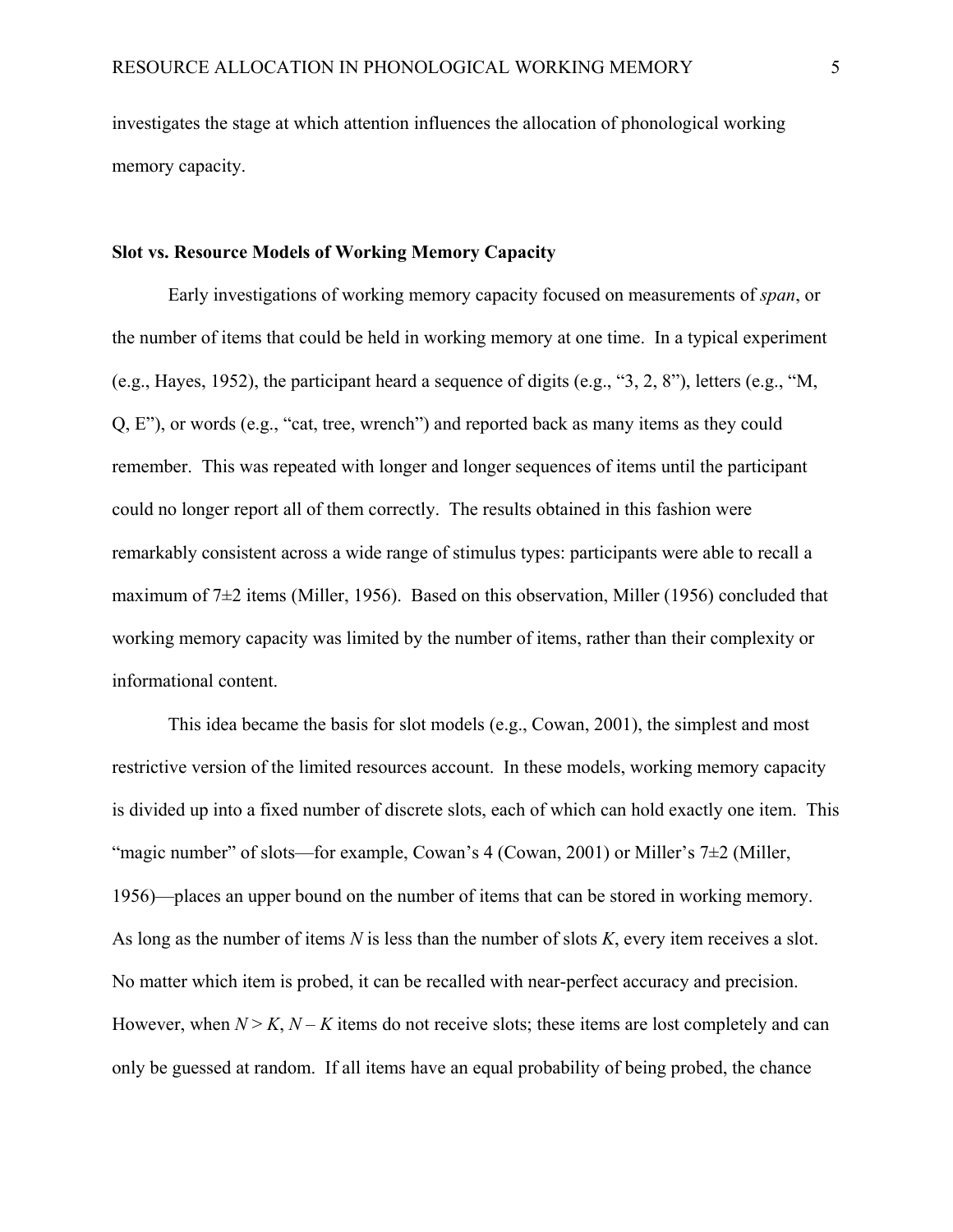that an item that did not receive a slot will be probed, and thus the chance of guessing, is (*N* – *K*)/*N*. As *N* increases, the chance of guessing will also increase, resulting in decreased accuracy. Slot models therefore predict that accuracy will be at ceiling for small set sizes  $(N \le K)$ , but decrease as a function of set size beyond a certain threshold  $(N > K)$ . This prediction was consistent with the findings of early working memory experiments that measured item-level accuracy: accuracy was perfect at small set sizes, then decreased linearly as a function of set size beyond a certain point (e.g., Sperling, 1960).

Unlike slot models, resource models (e.g., Ma et al., 2014) view working memory capacity as a continuous pool of resources that can be divided between an arbitrary number of items. The precision with which an item is stored in working memory is dependent on the amount of resources it receives. When there is only one item to remember, the entire pool of resources can be allocated to that item. When there are two items, the pool of resources must be divided in two, resulting in a decrease in the precision of the stored representations. In general, if resources are divided equally between items, then each item will receive 1/*N* of the available resources. Thus, all else being equal, the precision with which each item is stored will decrease (and deviation will increase) monotonically as a function of set size. Resource models can account for the older findings based on measures of binary accuracy in the following way: When the set sizes being compared are small (e.g., one vs. two items), the precision of the stored representations may still be sufficient to allow the correct response to be selected from a list of categories (e.g., red, orange, yellow, etc.) even at the larger of the two set sizes. Thus, resource models make the same predictions for the effect of set size on categorical accuracy as slot models do: accuracy should be at ceiling when set size is small but decrease as a function of set size when the precision of the stored representations is no longer sufficient to reliably select the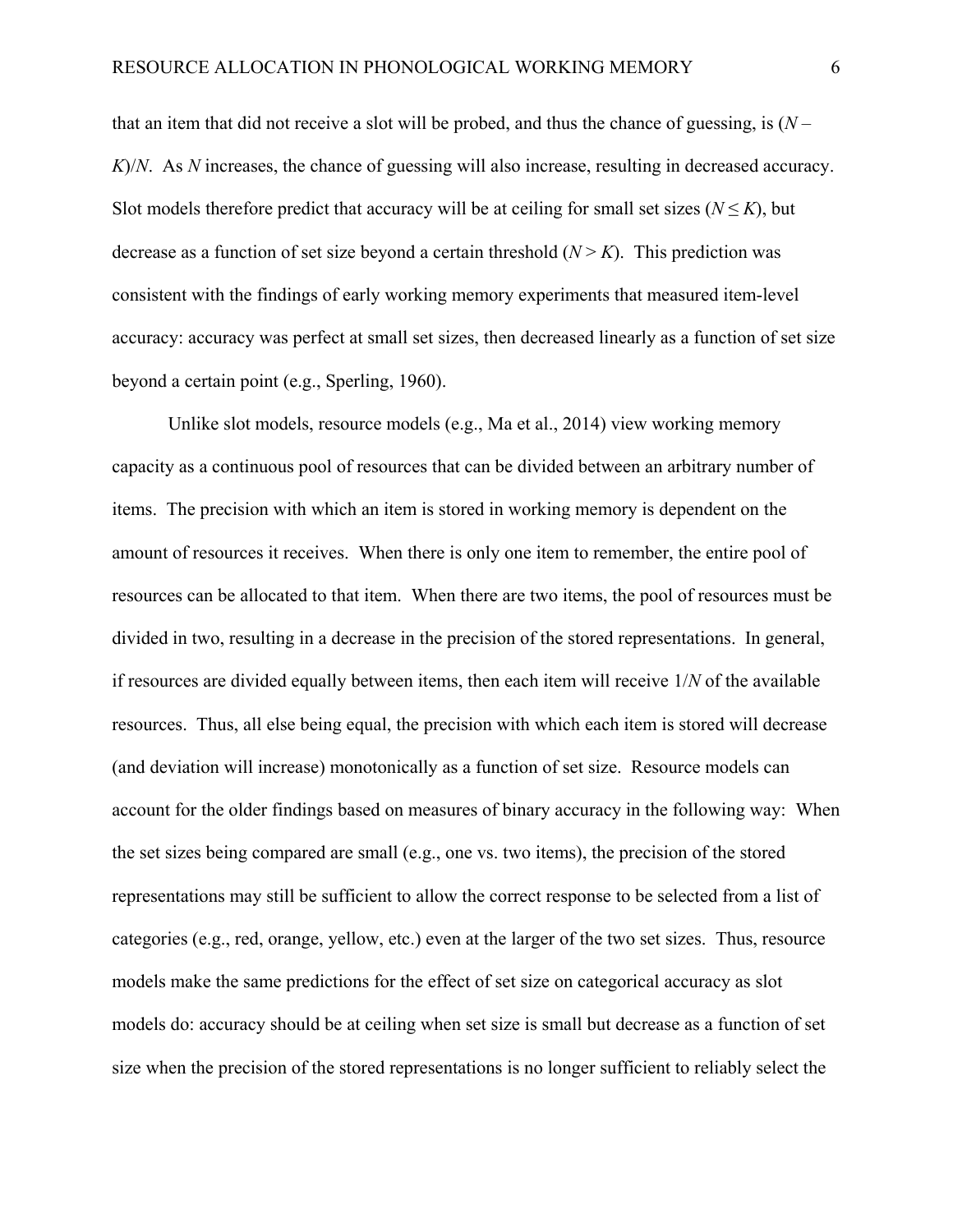correct response. Therefore, binary measures of accuracy (e.g., correct vs. incorrect) cannot distinguish between slot and resource models.

Slot and resource models can, however, be teased apart by measuring the precision instead of the accuracy of responses. As stated above, the prediction of the resource models is straight forward: a monotonic increase in response deviation (i.e. a decrease in response precision) with increasing set size. By contrast, retention in slot models is all-or-nothing: an item either gets a slot and is remembered with near-perfect precision, or it does not and must be guessed. Slot models thus do not predict variations in precision for stored items. However, when set size increases beyond *K*, the rate of random guessing increases, which increases the average deviation of the response from the target across trials, just like resource models. The critical test, then, is the effect of set size on precision at small set sizes ( $N \leq K$ ). Slot models predict that response deviation should be negligible in all set sizes  $N \leq K$ , while resource models predict an increase in response deviation even from set size 1 to 2.

Response precision can be measured by having participants select a response from a continuum rather than from a set of discrete categories. A typical experiment (e.g., Wilken & Ma, 2004) employing this *continuous reproduction* (or *delayed estimation*) paradigm works as follows: an array of color swatches is briefly presented. After a short delay, a box corresponding to the location of one of the color swatches appears. The participant's task is to select the color of the probed swatch on a continuous color wheel by clicking on the point which they believe corresponds to the exact hue of the probed color swatch. The dependent variable measured in this paradigm is the deviation of the participant's response—in this example, the difference between the color the participant selected and the target color. This paradigm has been used extensively to study visual working memory. The findings have not been consistent with the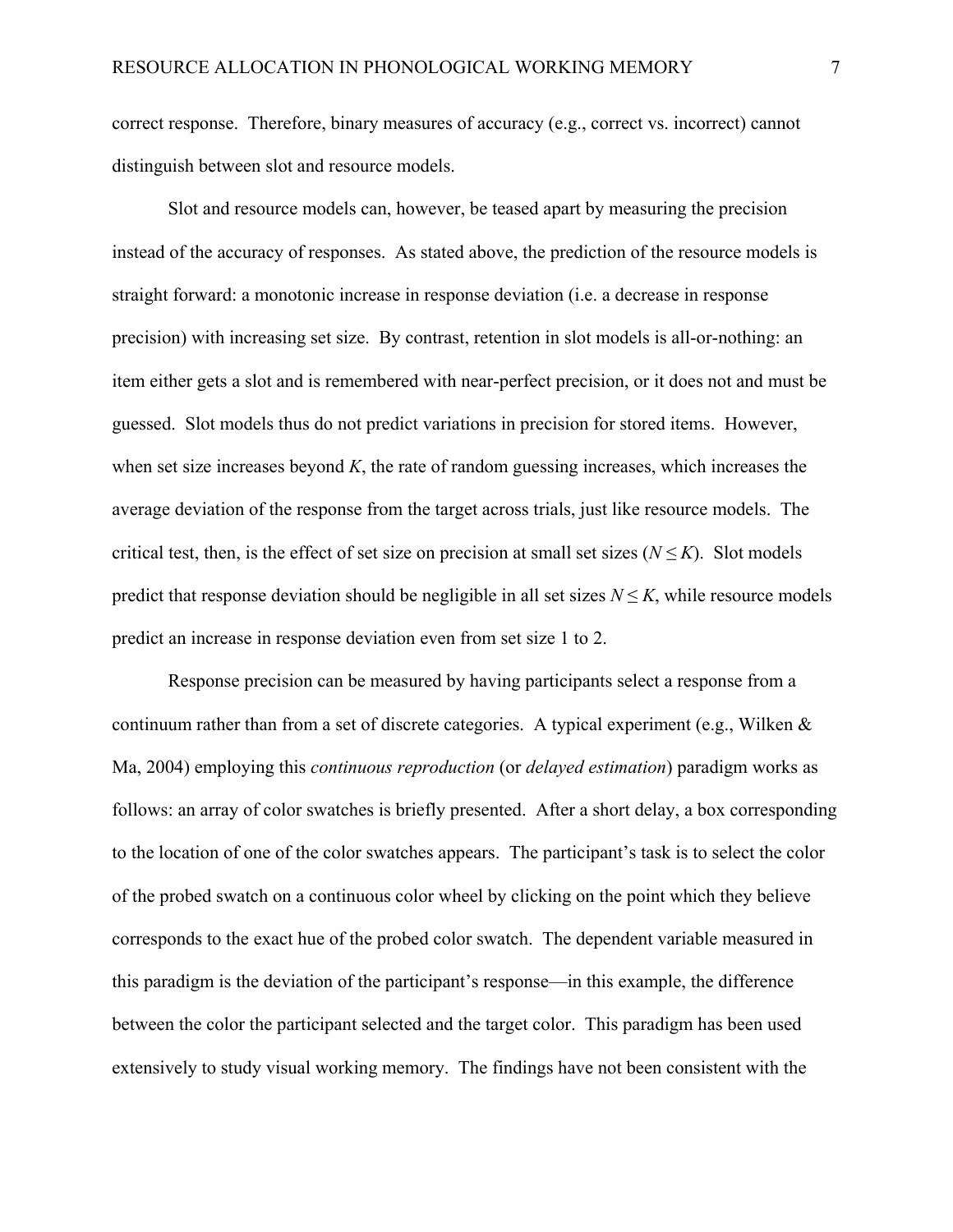predictions of classic slot models: across a wide range of studies, deviation has been found to increase monotonically as a function of set size, even from one to two items (Bays, Catalao, & Husain, 2009; Bays, Gorgoraptis, Wee, Marshall, & Husain, 2011; Gorgoraptis, Catalao, Bays, & Husain, 2011; Oberauer & Lin, 2017; Schneegans & Bays, 2016; van den Berg, Shin, Chou, George, & Ma, 2012; Wilken & Ma, 2004). In short, the empirical findings from visual working memory are compatible with both slot and resource models when binary accuracy is used as the dependent measure. However, the more sensitive measures of precision obtained using the continuous reproduction paradigm produce results that are better aligned with the predictions of resource models.

It is worth mentioning that a hybrid class of models, called *slots plus averaging models*  (e.g., Zhang & Luck, 2008), has also been proposed. These combine the features of both slot and resource models. Since these models were developed primarily in response to the same criticisms against slot models that motivated the development of resource models, their predictions regarding the key findings that discriminate between them are very similar to resource models. For this reason, we will save further discussion of these models for the section of the General Discussion in which we discuss the findings of the experiments.

#### **The Effect of Top-down Attention on Resource Allocation in Working Memory**

To investigate the effect of top-down attention on resource allocation in working memory, the continuous reproduction paradigm can be altered such that one item in each set is given a higher priority than the others, e.g., by cueing one of the items to indicate that it is more likely to be probed. In a typical experiment (e.g., Gorgoraptis et al., 2011), an array of lines of various colors and orientations is briefly presented. After a short delay, one of the items is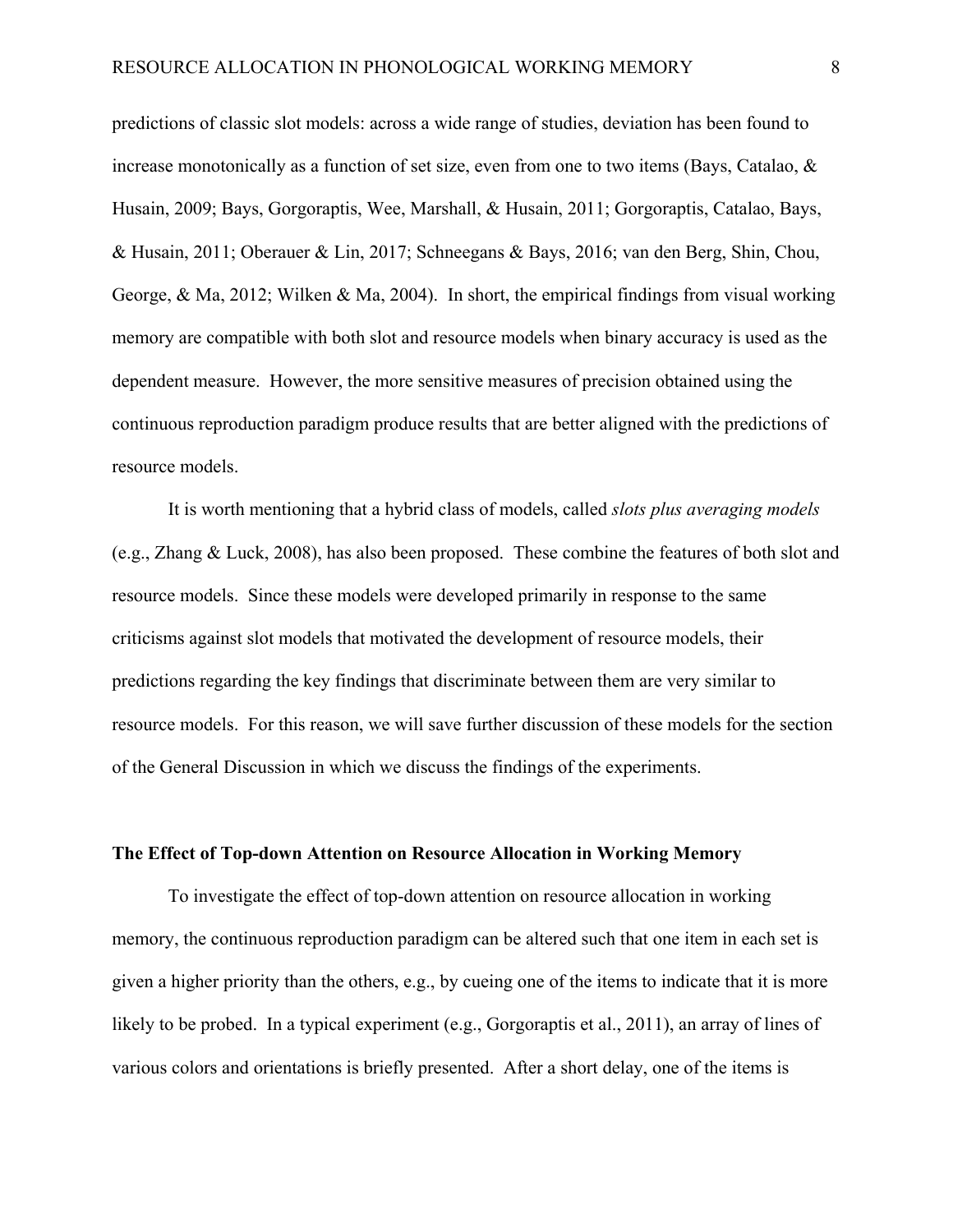probed using a line of the same color. The participant's task is to rotate the line to match the orientation of the probed item. In some of the trials, the participant is instructed in advance to attend to a line of a particular color, since this line (the *cued* item) is more likely to be probed than the other lines in the same set (the *uncued* items). In the *cued* condition, the cued item is probed. In the *uncued* condition, one of the uncued items is probed. The deviation of the participant's responses in these two conditions can be compared to a *baseline* condition, in which none of the lines is cued. A variety of studies using variations of this paradigm have found lower deviation in the cued condition compared to the baseline and higher deviation in the uncued condition (Bays et al., 2011; Gorgoraptis et al., 2011; Oberauer & Lin, 2017; Pertzov, Bays, Joseph, & Husain, 2013), indicating a direct involvement of selective attention in the allocation of resources in visual working memory.

The next logical step is to probe the stage at which the allocation of resources in working memory is susceptible to the influence of selective attention. To this end, several studies manipulated the timing of the cues. *Pre-cues*, which appear before stimulus presentation, could potentially affect both encoding and maintenance in working memory: cued items could be encoded with higher precision, and the effects of decay and/or interference during the maintenance period could be reduced. *Retro-cues* (i.e., *retroactive* cues), which appear after the stimuli have disappeared, only have the potential to affect maintenance, since the encoding phase is over by the time a retro-cue is presented. Both pre-cues (Bays et al., 2011; Gorgoraptis et al., 2011; Oberauer & Lin, 2017) and retro-cues (Oberauer & Lin, 2017; Pertzov et al., 2013) have been found to affect deviation for cued and uncued items relative to baseline in visual working memory. To our knowledge, however, only one study (Oberauer & Lin, 2017) directly compared the effect of pre-cues to retro-cues on cued and uncued items; in that study, cued items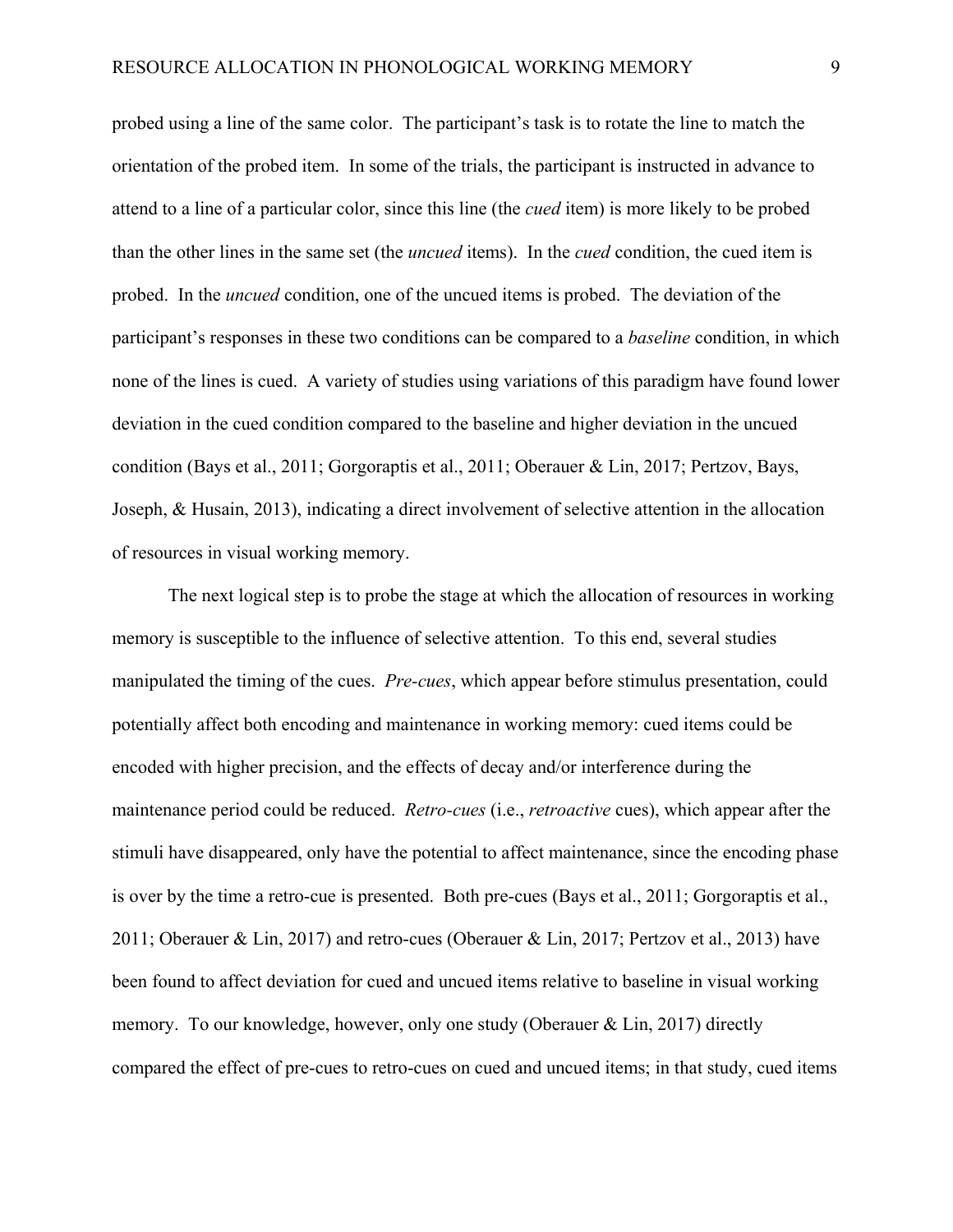benefitted much more from pre-cues than retro-cues (although the effect of retro-cues was still significant), while uncued items were affected equally negatively by both pre-cues and retrocues. These findings can be accommodated by a model in which resource allocation remains flexible during the maintenance period, even after the stimuli have disappeared, such that resources can still be taken away from the non-prioritized items. Prioritized items, however, mainly benefit from receiving more resources during encoding, with a small advantage during the maintenance phase from the reassignment of the resources from the uncued items.

In short, a resource model in which resource allocation is influences by attentional cues and remains flexible even during the maintenance phase can account for the findings reported in visual working memory better than competing slot models. But can the same model be applied to phonological working memory? We discuss the challenges involved in the next section.

## **From Vision to Language**

As the previous section makes clear, slot and resource models cannot be distinguished from each other on the basis of binary accuracy measures. Doing so requires stimuli with features that vary continuously. In the visual domain, finding such features is trivial. There are a wide variety of visual features (e.g., color, orientation, and spatial frequency) that can take any value along a continuum. For example, people can perceive blue, green, and a whole spectrum of colors in between. In the phonological domain, although the acoustic properties of speech sounds vary continuously, evidence from discrimination tasks (e.g., Liberman et al., 1957) suggests that people perceive phonemes categorically, e.g., as a /k/ or a /q/, but not as something in between. Categorical perception may serve a purpose: when processing linguistic input, the ability to reliably distinguish between phonemes is essential, since misidentifying a single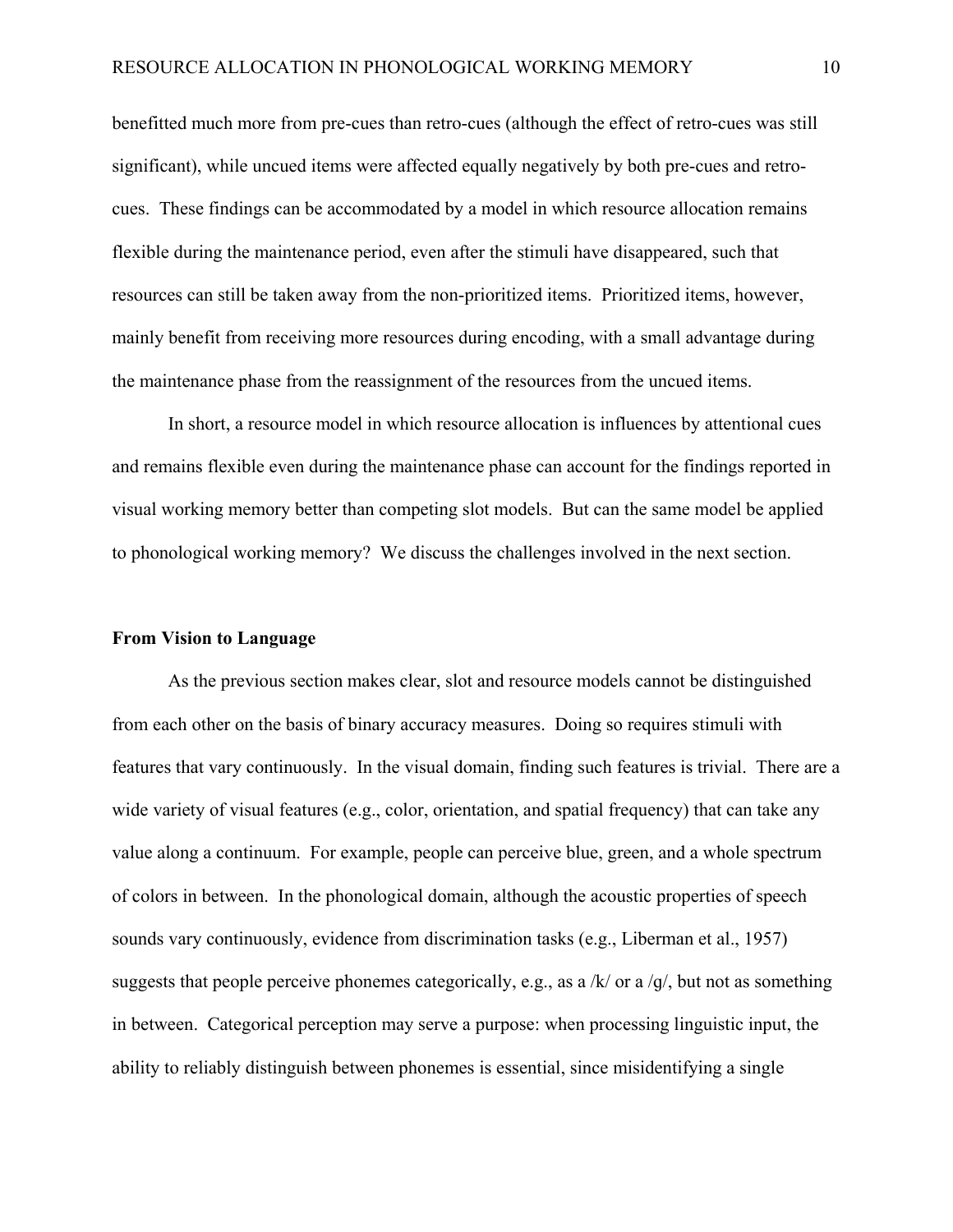phoneme can dramatically alter the meaning of a word (e.g., "back" vs. "bag"). It may be for this reason that humans are much better at detecting acoustic differences that cross category boundaries than differences of exactly the same magnitude that do not (Liberman et al., 1957).

At first glance, this seems problematic for the application of resource models to phonological working memory. If the perception of phonological stimuli is entirely categorical, then precision cannot be measured. However, the tendency to perceive phonemes categorically is not absolute. The degree to which participants perceive speech sounds categorically depends critically on the nature of the task they are performing (Gerrits & Schouten, 2004; Schouten, Gerrits, & van Hessen, 2003). For example, Massaro and Cohen (1983) have found that participants are capable of rating /k/-ish /g/ and /g/-ish /k/ sounds on a continuous scale between a prototypical /k/ and a prototypical /ɡ/. In other words, they are capable of *non-categorical perception*. It is important to note that non-categorical perception is not simply a laboratory effect; it has consequences for language processing in real life. For example, gradient (i.e., noncategorical) acoustic information has been found to influence subsequent processing in spoken language comprehension (Brown-Schmidt & Toscano, 2017). Similarly, certain kinds of speech errors have been shown to involve co-production of target and error sounds, potentially reflecting gradient co-activation of the corresponding representations in the production system (Goldrick & Chu, 2014). Thus, despite surface differences in how people perceive visual and phonological information, both types of information are perceived and represented in enough detail to allow for fine-grained measurements of the deviation of a response from the target.

To adapt the continuous reproduction paradigm to verbal working memory, Joseph et al. (2015) used synthetic vowels with acoustic features that varied along a continuum. Participants heard a sequence of 1, 2, or 4 syllables consisting of a synthetic vowel followed by a consonant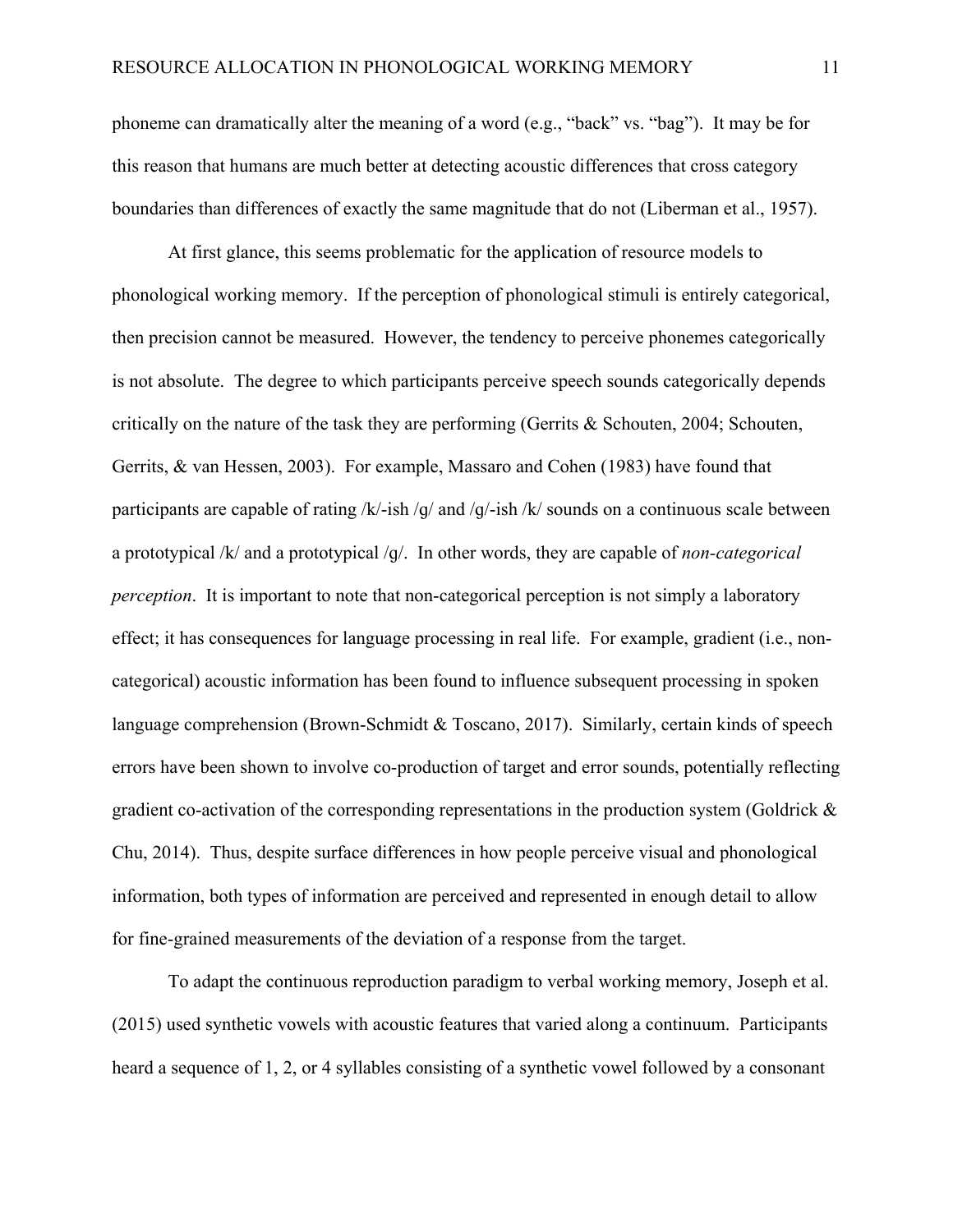$(\text{Ad})$ . At the end of the sequence, one of the syllables was probed by presenting a number on a screen (1 for the first syllable, 2 for the second, etc.). Participants then heard a synthetic vowel from a random point on the continuum played continuously and responded by turning a dial to manipulate the vowel until it matched the one that had been probed. The deviation of each response was then recorded as the distance between the probed vowel and the participant's response on the continuum. Joseph et al. (2015) analyzed these deviations using a modified version of the Zhang and Luck (2008) mixture model designed to decompose responses into three categories: continuous responses, categorical responses, and random guesses. Critically, they found that the deviation of the continuous responses increased monotonically as a function of set size, even after categorical and random responses had been accounted for by the mixture model. Joseph et al. (2015) argue that this pattern is consistent with the predictions of resource models of phonological working memory.

In addition to replicating the set size effects found in visual working memory, Joseph et al. (2015) show that the continuous reproduction paradigm can be successfully adapted to linguistic items like speech sounds. However, their specific implementation of the paradigm is subject to some significant limitations. First, to make it possible to apply the modified Zhang and Luck (2008) mixture model, the authors needed their stimuli to come from a circular continuum. This is problematic because acoustic features form linear rather than circular continua; while colors, for example, naturally form a continuum that curves back on itself (i.e., red  $\rightarrow$  orange  $\rightarrow$  yellow  $\rightarrow$  green  $\rightarrow$  blue  $\rightarrow$  purple  $\rightarrow$  red again), phonological features do not. In other words, increasing the voice onset time (VOT) of  $/q$  from 0 ms to 60 ms will turn it into  $/k$ , but continuing to increase the VOT will not turn  $/k$  back into  $/q$ . The only way around this is to manipulate two acoustic features simultaneously in order to create an arbitrary circle in a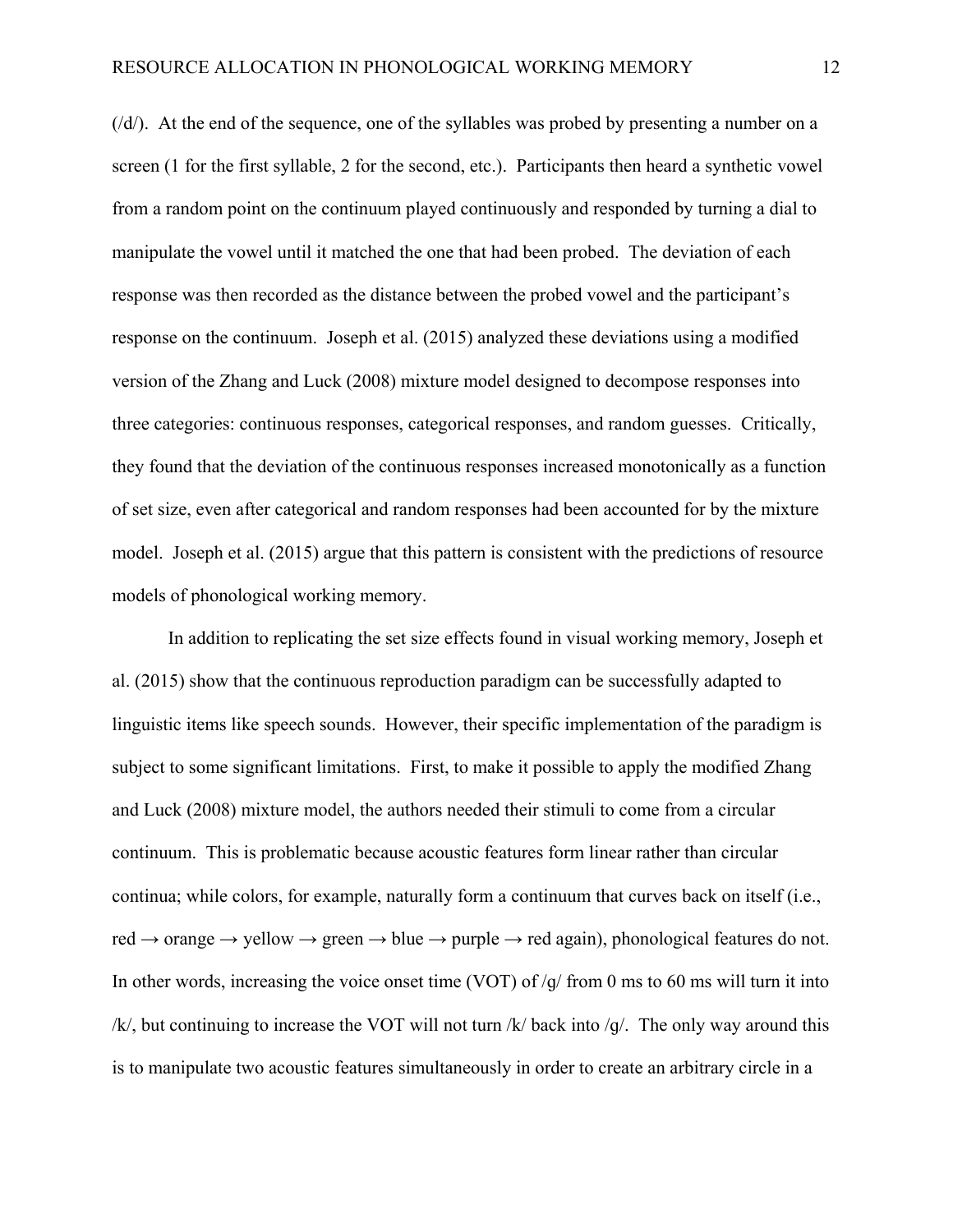two-dimensional feature space, as Joseph et al. (2015) did to create their synthetic vowels. The result is a continuum with variation along multiple dimensions simultaneously—variation which, in some portions of the continuum, may not be relevant in normal speech. Second, the use of a single stimulus continuum (also typical of experiments in visual working memory) introduces a potential confound. Since all of the stimuli presented in a trial vary along the same feature dimensions, it is difficult to disentangle the effects of increased interference (e.g., Oberauer & Kliegl, 2006; Oberauer & Lin, 2017) from the effects of dividing working memory resources into smaller shares. We will return to this point in the General Discussion.

# **The Current Study**

In the current study, we implement a novel version of the continuous reproduction paradigm, adapted from the syllable rating task in Massaro and Cohen (1983), to measure phonological working memory performance. Our version of this paradigm incorporates three key differences from those used by Joseph et al. (2015) and in visual working memory:

1. *Linear response spaces*. Instead of the circular response spaces typically used in the continuous reproduction paradigm, we use the linear response spaces from Massaro and Cohen's (1983) syllable rating task: participants respond by indicating the position of the probed stimulus on a continuum between two extremes (e.g., between prototypical /k/ and prototypical  $/q$ ). The phonemes at the ends of the continuum differ in a single distinctive feature (e.g., [−voice] vs. [+voice]), so the acoustic properties of the stimuli at various point on the continuum vary along perceptually relevant dimensions (e.g., VOT).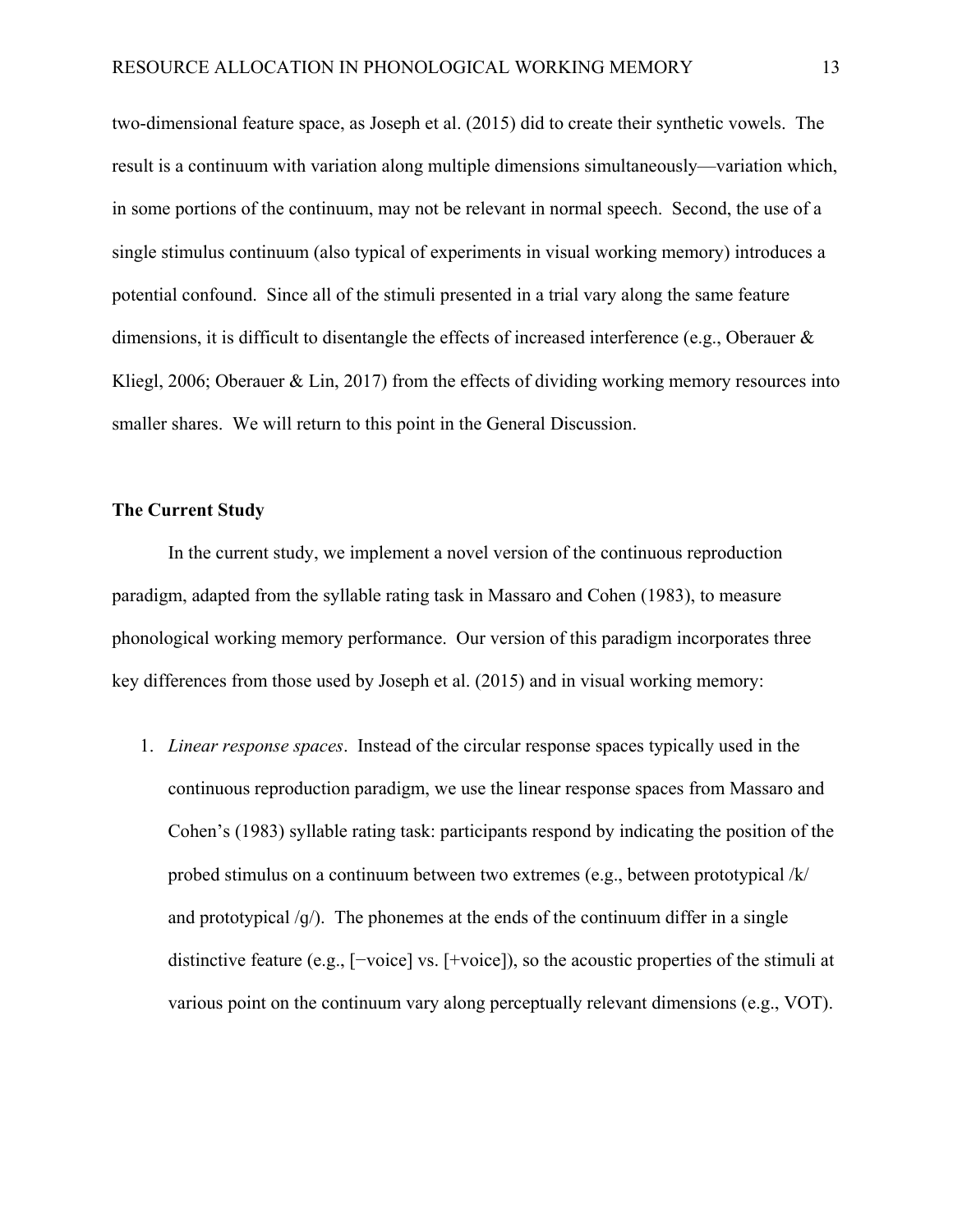- 2. *Multiple stimulus continua*. To minimize the potential for interference between the stimuli in a trial, we ensure that each of the stimuli comes from a different continuum. Specifically, we ensure that the stimuli come from continua that manipulate different distinctive features. There is thus no overlap in the relevant phonological or acoustic properties of the stimuli.
- 3. *Compensation for perceptual distortion*. Since distortions of perceptual space have been reported in both visual (Bae, Olkkonen, Allred, Wilson, & Flombaum, 2014) and verbal working memory (Joseph et al., 2015), we take these distortions into account in our analyses. To accomplish this, we included a baseline phase in the paradigm in which precision of perceptual judgments were assessed under minimal working memory load. We compare each participant's responses in the continuous reproduction task to their own responses in a baseline phase, rather than the actual position of the target.

Using this paradigm, we conducted three experiments to determine whether the key empirical findings in the visual domain could be replicated in phonological working memory. If these findings (i.e., the set size and cue effects discussed above) can be replicated, we can conclude that working memory capacity is allocated according to the same principles in both visual and verbal domains. If not, domain-specific principles of resource division must be proposed.

Experiment 1 tested the contrasting predictions of slot and resource models regarding set size effects. We manipulate the number of syllables presented in each trial and measure response deviation as a function of set size in sets containing 1, 2 and 4 stimuli. In Experiment 2, we manipulated attentional cues to determine their effect on the allocation of resources to cued and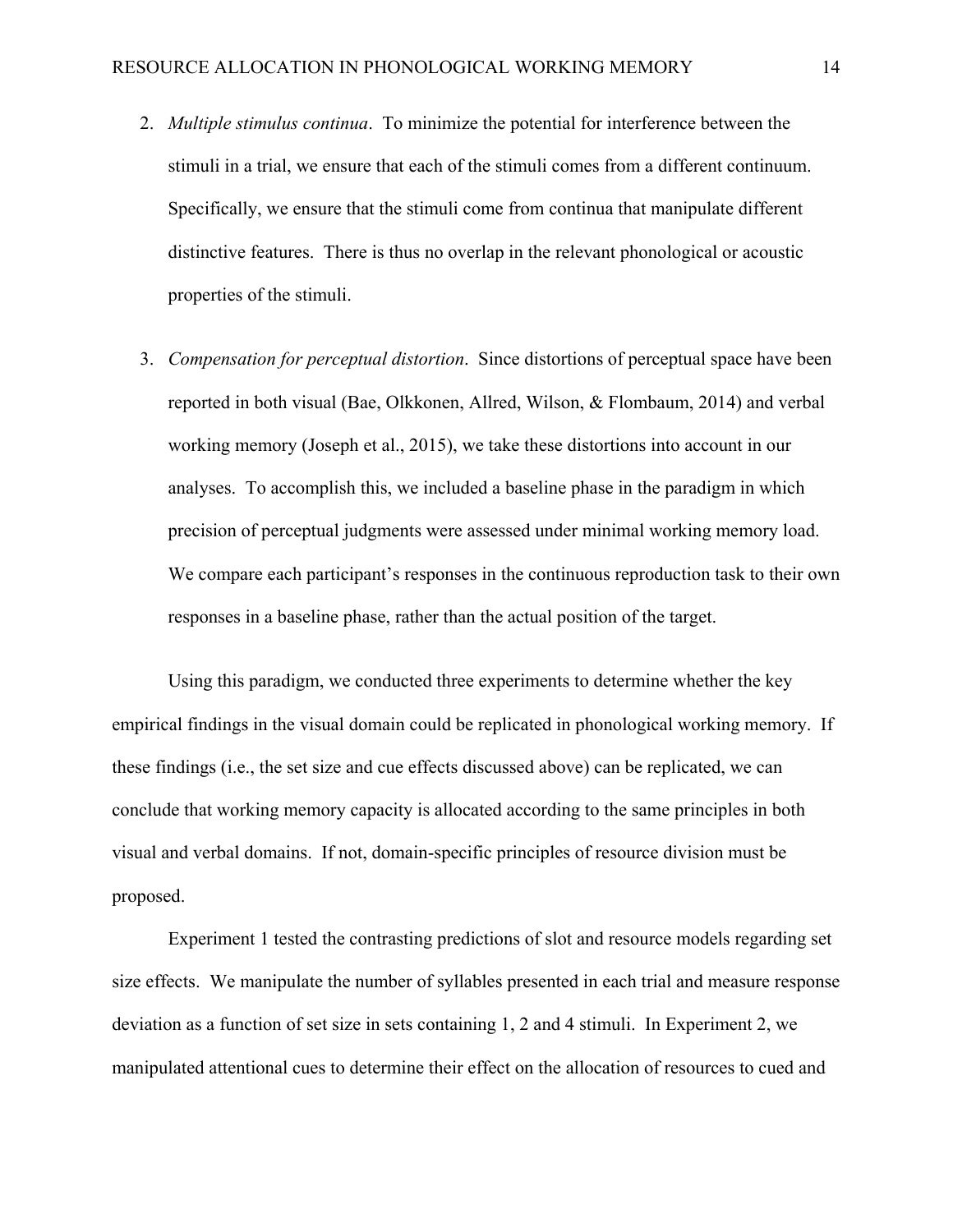uncued items using a set size of 4. Finally, in Experiment 3, we replicated the results of Experiment 2 with a set size of 3 and a longer delay (2 s instead of 1 s). In addition, we manipulated the timing of the attentional cues (i.e., pre- vs. retro-cues) in order to determine whether or not resources can be reallocated after encoding is complete.

# **Experiment 1**

# **Participants**

A pre-defined target sample size of 48 was chosen, and participants who did not pass the exclusion criteria ( $N = 2$ ; see Results) were replaced. Thus, 50 native speakers of American English (31 females, *M*age = 43.2, age range: 24–65 years) participated for payment through Amazon Mechanical Turk (AMT; https://www.mturk.com). Consent was obtained under a protocol approved by the Johns Hopkins Medicine Institutional Review Board.

# **Materials**

Stimuli were 28 syllables, seven from each of four acoustic continua:  $/ba/-/da/$ ,  $/ka/ \alpha$ /qa/, / $\alpha$ /–/ $\alpha$ /, and /s $\alpha$ /–/ $\alpha$ . The syllables at the ends of the continua (e.g., the most /b $\alpha$ /-like syllable,  $/ba$ –/da/-1, and the most /da/-like syllable,  $/ba$ –/da/-7 on the  $/ba$ –/da/ continuum) were recordings of a native speaker of American English. The five intermediate syllables on each continuum were created by progressively changing the acoustic properties of the initial consonant in Praat (Boersma & Weenink, 2016) using scripts from Winn (2014) to create five equally-spaced consonants between the two recorded syllables while leaving the vowel  $(\alpha)$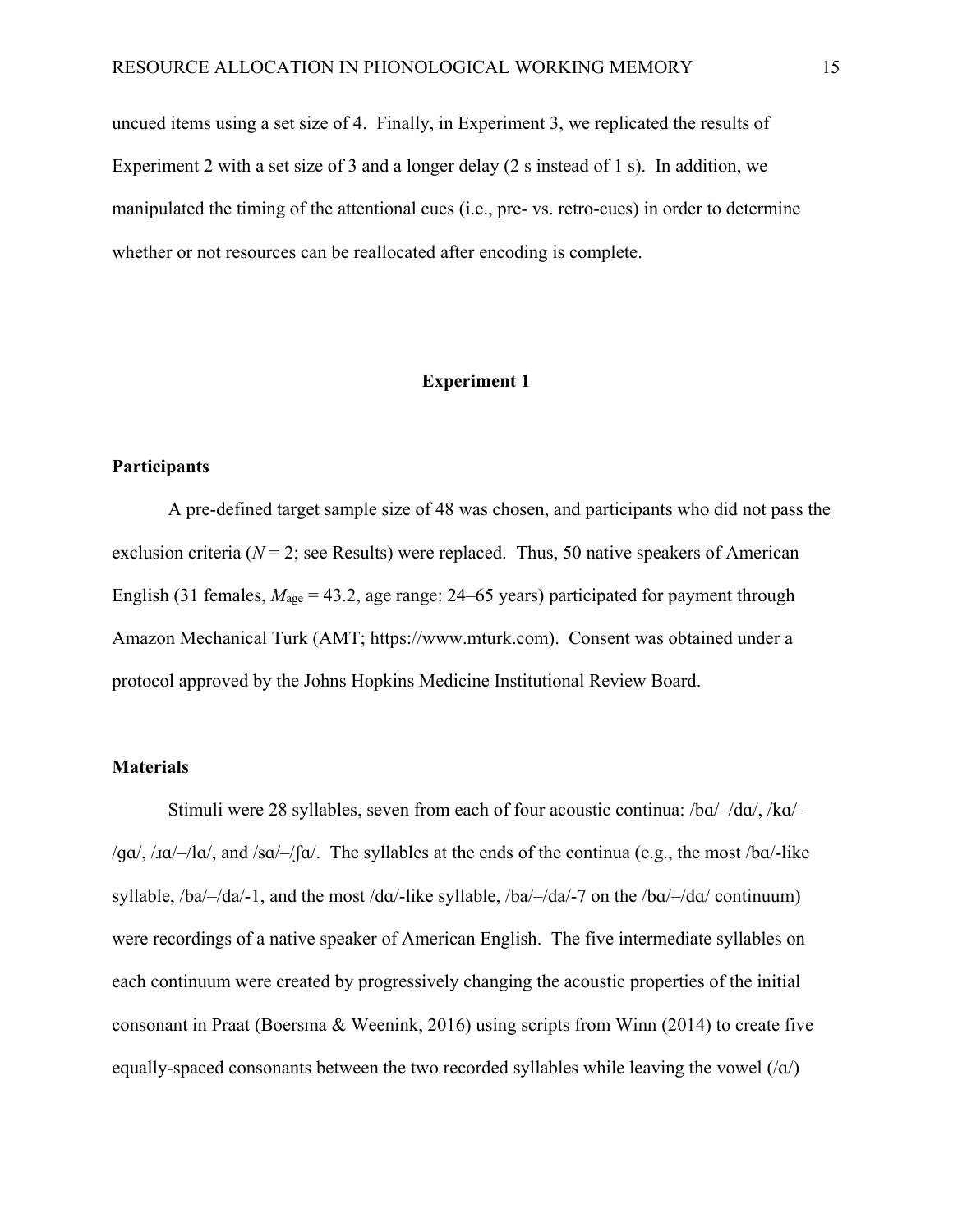unchanged. To minimize interference, a different feature was manipulated in each continuum. We varied (1) place of articulation between [−coronal] and [+coronal] (rising vs. flat second formant transition; Liberman, Delattre, Cooper, & Gerstman, 1954) in the /bɑ/–/dɑ/ continuum and (2) manner of articulation between [−lateral] and [+lateral] (rising vs. flat third formant transition; O'Connor, Gerstman, Liberman, Delattre, & Cooper, 1957) in the  $\lambda a/\lambda a$  continuum using the modified linear predictive coding (LPC) decomposition and re-synthesis procedure described by Winn and Litovsky (2015). (3) Place of articulation was varied between [+anterior] and [−anterior] (higher vs. lower spectral peak; Hughes & Halle, 1956) in the /sɑ/–/ʃɑ/ continuum by blending the initial fricative noises. (4) Finally, voicing was varied between [−voice] and [+voice] (longer vs. shorter voice onset time; Liberman, Delattre, & Cooper, 1958) in the /ka/ $-\frac{1}{q}a$  continuum by decreasing the duration of the aspiration in /ka/ in 10 ms increments to create stimuli with voice onset times ranging from 60 ms (most /kɑ/-like) to 0 ms  $(most/qa$ -like).

# **Procedures**

The experiment was developed using jsPsych (de Leeuw, 2015), a JavaScript library for running behavioral experiments in a browser. PsiTurk (McDonnell et al., 2016) was used to integrate the experiment with AMT. To provide us with more data, each participant completed two sessions 24–72 hours apart with the same structure but a different trial order. Each session consisted of two phases: a *baseline phase* and a *working memory phase*.

**The baseline phase.** The baseline phase was adapted from Massaro and Cohen (1983), and was divided into four blocks, one for each acoustic continuum, the order of which was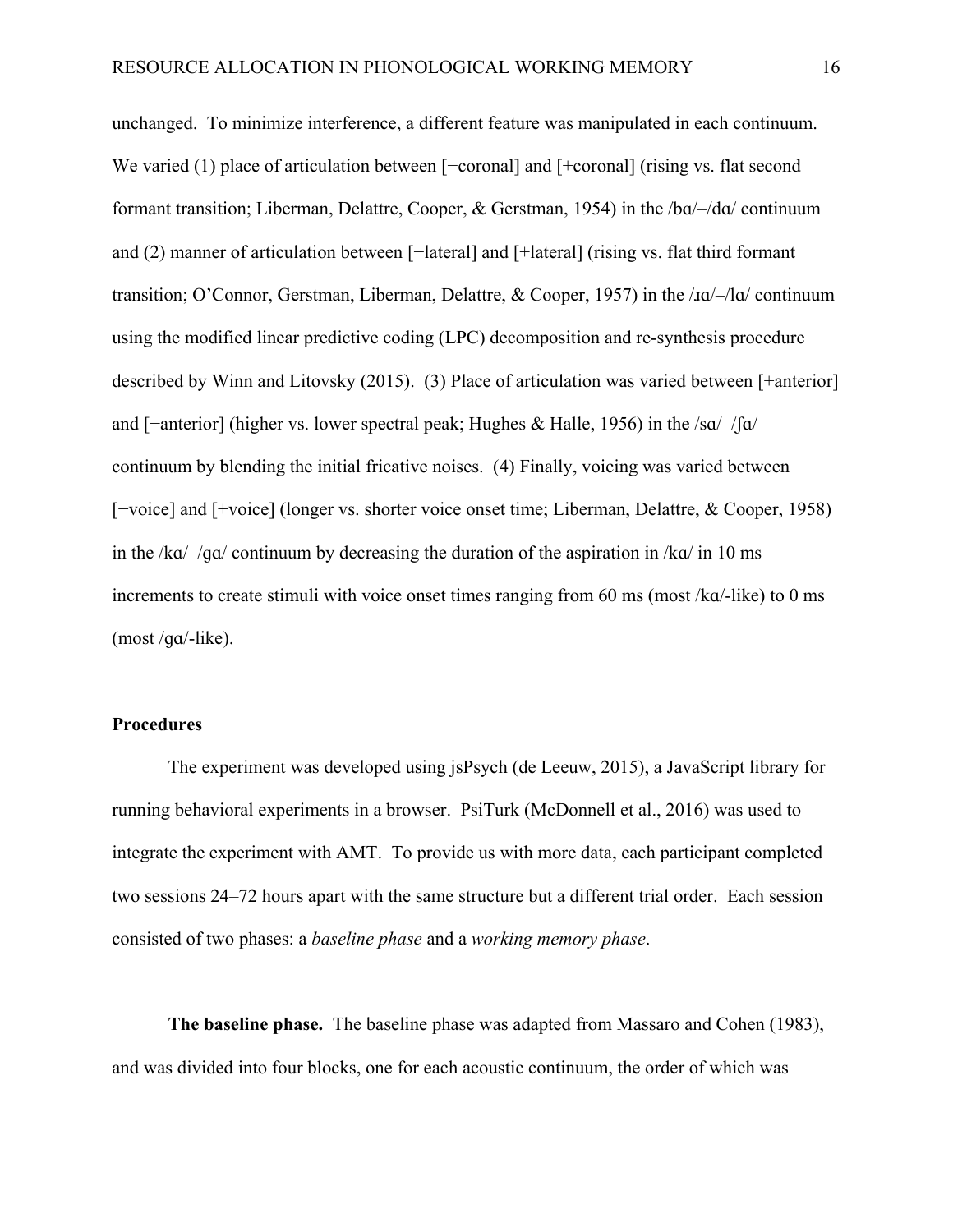randomized across participants in each session. In each block, participants first completed an orientation in which all seven syllables along the continuum were played in order. As each syllable was played, its position was shown on a slider at the center of the screen visually representing the range between the most extreme syllables on the continuum (e.g., between the most /bɑ/-like syllable at the left end, labelled "B", and the most /dɑ/-like syllable at the right end, labelled "D"). For example, when  $/ba$ - $/da$ -1 was played, the slider was set all the way to the left. When the /ba/–/da/-2 was played, the slider was set one sixth of the way from B to D, and so on, until the last syllable played and the slider was set all the way to the right (Figure 1a). This orientation procedure was repeated four times to give participants enough opportunities to learn the relationship between the syllables on the acoustic continuum and the corresponding positions on the visual slider. Their ability to map the syllables onto these positions—in the terminology used by Massaro and Cohen (1983), "rate" them on a scale, e.g., from most /bɑ/-like to most /dɑ/-like—was then tested.

Once the orientation was over, participants were tested on their ability to rate syllables (*baseline test*). They listened to the same syllables, this time presented in a random order, and indicated the position of each one on the continuum using the same slider (Figure 1a). Remember that, although we had seven syllables from each continuum, participants could adjust the slider continuously. Once participants had adjusted the slider to their satisfaction, they pressed a "submit" button and the position was recorded on a scale from 1 to 100 (participants did not see these numbers). If, for example, a participant had set the slider exactly at the correct position r upon hearing  $/ba$  –/da – 3, the response would have been recorded as 34. Only one syllable was played in each trial and there was no deadline for responding. The baseline test in each block consisted of 14 practice trials (two per syllable) followed by 56 experimental trials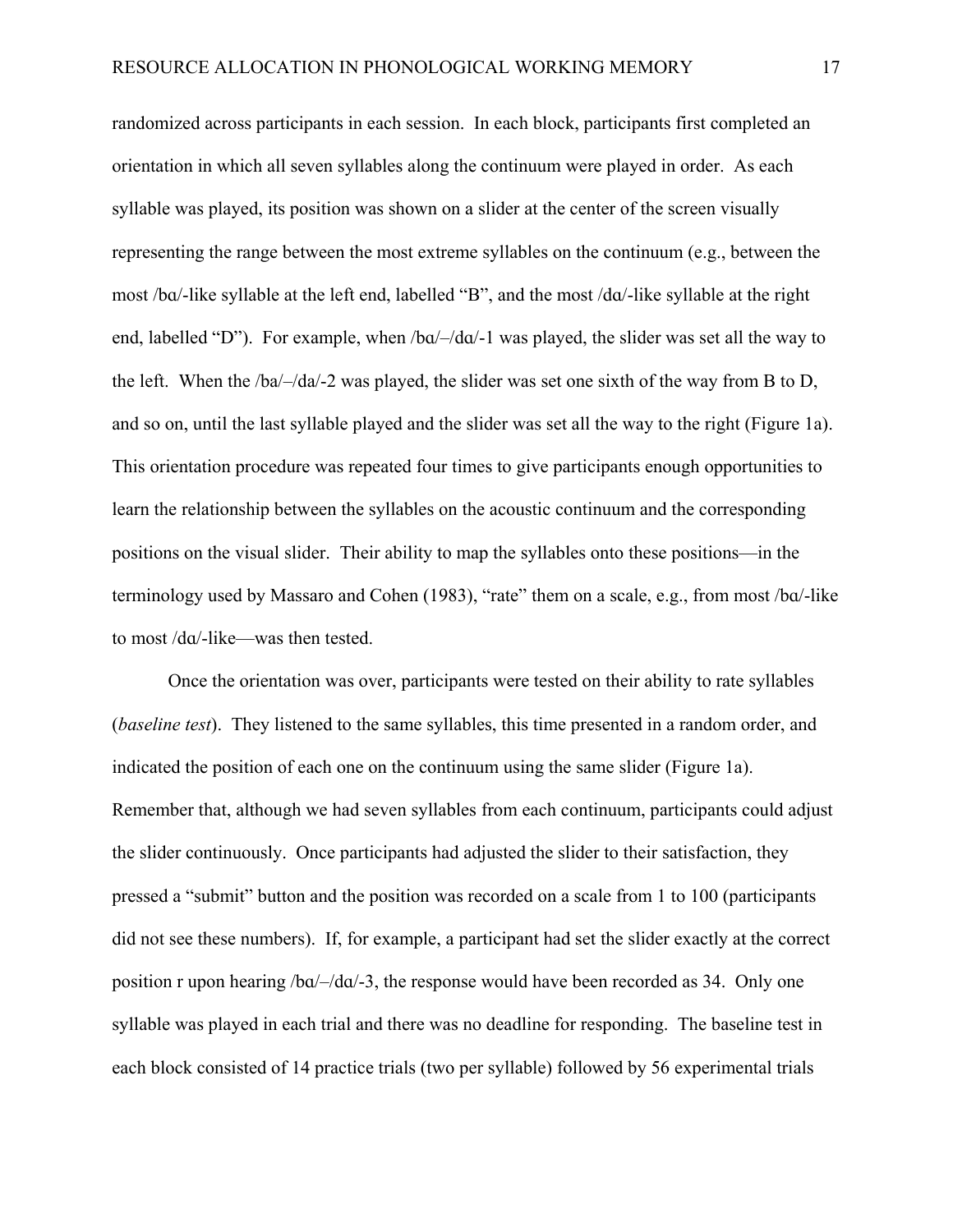(eight per syllable). Thus, across the two sessions, participants completed a total of 448 experimental baseline test trials (16 for each of the seven syllables in each of the four continua).



Figure 1. Examples of the trials in Experiments 1–3. The probed item in each of these trials is the second syllable on the /ba/-/da/ continuum. (a) The baseline test trial used in all three experiments. (b) Pre-cue and (c) retro-cue trials in Experiment 3. The trial structure in Experiment 2 was similar to the pre-cue condition, except that the delay was 1 second instead of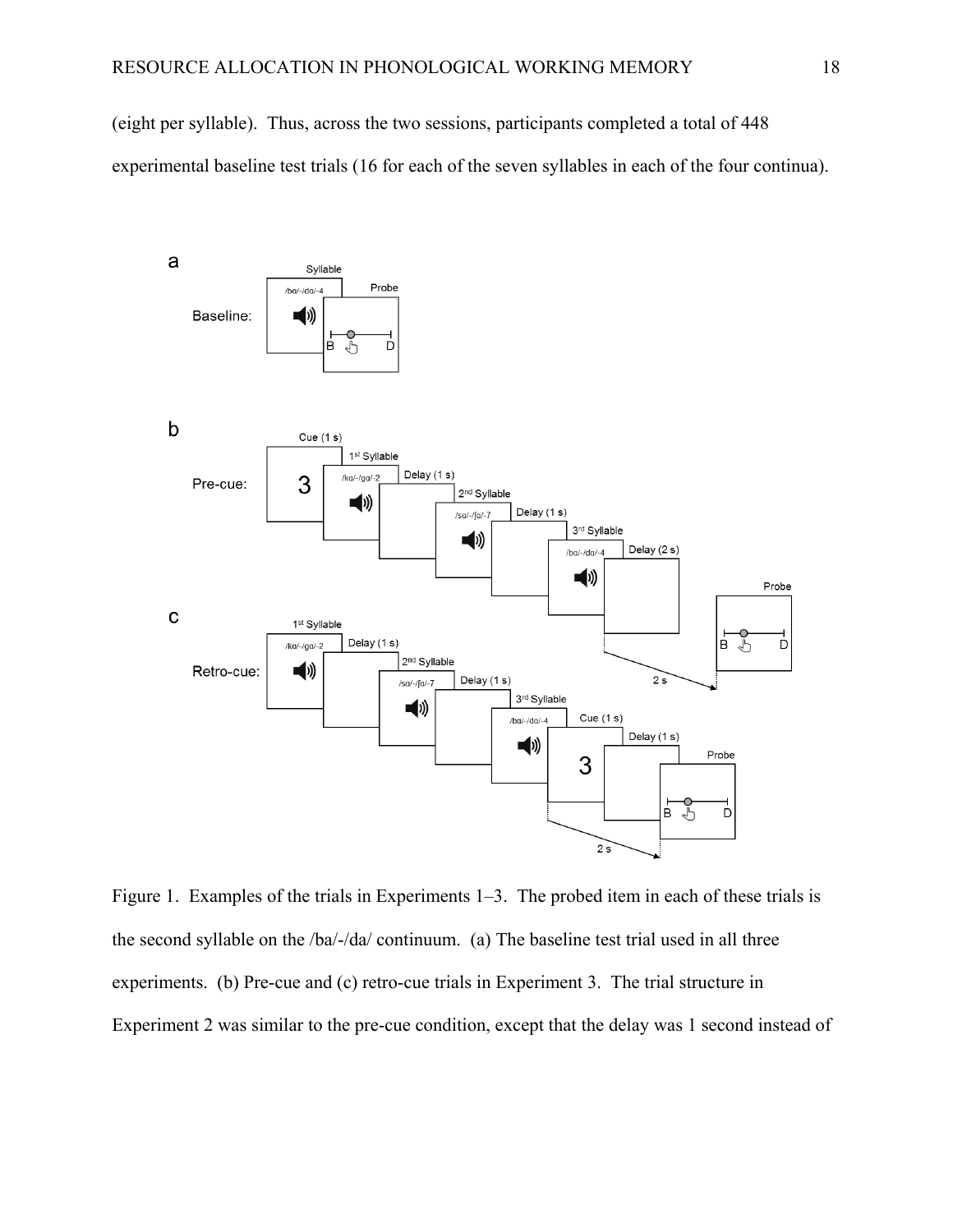2 and 4 syllables were presented instead of 3. Experiment 1 followed the same format as Experiment 2 but with varying numbers of syllables (1, 2, or 4) and no cues.

**The working memory phase.** This phase tested the effect of set size on precision in working memory. On each trial, participants were presented with a sequence of one, two, or four syllables from different acoustic continua played at 1 s intervals. One second after the final syllable was played, the slider appeared, and participants had 1 s to rate the relevant syllable on the slider. Since two syllables from the same continuum were never played during the same trial, the labels on the slider unambiguously indicated which syllable to rate. In each session, there were 15 practice trials, followed by 12 blocks of 28 experimental trials with pseudorandomized order, such that no more than two consecutive trials had the same set size. Across sessions, participants completed a total of 672 experimental working memory trials (224 for each of the three set sizes). The design was fully counterbalanced, so each syllable was probed the same number of times (eight) in each set size for each participant. Within each set size, each syllable appeared the same number of times in each position.

## **Statistical Analyses**

**The exclusion criterion.** To test the critical predictions of the resource model, it was necessary to establish that participants were attending to the task and had learned to indicate the positions of the syllables using the slider. At a minimum, there should be a reliable positive correlation between the position of a syllable within a continuum (e.g., two sixths of the way from  $/ba/$  to  $/da/$ ) and the participant's ratings for that syllable (e.g., 34). To implement this criterion (the *correlation criterion*), we tested for a positive Spearman correlation between the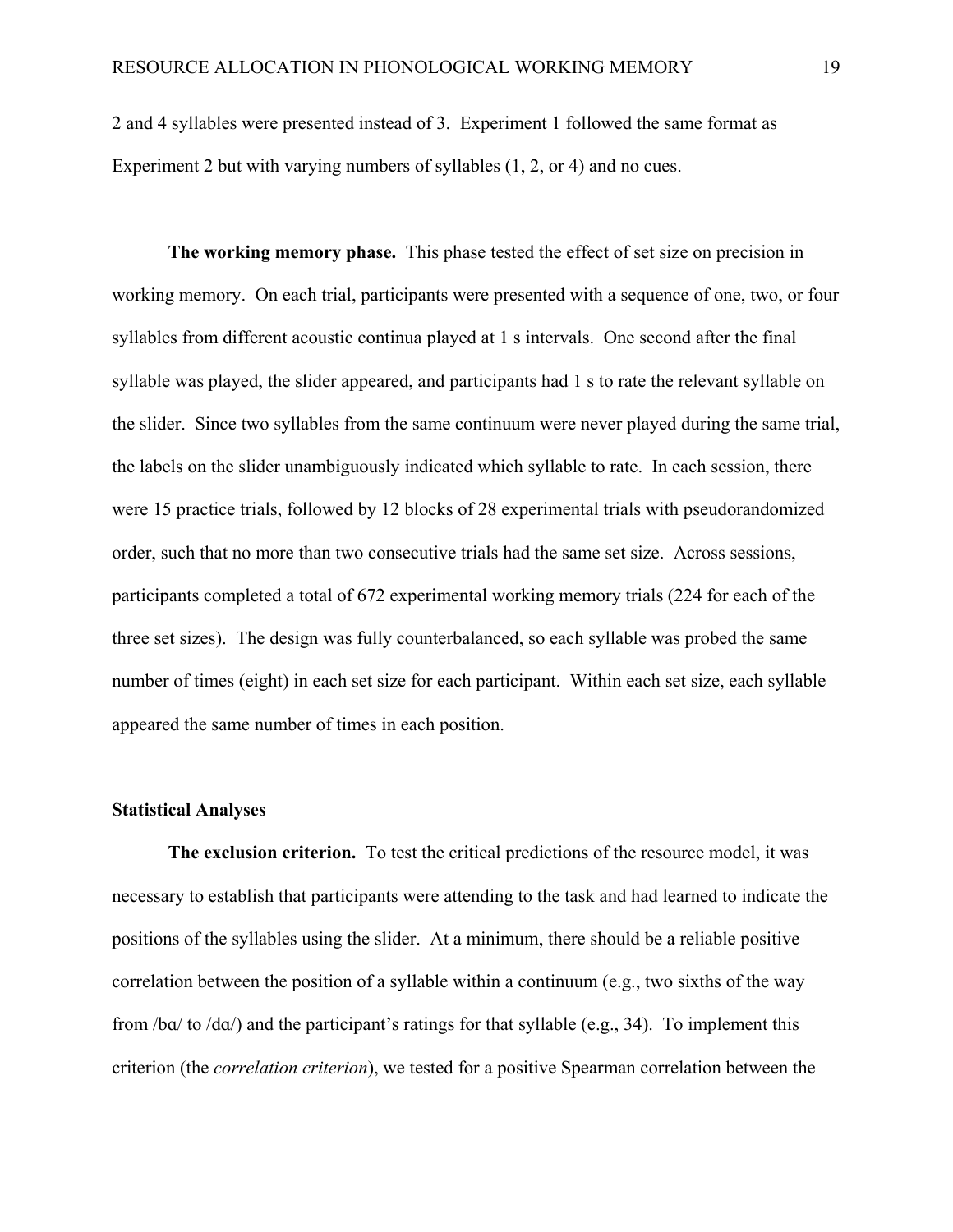positions of the syllables in each of the four continua and each participant's ratings for those syllables during the baseline test. Participants for whom the p-value of a positive correlation was greater than .05 for one or more continua were excluded.

**The dependent variable.** To measure the deviation (and thus the precision) of the responses in the working memory phase, we calculated the absolute deviations from the median ratings obtained in the baseline phase in three steps: (1) We calculated the median of the participant's 16 ratings for the same syllable in the baseline phase. (2) We then subtracted this baseline median from the response. If, for example, the median of the participant's ratings was 30, the results for the responses 33 and 29 in the working memory phase would be  $33 - 30 = 3$ and  $29 - 30 = -1$ , respectively. (3) Finally, we took the absolute value of the number from (2) to get the deviation of the response. The deviations calculated in this way were the dependent variable in all three experiments.

**Statistical models.** The main analyses in this study were carried out with linear mixedeffects modeling (LMEM) using the lme4 package (version 1.1-14; Bates, Mächler, Bolker, & Walker, 2015) in R (version 3.4.2; R Core Team, 2017). We strove to include the maximal random effects structure tolerated by the model, in keeping with the suggestions of Barr, Levy, Scheepers, and Tily (2013). All numeric variables were centered and scaled, and the dependent variable (deviation) was log-transformed to approximate a normal distribution. The p-values were calculated based on Satterthwaite approximations using the lmerTest package (version 2.0- 33; Kuznetsova, Brockhoff, & Christensen, 2016).

The data and analysis scripts for all experiments are available on the Open Science Framework at [osf.io/943u7](https://osf.io/943u7/) (Hepner & Nozari, 2018).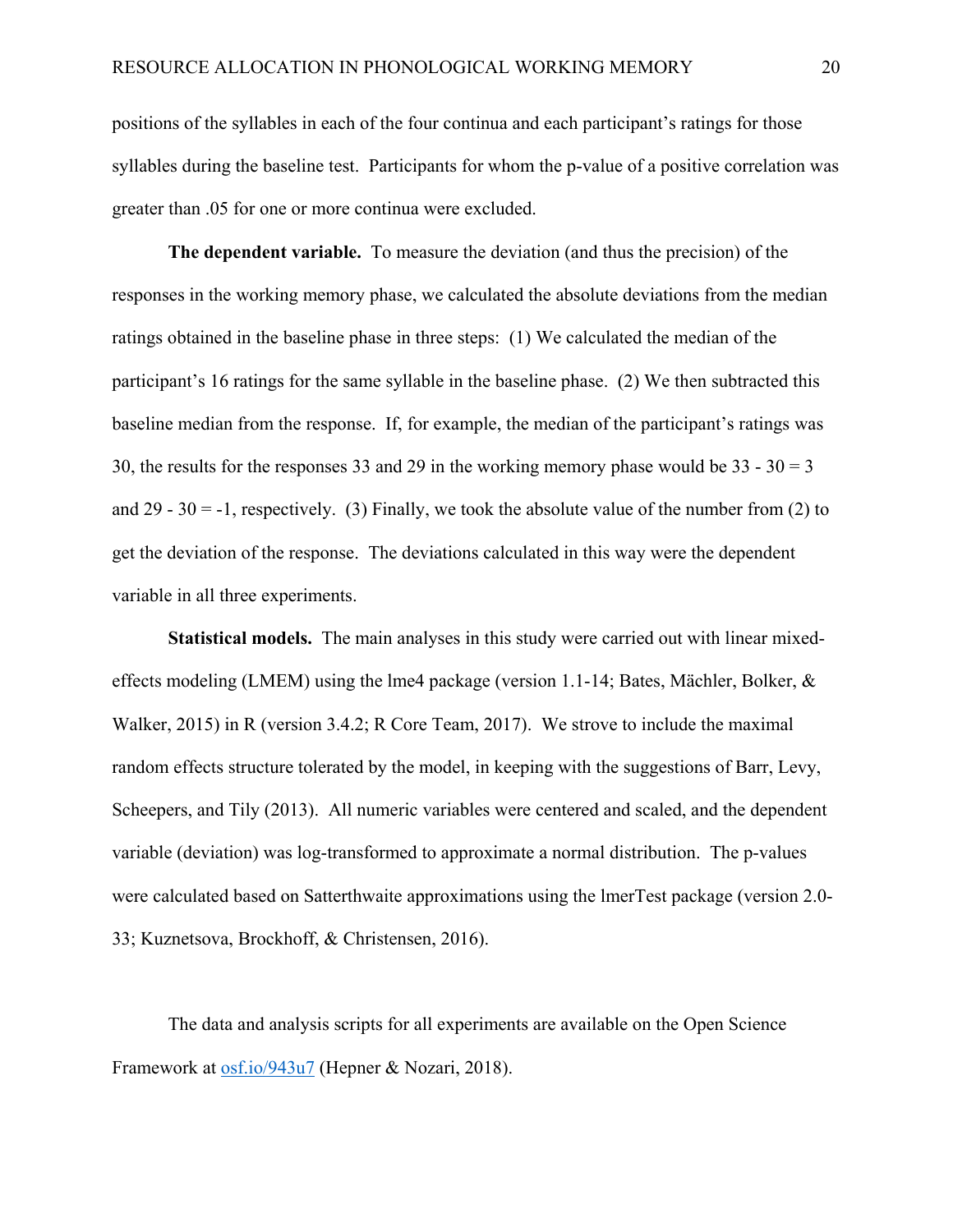# **Results**

Two participants from the original sample of 48 did not pass the correlation criterion and were replaced to obtain the target sample size of 48.

**Baseline test.** Figure 2 shows (a) the distributions and (b) the medians of participants' ratings for each continuum in the baseline phase.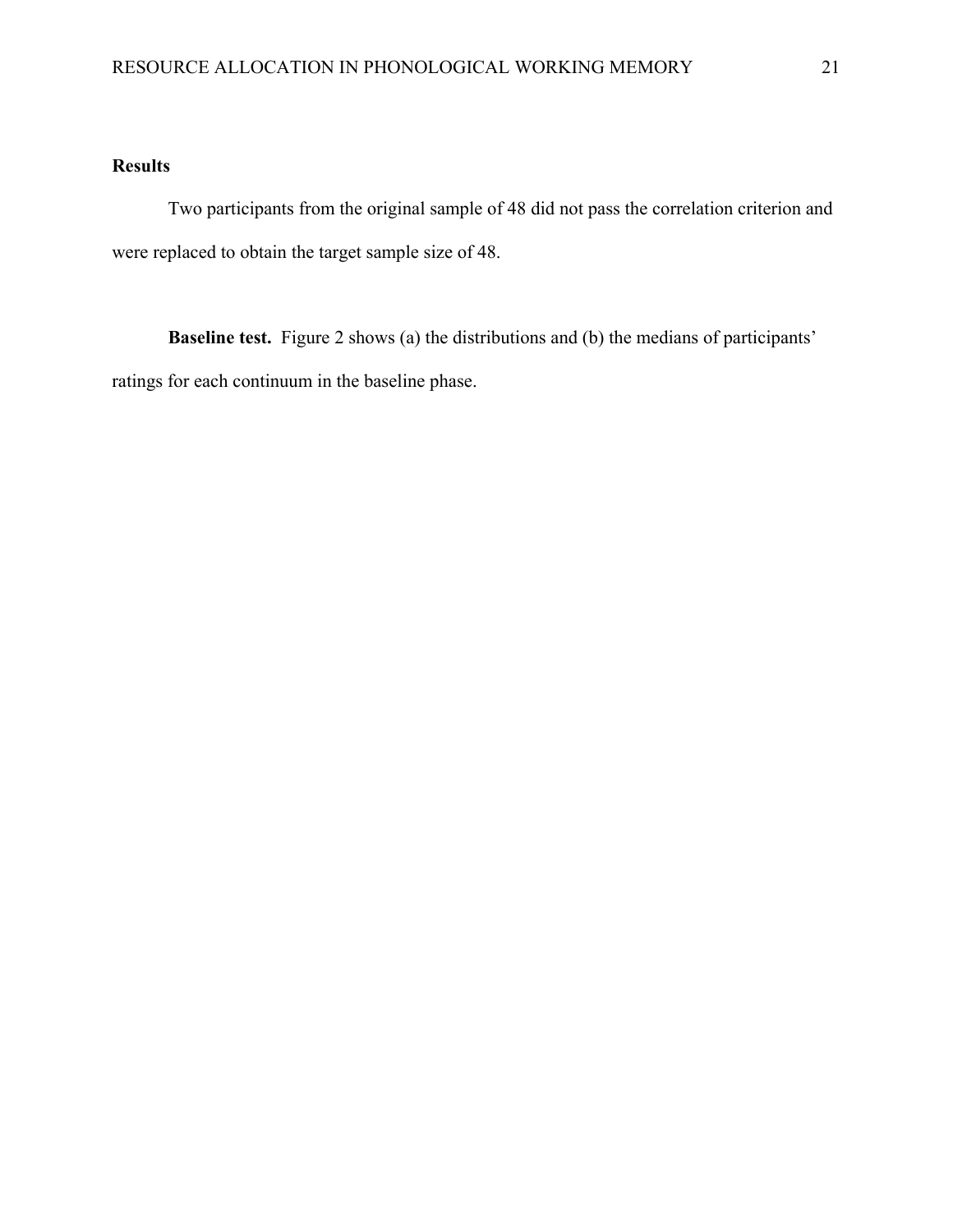

Figure 2. Participants' ratings for the syllables in the baseline test in Experiment 1. (a) Distributions and (b) medians of the ratings for the syllables on each of the four continua. The colors in (a) represent the seven acoustically-manipulated syllables (steps) on each continuum. The critical finding is the gradual progression of the peaks of the distributions for the syllables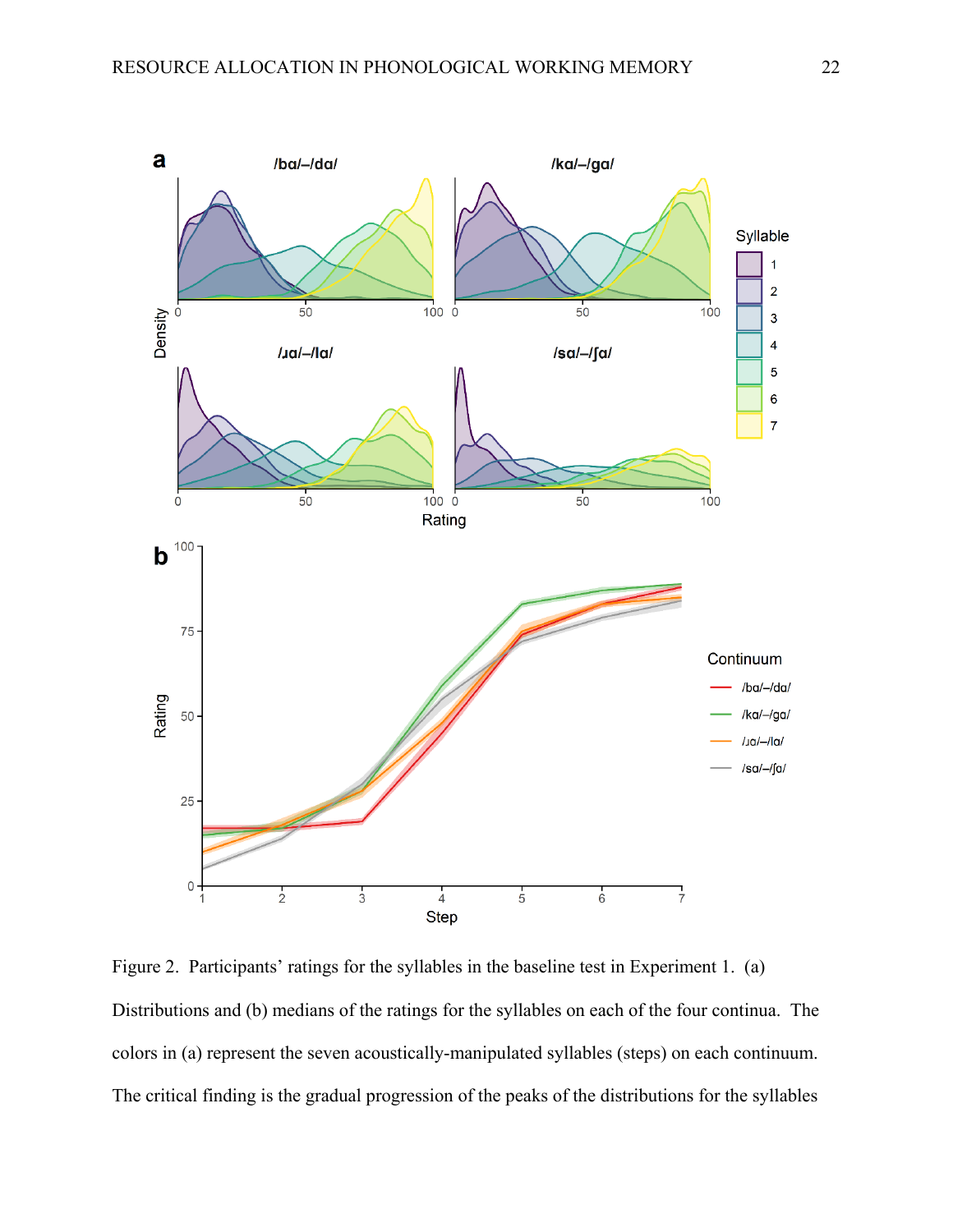from steps 1 to 7 on all continua, compatible with non-categorical perception, as opposed to only two peaks on the extremes. The lower panel shows the same effect in the median ratings for the steps along each continuum: a progression from steps 1 to 7 rather than an abrupt shift from 1 to 100 at step 4.

To determine whether participants had been able to rate the syllables continuously, rather than categorically, we analyzed the ratings using uninformed mixture modelling by means of the mclust package (version 5.3; Fraley & Raftery, 2002) in R (R Core Team, 2017). If participants were rating the syllables continuously, the overall distribution of the ratings should be a mixture of seven distributions centered on or near the "correct" rating for each syllable. For example, there should be a distribution centered on 1 (the lowest possible rating on the scale from 1 to 100) for the first syllable, another distribution centered 17.5 (one sixth of the way across the scale), and so on, up to the seventh distribution, which should be centered at 100 (the highest possible rating on the scale). Table 1 shows the relationship between the correct rating for each syllable and the means of the distributions fitted to participants' actual ratings. As can be seen, the differences are small, with a root-mean-square deviation (RMSD) of 4.27, compared to a distance of 16.5 between the target ratings for adjacent syllables on a continuum. To formally test whether seven distributions provided a better model for the data than two distributions near the ends of the rating scale (as would be expected if participants were rating categorically), we also fitted a model with only two distributions and compared the fit of the two models using the Bayesian information criterion (BIC), which penalizes for additional parameters. The BIC for the seven-distribution model (196,329) was much lower than the BIC for the two-distribution model (201,838; a difference of 5,509), providing very strong evidence against the two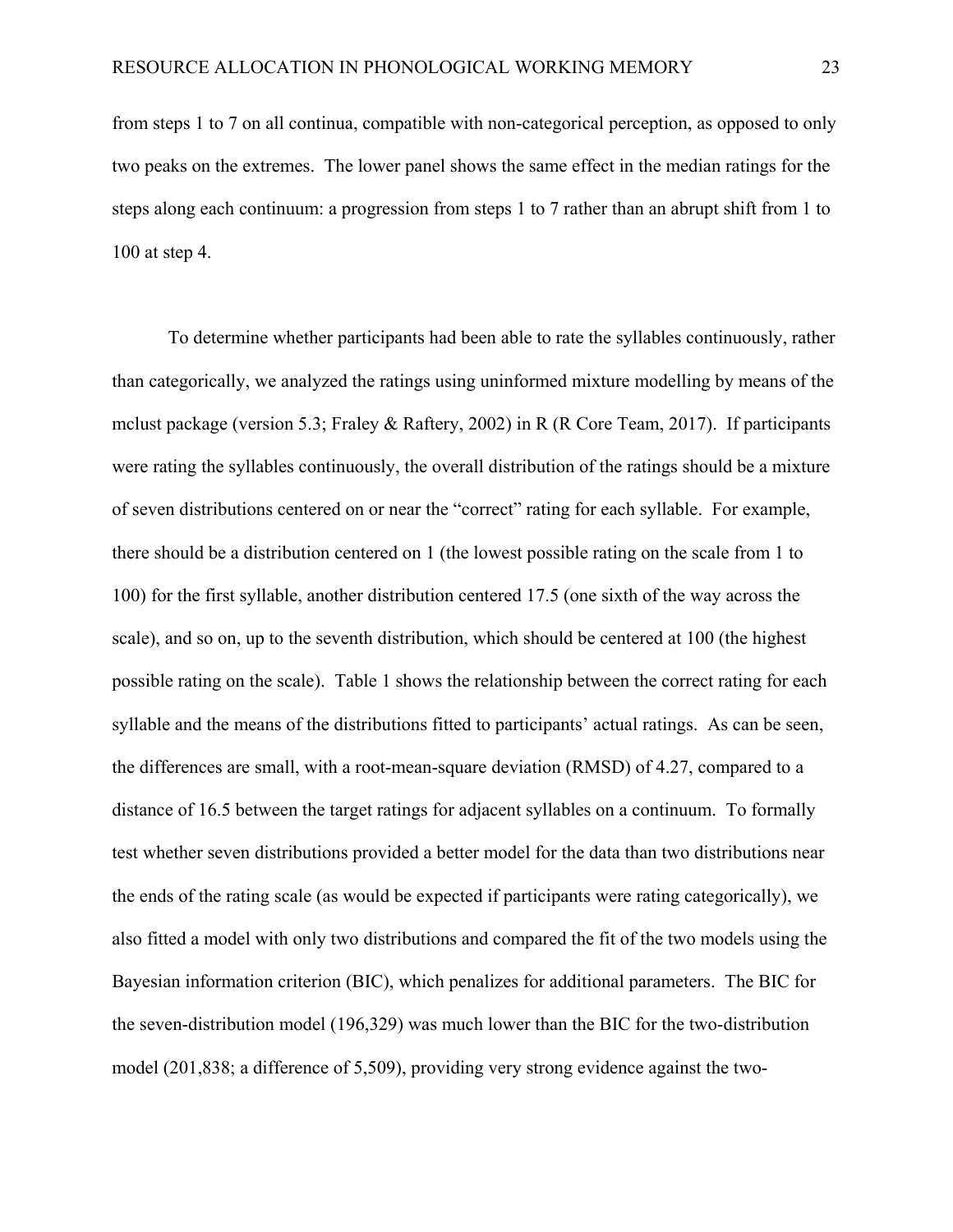distribution model according to the criteria given by Kass and Raftery (1995). These results indicate that the participants were able to perceive and rate the syllables continuously. Next, we test the effect of set size on ratings for the same syllables in the working memory phase.

Table 1. Comparison of an uninformed mixture model fitted to the ratings in the baseline phase of Experiment 1 to the target ratings for each syllable.

| <b>Mean Rating</b> |        |       |                   |  |  |
|--------------------|--------|-------|-------------------|--|--|
| <b>Syllable</b>    | Target | Model | <b>Difference</b> |  |  |
| 1                  | 1.00   | 2.00  | 1.00              |  |  |
| 2                  | 17.50  | 12.18 | $-5.32$           |  |  |
| 3                  | 34.00  | 27.10 | $-6.90$           |  |  |
| 4                  | 50.50  | 50.43 | $-0.07$           |  |  |
| 5                  | 67.00  | 72.34 | 5.34              |  |  |
| 6                  | 83.50  | 88.05 | 4.55              |  |  |
| 7                  | 100.00 | 98.83 | $-1.17$           |  |  |

**Working memory.** Figure 3a shows the relationship between set size and deviation at each position. Before we analyze the effect of set size on working memory, we must first establish that the data indeed reflect working memory performance. A reliable index for this purpose is the presence of the well-known serial position effects: working memory performance is typically an inverted U-shape function of position with better performance for the first (primacy effect) and last (recency effect) items (e.g., Atkinson & Shiffrin, 1971; Caramazza, Miceli, Villa, & Romani, 1987; Healy, 1974; Murdock, 1968). We fitted a model to data from trials with set size four (smaller set sizes do not allow for clear testing of position effects) to test (a) whether the canonical position effects were obtained, and (b) which covariates needed to be included in subsequent models to control for the effects of nuisance variables.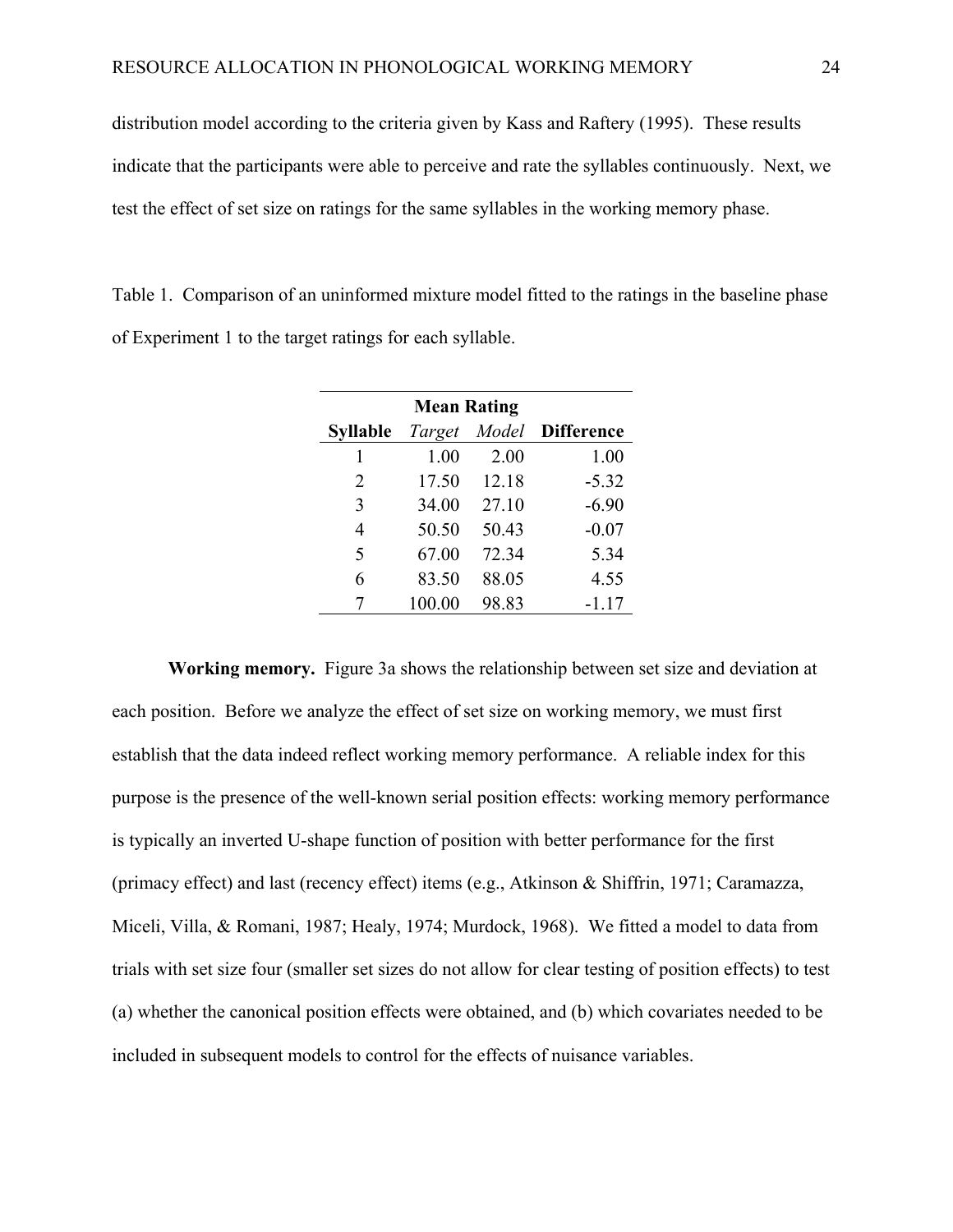

Figure 3. (a) The main effect of set size (1, 2, and 4) on deviation in Experiment 1, and (b) the interaction between set size and position. (c) The main effect of cue condition (*cued* and *uncued* vs. *baseline*) in Experiment 2, and (d) the interaction between cue condition and position. (e) The main effects of cue condition within each cue timing (*pre-* and *retro-cues*) in Experiment 3,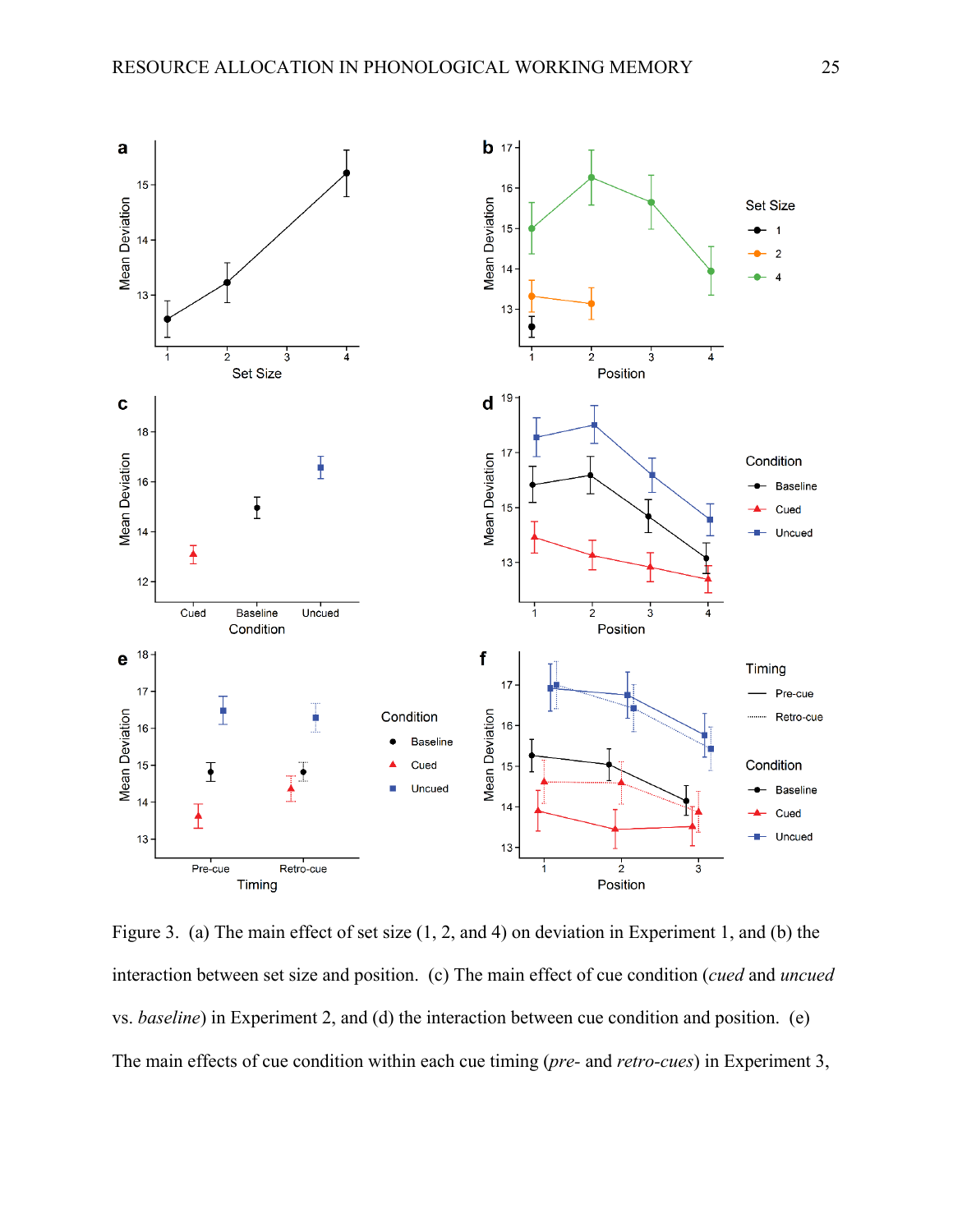and (f) the interaction between cue condition, cue timing, and position. Error bars represent 95% within-subjects confidence intervals (Cousineau, 2005).

This model included position as a set of polynomial contrasts, with separate fixed effects for linear and quadratic (i.e., U-shaped) serial position effects, along with random slopes for each of these by subject and item. The model also included fixed effects for several nuisance variables: (a) *baseline median*, which was the absolute value of the distance between the participant's baseline rating for the syllable and the center of the rating scale, to account for the reduction in variability at the ends of the scale (see Figure 2a); (b) *baseline variability*, which was the standard deviation of the participant's baseline rating for the syllable; and (c) *session*, which was coded as a contrast between the first and second sessions. We also included random intercepts for participants and items, i.e., syllables. The results of this model can be seen in Table 2. Critically, there was a significant linear effect of position  $(t = -2.70, p = .012)$ , indicating an overall decrease in deviation as a function of position, and a significant quadratic effect of position ( $t = -4.46$ ,  $p < .001$ ), indicating a decrease in deviation at either end of the sequence. There were also main effects of baseline median  $(t = -10.33, p \le 0.001)$ , corresponding to a decrease in deviation closer to the ends of the rating scale, and baseline variability  $(t =$ 10.17,  $p < .001$ ), but not session ( $t = -0.66$ ,  $p = .509$ ). These findings suggest that (a) deviation indeed reflects working memory performance, and (b) both baseline median and baseline variability have significant influence on deviation. We thus included these covariates in all subsequent analyses. We also included serial position and its interaction with set size because serial position alone could create spurious set size effects (see Olson, Romani, & Caramazza, 2010).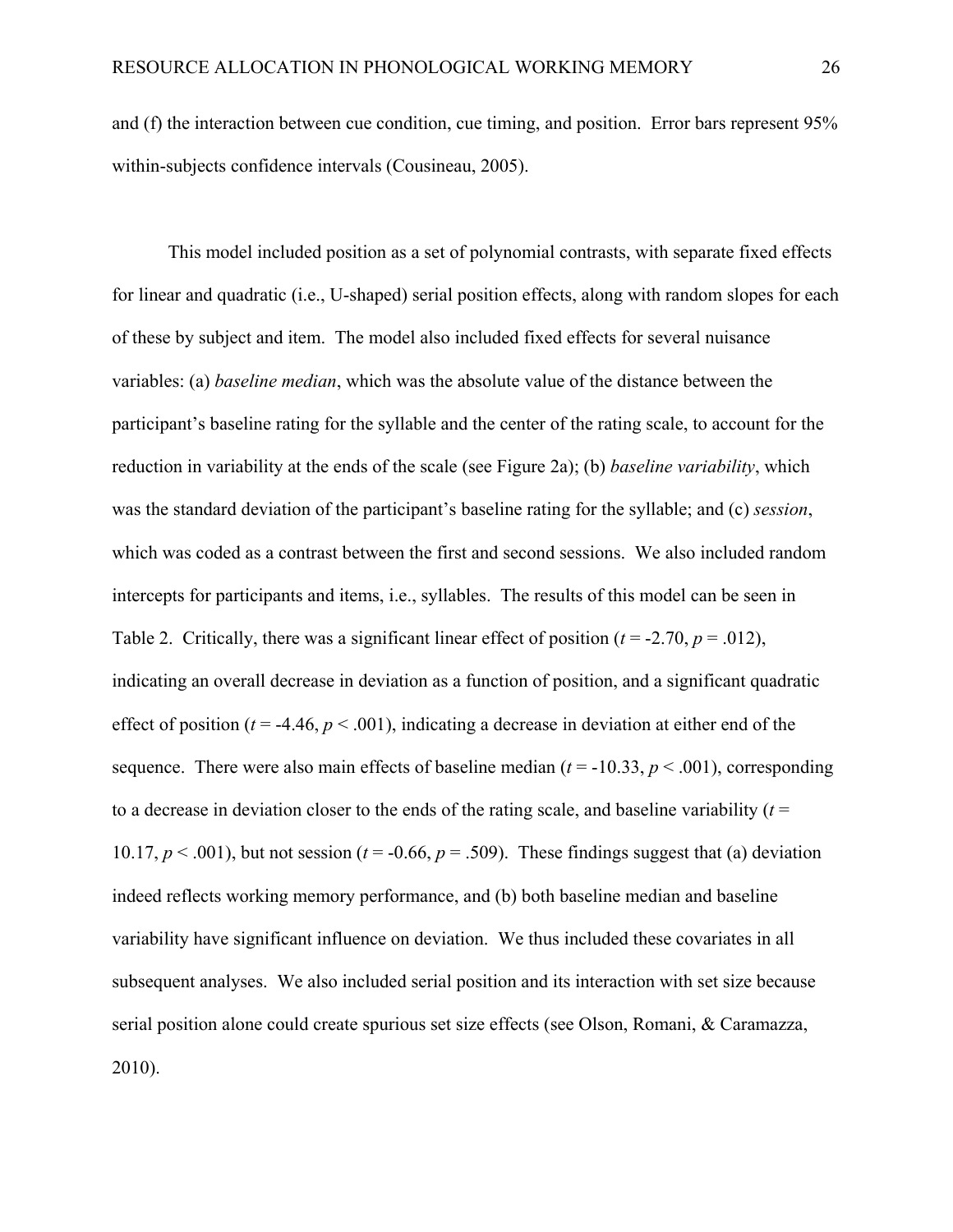Table 2. Results of the linear mixed effects model for serial position effects in set size 4 of Experiment 1.

| <b>Fixed effects</b>  | Coefficient | SЕ    | t         | p-value |
|-----------------------|-------------|-------|-----------|---------|
| Intercept             | 0.018       | 0.041 | 0.442     | .659    |
| Position-linear       | $-0.059$    | 0.022 | $-2.701$  | .012    |
| Position-quadratic    | $-0.102$    | 0.023 | $-4.460$  | < 0.001 |
| Baseline median       | $-0.136$    | 0.013 | $-10.328$ | < 0.001 |
| Baseline SD           | 0.122       | 0.012 | 10.173    | < 0.001 |
| Session               | $-0.012$    | 0.018 | $-0.660$  | .509    |
|                       |             |       |           |         |
| <b>Random effects</b> |             |       |           |         |
| Subject               | Variance    |       |           |         |
| Intercept             | 0.0297      |       |           |         |
| Position-linear       | 0.0012      |       |           |         |
| Position-quadratic    | 0.0014      |       |           |         |
|                       |             |       |           |         |
| Syllable              | Variance    |       |           |         |
| Intercept             | 0.0066      |       |           |         |
| Position-linear       | 0.0031      |       |           |         |
| Position-quadratic    | 0.0043      |       |           |         |

The main prediction of the resource model investigated in this experiment—that deviation would increase as a function of set size—was tested using an LMEM with fixed effects for set size, serial position and the interaction between the two, along with the baseline median and baseline variability as covariates. The random effect structure included random intercepts for participants and syllables and random slopes for set size, position, and the interaction between the two by participant and syllable. Table 3 presents the results of this analysis. Most importantly, the model revealed a significant main effect of set size  $(t = 5.32, p < .001)$ , with deviation increasing as a function of set size.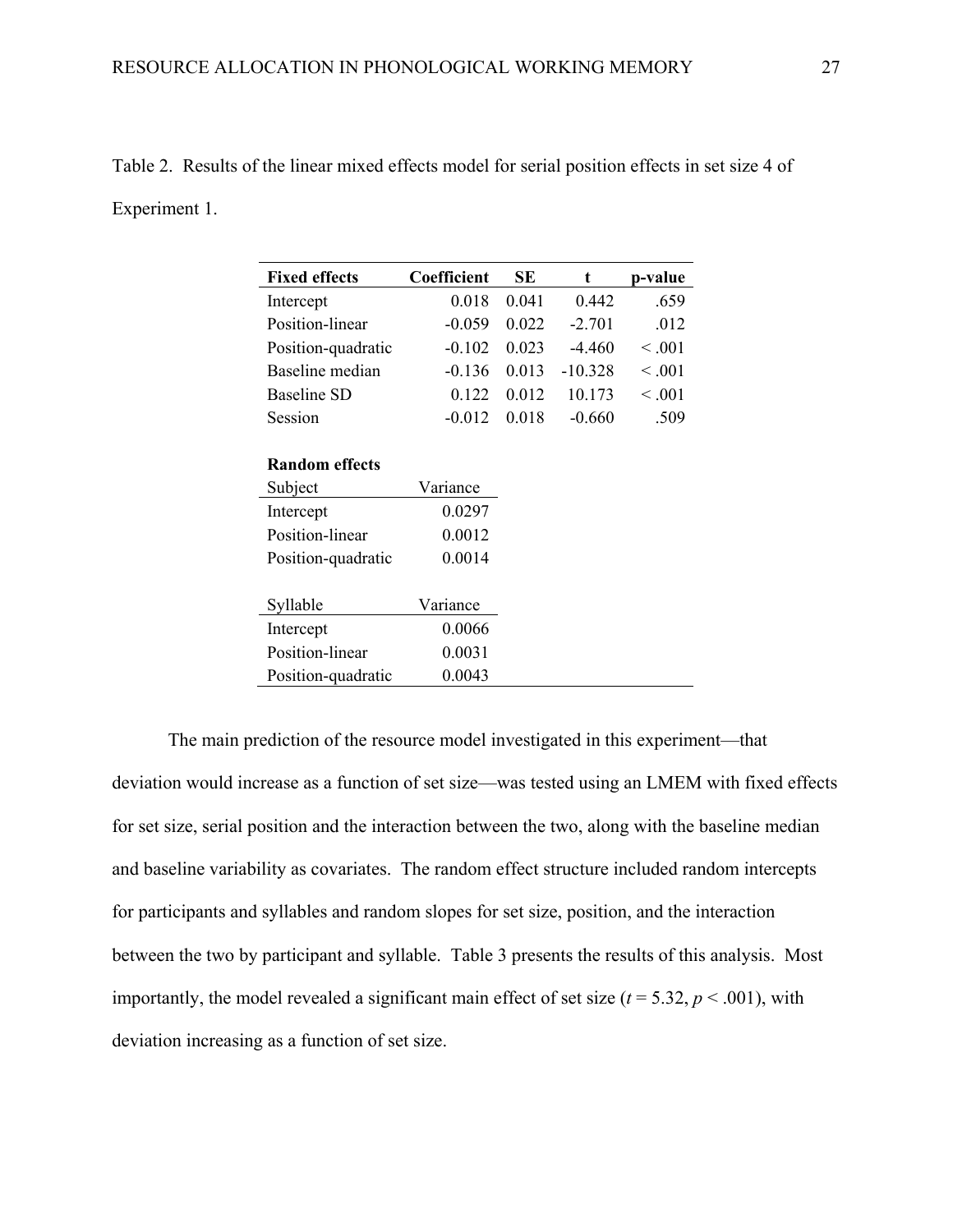| <b>Fixed effects</b>       | Coefficient | <b>SE</b> | t         | p-value |
|----------------------------|-------------|-----------|-----------|---------|
| Intercept                  | 0.001       | 0.029     | 0.035     | .972    |
| Set size                   | 0.080       | 0.015     | 5.318     | < 0.001 |
| Position                   | $-0.021$    | 0.015     | $-1.351$  | .187    |
| Baseline median            | $-0.164$    | 0.008     | $-20.662$ | < 0.001 |
| <b>Baseline SD</b>         | 0.147       | 0.007     | 21.165    | < 0.001 |
| Set size $\times$ position | $-0.002$    | 0.010     | $-0.148$  | .883    |
|                            |             |           |           |         |
| <b>Random effects</b>      |             |           |           |         |
| Subject                    | Variance    |           |           |         |
| Intercept                  | 0.0273      |           |           |         |
| Set size                   | 0.0050      |           |           |         |
| Position                   | 0.0004      |           |           |         |
| Set size $\times$ position | 0.0000      |           |           |         |
|                            |             |           |           |         |
| Syllable                   | Variance    |           |           |         |
| Intercept                  | 0.0059      |           |           |         |
| Set size                   | 0.0017      |           |           |         |
| Position                   | 0.0026      |           |           |         |
| Set size $\times$ position | 0.0009      |           |           |         |

Table 3. Results of the linear mixed effects model for set size effects in Experiment 1.

There was no interaction between set size and position; however, to confirm that the effect of set size was robust across positions, we conducted additional post-hoc analyses. Four post hoc tests included comparisons between: (a) the initial positions of set sizes 1 and 2, (b) the final positions of set sizes 1 and 2, (c) the initial positions of set sizes 2 and 4, and (d) the final positions of set sizes 2 and 4. For each model, we compared the mean difference in deviation between the two set sizes across participants to the distribution generated by a Monte Carlo simulation with 1,000,000 permutations, resampling within participants. After Bonferroni correction for multiple comparisons, the set size effect was significant in all cases: (a)  $M = 0.76$ ,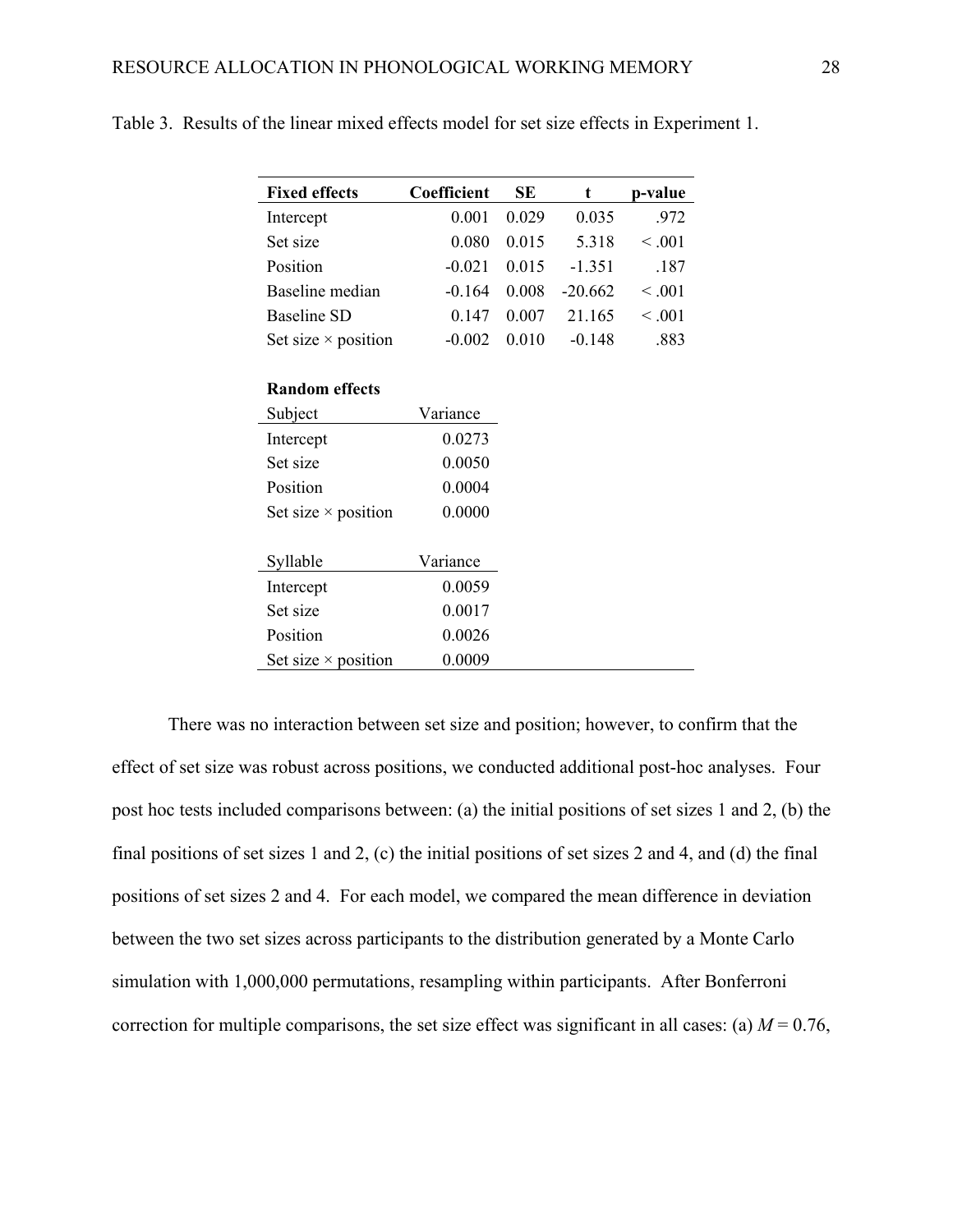95% CI = [0.35, 1.18], 
$$
p < .001
$$
, (b)  $M = 0.57$ , 95% CI = [0.18, 0.97],  $p = .009$ , (c)  $M = 1.68$ ,  
95% CI = [1.05, 2.31],  $p < .001$  and (d)  $M = 0.80$ , 95% CI = [0.19, 1.44],  $p = .018$ .

We conducted an additional analysis to determine whether or not the increase in deviation as a function of set size reflected an upper bound on the number of items that could be stored in phonological working memory. Two post-hoc tests compared deviations at set sizes 2 and 4 to the minimum deviations predicted by slot models with 1 and 3 slots, respectively. If phonological working memory can store at most  $K < N$  items, then  $(N - K)/N$  of the responses at set size *N* will be random guesses. Assuming that the deviation of the remaining responses (i.e., those corresponding to stored items) is no larger than the deviation at set size 1 (i.e., assuming no interference from the additional items), the minimum deviation  $D_N$  predicted by a model with an item limit  $K \le N$  is a weighted average of the deviation at set size 1  $(D<sub>l</sub>)$  and the deviation of random guesses (*DG*):

$$
D_N = \frac{K}{N}D_1 + \frac{N-K}{N}D_G
$$

For each test, the observed deviation of each participant's responses to each syllable at set size *N* were compared to the predicted  $D_N$ , using the participant's responses to the same syllable at set size 1 for *D1*. *DG* was obtained by a Monte Carlo simulation with 100,000 permutations, resampling the participant's responses at set size 1 within the same continuum. After Bonferroni correction for multiple comparisons, the differences between observed and predicted deviations were significant, with smaller than predicted deviations at both set sizes; set size 2 vs. a 1-item limit:  $M = 10.57$ , 95% CI = [10.34, 10.82],  $p < .001$ ; set size 4 vs. a 3-item limit:  $M = 2.81, 95\% \text{ CI} = [2.69, 2.93], p < .001$ . We can thus rule out the possibility that phonological working memory capacity was less than the largest set size tested in this experiment (i.e., 4).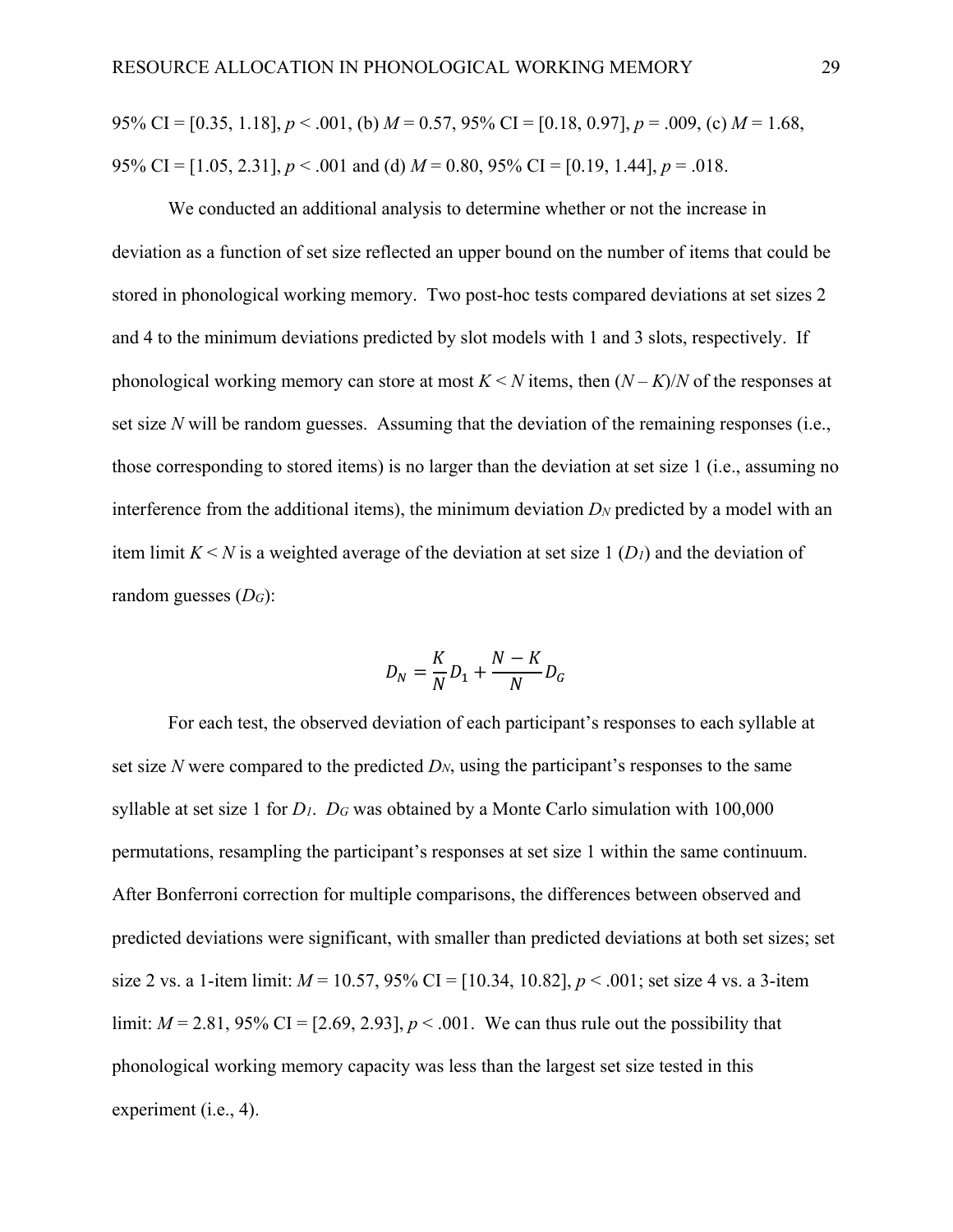# **Discussion**

Analysis of the baseline phase confirmed that participants were able to perceive and rate the syllables continuously, as previously reported by Massaro and Cohen (1983). This finding makes these materials appropriate for testing the predictions of a resource model of working memory. If such a models is appropriate for phonological working memory, then the precision with which the syllables are recalled should decrease as set size increases. Critically, this decrease in precision should be visible for any increase in set size, even from one to two syllables. The results of Experiment 1 confirmed this prediction. Deviation increased significantly as a function of set size. This increase was robust in position-specific analyses which also took primacy and recency effects into account, and could not be attributed to an increase in guessing caused by insufficient slots. Thus, despite the clear differences between visual and auditory stimuli, the results of Experiment 1 closely resembled those found in the visual domain (e.g., Bays et al., 2009; Wilken & Ma, 2004), and were in full accord with the predictions of a resource model of working memory.

In Experiment 2, we tested the influence of attentional cues on the allocation of resources to cued and uncued items. In visual working memory, cued items are recalled with greater precision compared to a baseline with no attentional cues, at the expense of uncued items in the same set (Gorgoraptis et al., 2011). Experiment 2 adapted this manipulation to phonological working memory.

#### **Experiment 2**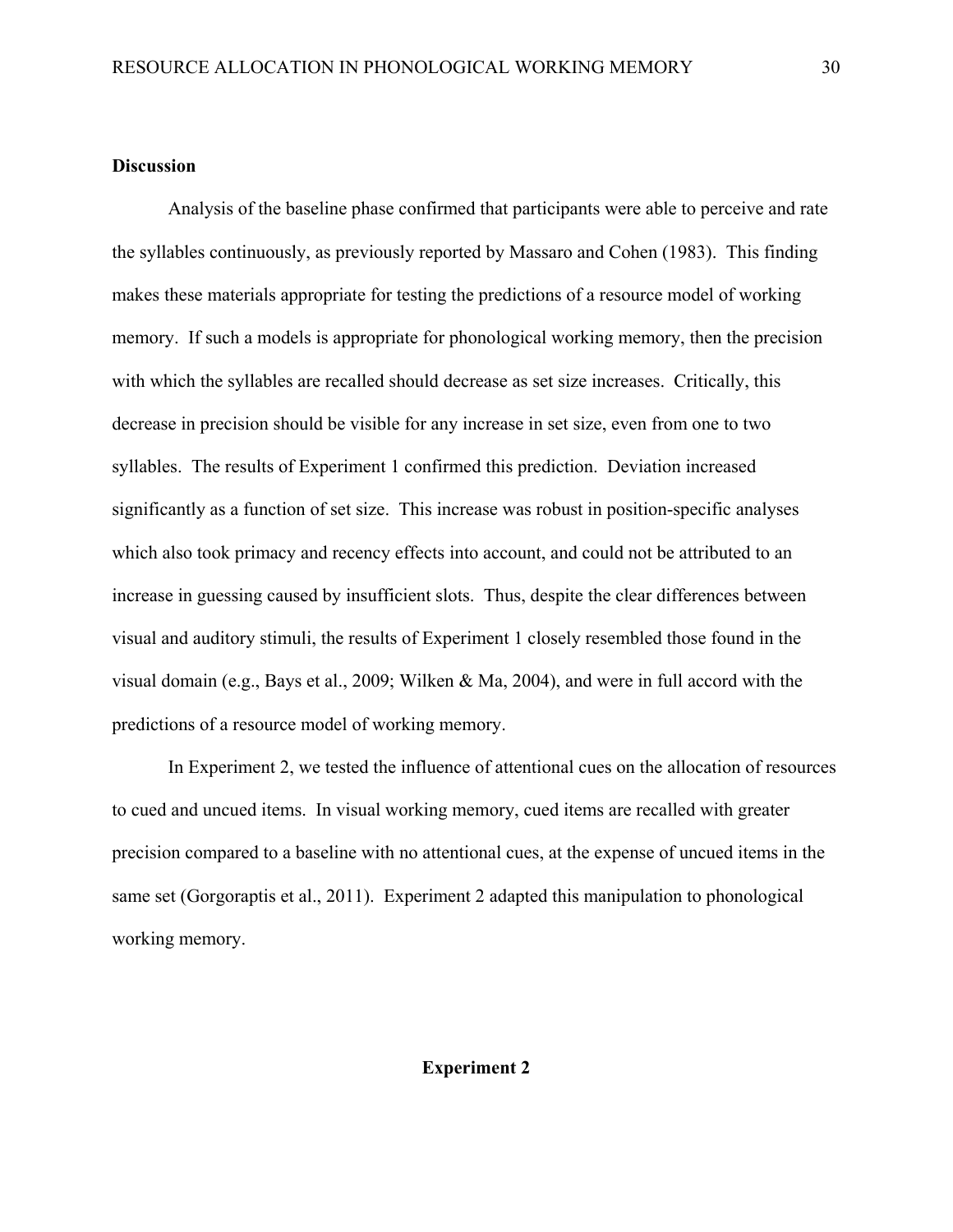# **Participants**

Similar to Experiment 1, a pre-defined target sample size of 48 was chosen, and participants who did not pass the exclusion criteria  $(N=4)$ ; see Results) were replaced. Thus, 52 native speakers of American English (27 females,  $M_{\text{age}} = 36.6$ , age range: 21–58 years) participated for payment through AMT and the data from 48 of them were analyzed. Consenting procedure was the same as Experiment 1.

# **Materials**

The materials were the same as Experiment 1.

# **Procedures**

The same two-session design as Experiment 1 with a similar session structure was used. The baseline phase was unchanged.

The working memory phase kept the set size at four on all trials, but manipulated the presence/absence and validity of cues before the presentation of syllables. On 1/3 of the trials, no cue was presented. These *baseline* trials were identical to the set size 4 trials in Experiment 1. On the other 2/3 of the trials, a cue (a number between 1 and 4) was presented at the beginning of the trial. This cue indicated that the syllable in the corresponding position (1 to 4) had a 50% chance of being probed (1/3 of all trials; *cued* trials). The other syllables each had a 16.7% chance of being probed (1/3 of all trials; *uncued* trials).

On cued trials, the cue appeared for 1 s, after which participants pressed the corresponding number on the keyboard to confirm the identity of the cue. Failure to press the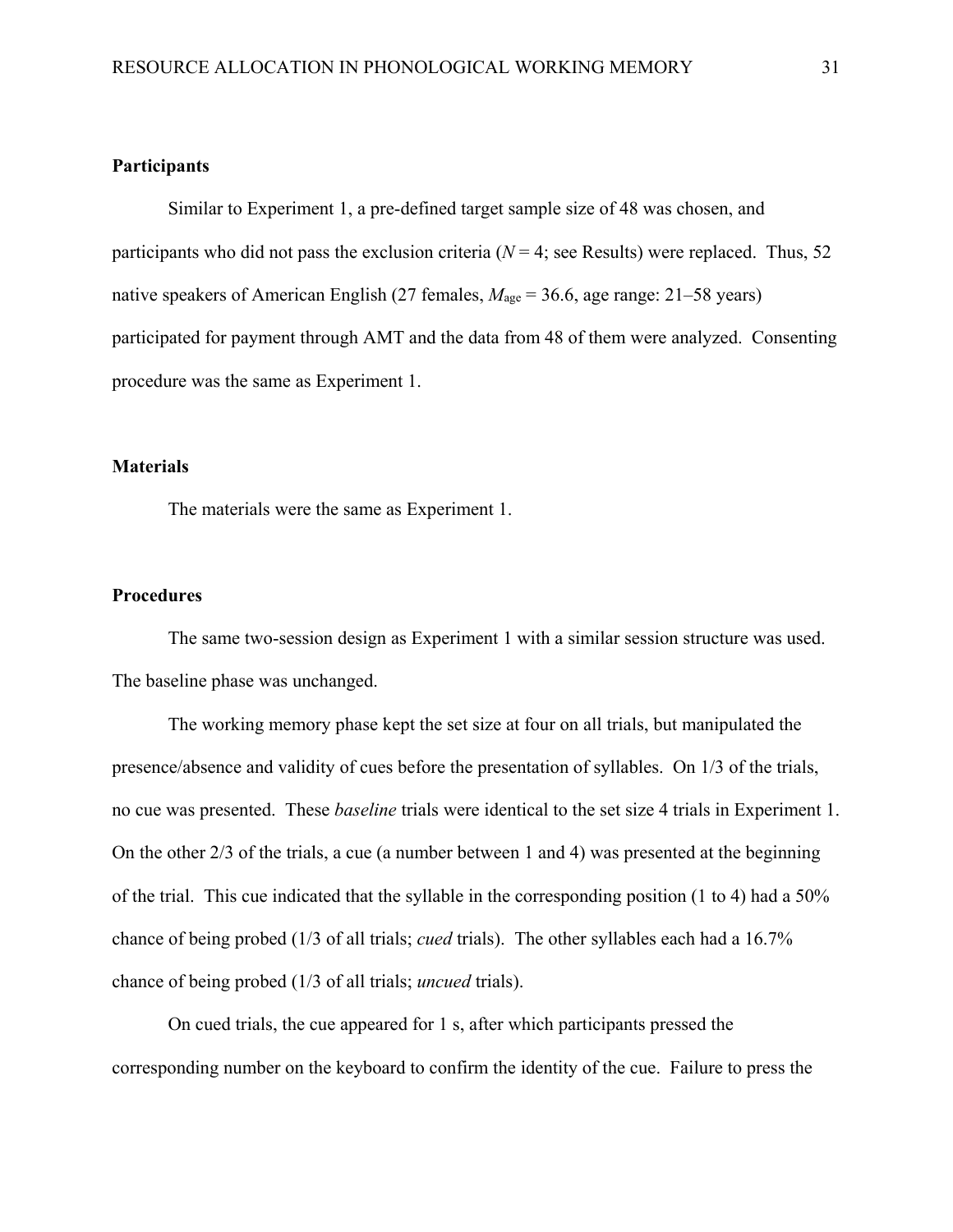correct key on more than 5% of the trials was deemed an exclusion criterion (cue check 1). After 1 s, the four syllables were presented and one of them was probed in the same way as in Experiment 1. To rule out the possibility that errors might be due to forgetting the cues, we included check questions on 18% of the trials. The question asked whether or not the cued syllable was the one probed. Failure to respond significantly above chance (determined using an exact binomial test) was deemed an exclusion criterion (cue check 2).

Participants completed three blocks (one block with *baseline* trials and two blocks with a mixture of *cued* and *uncued* trials) in counterbalanced order. Each block consisted of 14 practice trials and 112 experimental trials, with breaks between sets of 28 trials, for a total of 224 trials in each cue condition (*baseline*, *cued*, and *uncued*) across both sessions. Each syllable was probed exactly once in each position in each block, resulting in a total of 8 samples for each syllable in each cue condition from each participant.

# **Results**

Two participants did not pass the correlation criterion, and two did not pass the cue checks, and were replaced to meet the sample size goal of 48 participants. Deviation was calculated in the same manner as before. Figure 3b shows deviation as a function of attentional cueing.

To test for effects of cue condition, we used an LMEM with fixed effects for cue condition (contrast-coded as *cued* vs. *baseline* and *uncued* vs. *baseline*), position, the interaction between cue condition and position, and the same covariates as Experiment 1. The random effect structure included random intercepts for participants and syllables, along with random slopes for cue condition, position, and the interaction between the two by participant and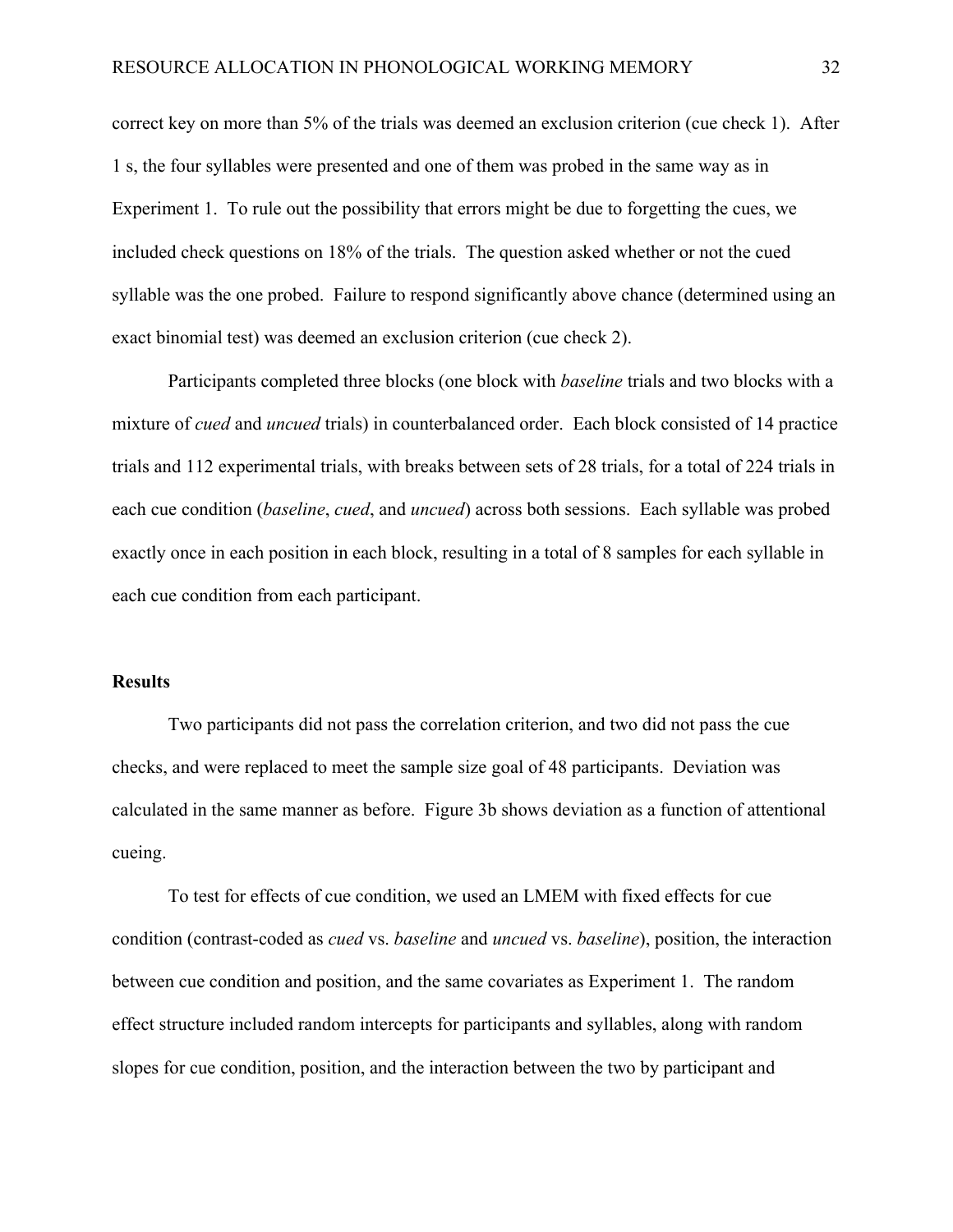syllable. Table 4 presents the results of this analysis. *Cued* trials had significantly lower deviation ( $t = -3.34$ ,  $p = .002$ ) and *uncued* trials had significantly higher deviation ( $t = 2.76$ ,  $p =$ 0.008) compared to *baseline* trials. There was also a significant main effect of serial position, with deviation decreasing for more recent syllables ( $t = -4.52$ ,  $p < .001$ ). Interestingly, there was also a reliable interaction between the *cued* condition and position ( $t = 2.14$ ,  $p = .037$ ), but no such interaction between the *uncued* condition and position ( $t = -0.35$ ,  $p = .729$ ).

To further explore the influence of cueing on serial position effects, we fit separate polynomial models (with linear and quadratic terms) to the *cued* and *baseline* conditions. In the *baseline* model, there were both significant linear ( $t = -5.02$ ,  $p < .001$ ) and quadratic ( $t = -2.38$ ,  $p$ )  $=$  .023) effects of position, whereas only the linear effect was significant ( $t = -3.34$ ,  $p = .001$ ) in the cued model. See Tables A1 and A2 in Appendix A for the full results of these analyses.

Table 4. Results of the linear mixed effects model for cue condition effects in Experiment 2.

| <b>Fixed effects</b>               | Coefficient | <b>SE</b> | t         | p-value |
|------------------------------------|-------------|-----------|-----------|---------|
| Intercept                          | $-0.007$    | 0.033     | $-0.195$  | .846    |
| Condition-uncued                   | 0.108       | 0.039     | 2.763     | .008    |
| Condition-cued                     | $-0.089$    | 0.027     | $-3.341$  | .002    |
| Position                           | $-0.061$    | 0.014     | $-4.522$  | < 0.01  |
| Baseline median                    | $-0.176$    | 0.009     | $-20.347$ | < 0.001 |
| Baseline SD                        | 0.184       | 0.007     | 26.668    | < 0.01  |
| Condition-uncued $\times$ position | $-0.005$    | 0.013     | $-0.347$  | .729    |
| Condition-cued $\times$ position   | 0.032       | 0.015     | 2.135     | .037    |
|                                    |             |           |           |         |

| <b>Random effects</b> |  |
|-----------------------|--|
|-----------------------|--|

| Subject                            | Variance |
|------------------------------------|----------|
| Intercept                          | 0.0294   |
| Condition-uncued                   | 0.0598   |
| Condition-cued                     | 0.0139   |
| Position                           | 0.0023   |
| Condition-uncued $\times$ position | 0.0009   |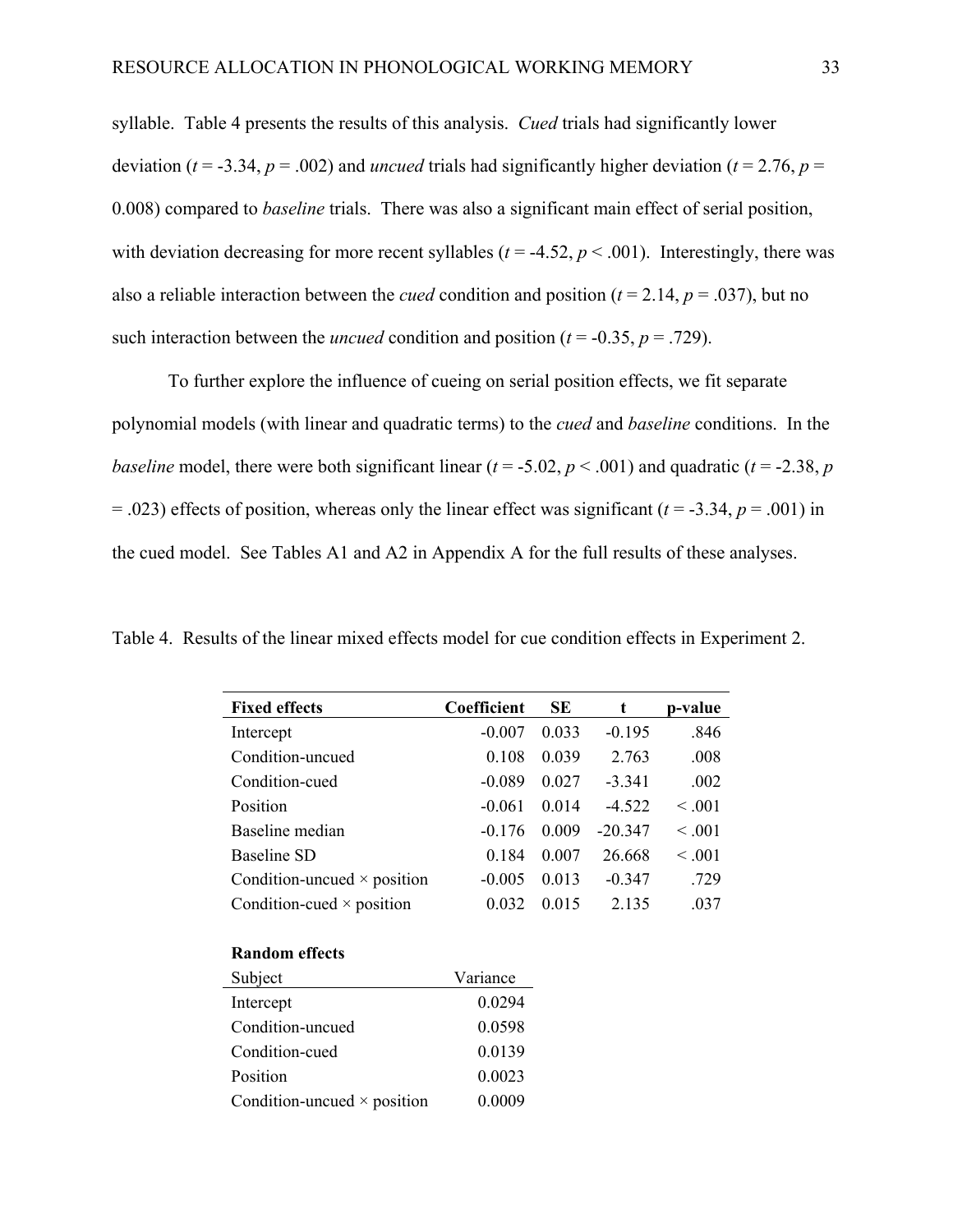| Condition-cued $\times$ position   | 0.0015   |
|------------------------------------|----------|
|                                    |          |
| Syllable                           | Variance |
| Intercept                          | 0.0121   |
| Condition-uncued                   | 0.0038   |
| Condition-cued                     | 0.0073   |
| Position                           | 0.0017   |
| Condition-uncued $\times$ position | 0.0001   |
| Condition-cued $\times$ position   | 0.0011   |

# **Discussion**

The results of Experiment 2 closely mirrored those reported in visual working memory (Gorgoraptis et al., 2011). Manipulation of attention led to a significant decrease in deviation for *cued* items, with a corresponding increase in deviation for *uncued* items, relative to *baseline* trials. This effect mirrored a phonological working memory effect previously reported at the word level. Nozari and Dell (2012) asked participants to recite 4-word tongue-twisters from memory, and recorded the phonemic migrations between words, e.g., "mist wing whiff mink" turning into "mist wing *miff wink*". In three experiments, they manipulated attention such that one of the four words in the sequence was singled out (it was to be attended to explicitly in Exp. 1, to be prosodically emphasized in Exp. 2, and to be whispered in Exp. 3). In all three experiments, the attentional cueing decreased the rate of phonemic migrations on the cued word (i.e., the attended word was produced more precisely), and increased the rate of phonemic migrations on the uncued words, compared to the baseline. These findings show that the effect of attention on verbal working memory exists in both perception and production, and at the level of both isolated phonemes and phonemes in the context of words. Together with findings from visual working memory, one can conclude broader generalization of the principle of flexible resource allocation based on attention.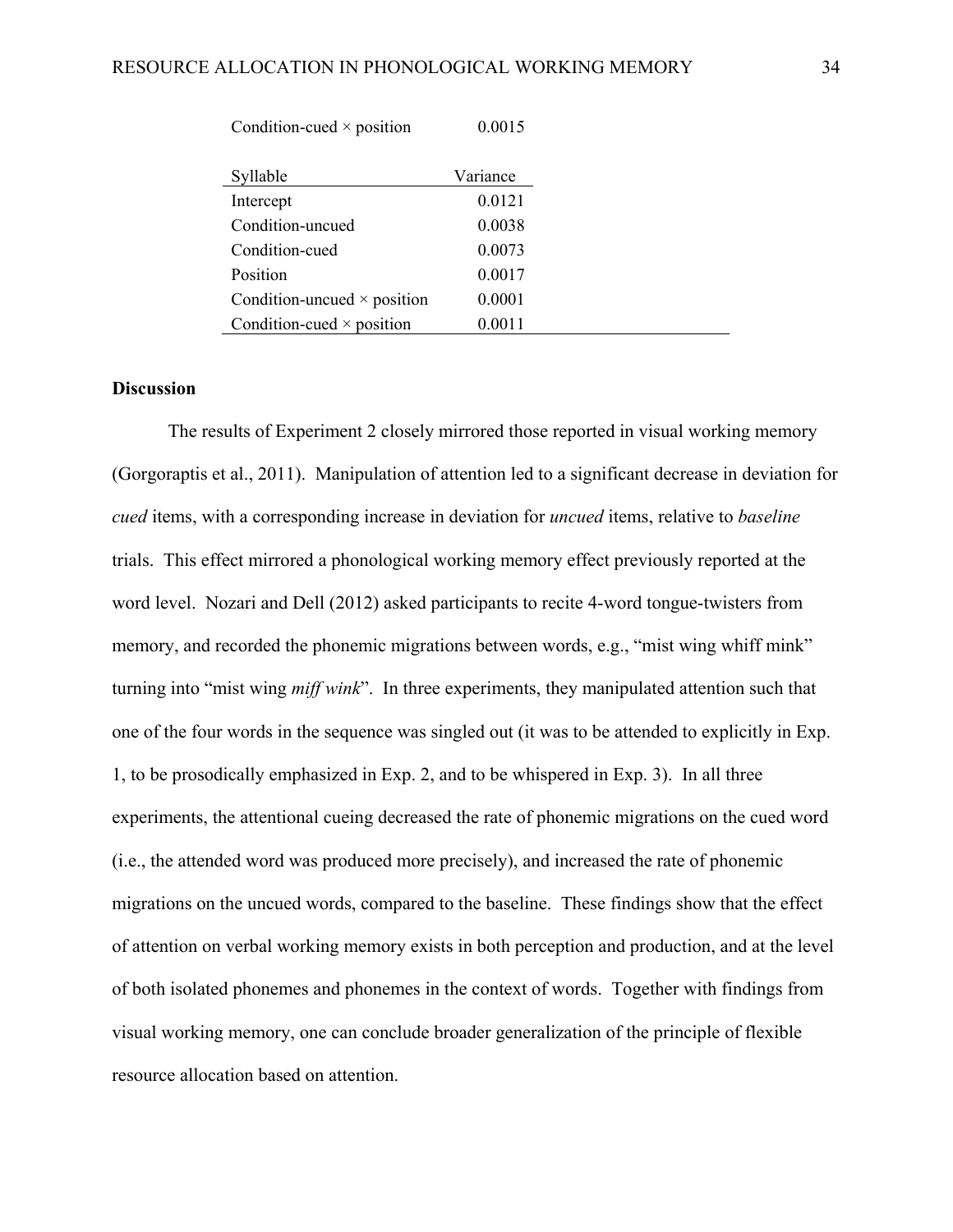Cueing also reduced the effect of serial position on recall, as evidenced by the significant interaction between the *cued* condition and both linear and quadratic effects of position. In particular, the prototypical decrease in accuracy (or in this case precision) for items in the middle of a list, observed in previous studies (e.g., Atkinson & Shiffrin, 1971) and in the *baseline* condition for this experiment, was eliminated by cueing. This result indicates that serial position effects may, at least in part, reflect uneven allocation of resources by default, which can be counteracted for cued items by allocating more resources through attention. In fact, one of the main explanations that has been offered for serial position effects is this kind of uneven distribution of resources. For example, Page and Norris (1998) proposed that an activation gradient is established during encoding to protect earlier items from the effects of decay and interference from subsequent items. This effectively means that some (i.e., earlier) items are allocated more resources than later items, explaining the primacy effect in serial position. The interaction between this gradient and decay/interference results in the classic U-shaped serial position curve. What cues seem to do is to change this default gradient in favor of allocating more resources to the cued items, thus eliminating the primacy effect.

In summary, the results of Experiment 2 showed that the distribution of resources is flexible and can be influenced by attention. It is, however, unclear which components of working memory processing are affected by these top-down attentional cues: encoding, maintenance, or both. Experiment 3 was designed to answer this question by manipulating the timing of the cues. Cues preceding stimulus presentation (*pre-cues*) can affect both encoding and maintenance, but cues following stimulus presentation (*retro-cues*) can only affect maintenance. If *retro-cues* have no effect on precision, we can conclude that attention operates exclusively on encoding. If, on the other hand, *retro-cues* are effective in changing precision,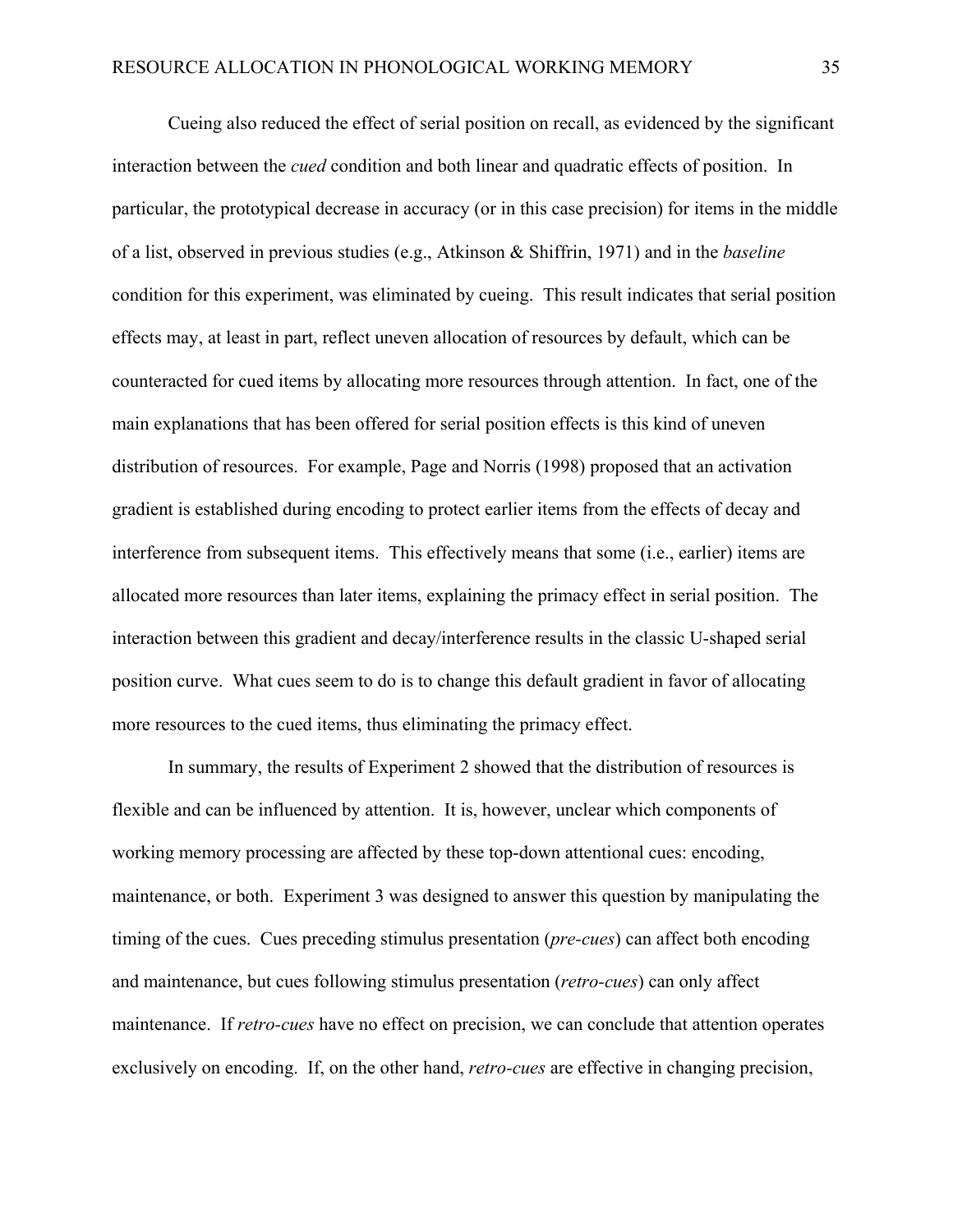attention must be able to affect maintenance. It is also possible that *pre-* and *retro-cues* could affect *cued* and *uncued* items differently, which could potentially shed light on the nature of resource reallocation during working memory processing. Experiment 3 was designed to (a) replicate the results of Experiment 2 with a different set size (3 instead of 4) and longer recall time (2 s instead of 1 s), and (b) to explore the effect of cue timing on phonological working memory.

# **Experiment 3**

# **Participants**

Since the number of trials per factor combination was reduced from eight in Experiment 2 to three in this experiment, the target sample size was increased by the same ratio, i.e.,  $N =$ 128. Participants who did not pass the exclusion criteria (*N* = 12; see Results) were replaced. Thus, 140 native speakers of American English (84 females, *M*age = 36.1, age range: 21–68 years) participated for payment through AMT and the data from 128 of them were analyzed. Consenting was similar to the previous experiments.

# **Materials**

The materials were the same as Experiments 1 and 2.

# **Procedures**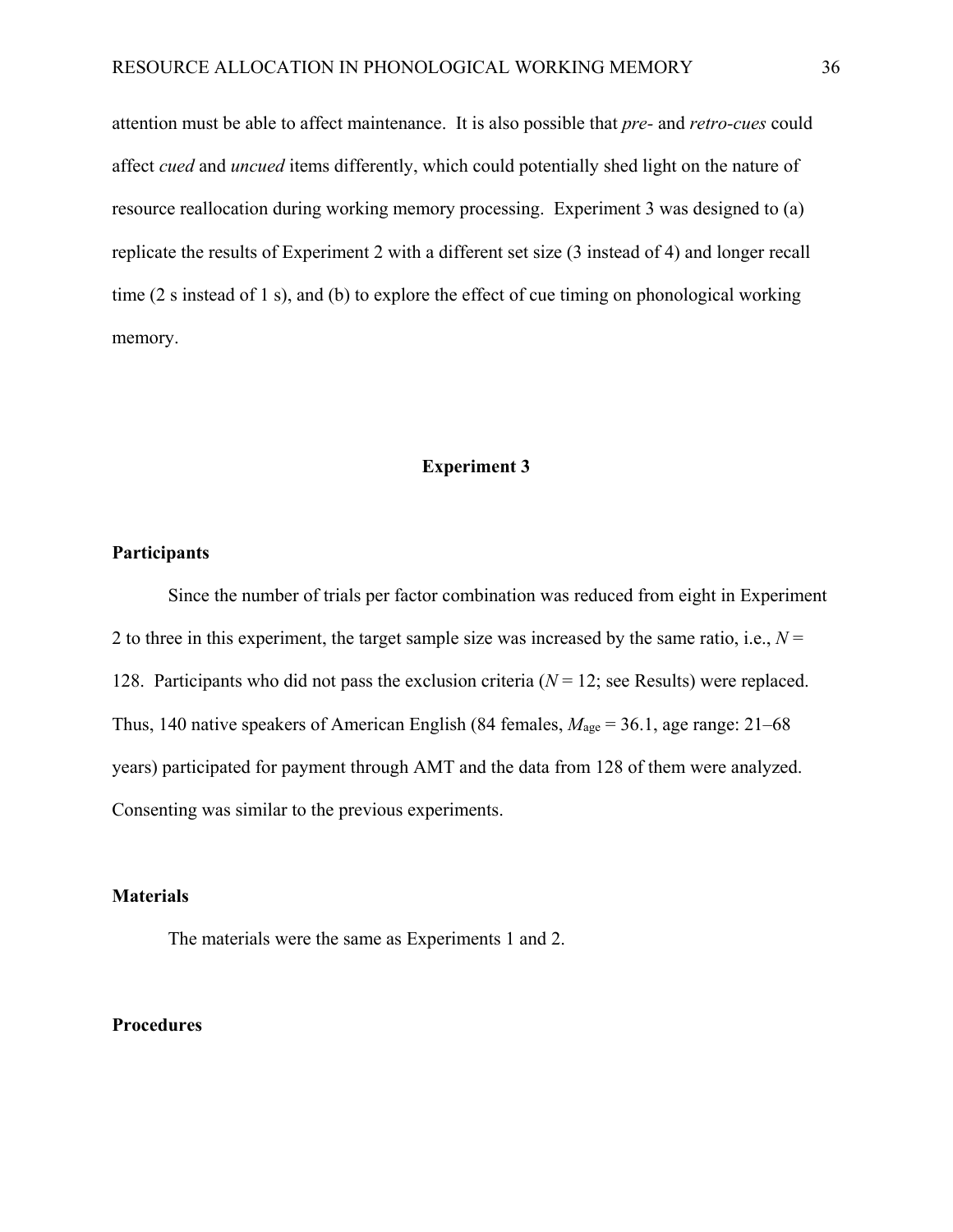We used the same two-session design as the previous experiments, with a session structure similar to Experiment 2. While the baseline phase was unchanged, there were a few differences in the structure of the working memory phase. First, the number of syllables was decreased from four to three so that a replication of Experiment 2 could be obtained at a different set size. Second, while the working memory phase still contained two blocks with cues and one block without, the two cued blocks now had different cue timings: in the *pre-cue* block, the cue appeared for 1 s immediately *before* the presentation of the syllables (Figure 1b); in the *retro-cue* block, the cue appeared for 1 s immediately *after* the presentation of the last syllable (Figure 1c). Third, the delay between the presentation of the last syllable and the appearance of the probe was increased from 1 s to 2 s to allow for a delay between the presentation of the retro-cue and the appearance of the probe. The structure of the working memory phase was otherwise similar to Experiment 2, with cued and uncued items in each of the *pre-cue* and *retro-cue* blocks. There were 14 practice trials and 84 experimental trials in each block, with breaks at 21-trial intervals. Over two sessions, participants completed 168 trials in the *baseline* condition and 84 in each combination of cue condition (*cued* or *uncued*) and timing (*pre-* or *retro-cue*).

# **Results**

Eight participants failed the correlation criterion and four failed the cue checks. These were replaced to reach the target number of 128 participants. Deviation was calculated in the same manner as before. Figure 3c shows deviation as a function of cue condition and timing.

Given the complexity of this dataset, we analyzed the data in several steps: first, we constructed a model comparing the *pre-cue* trials to *baseline* trials in an attempt to replicate the results of Experiment 2. This model included cue condition (coded as *cued* vs. *baseline* and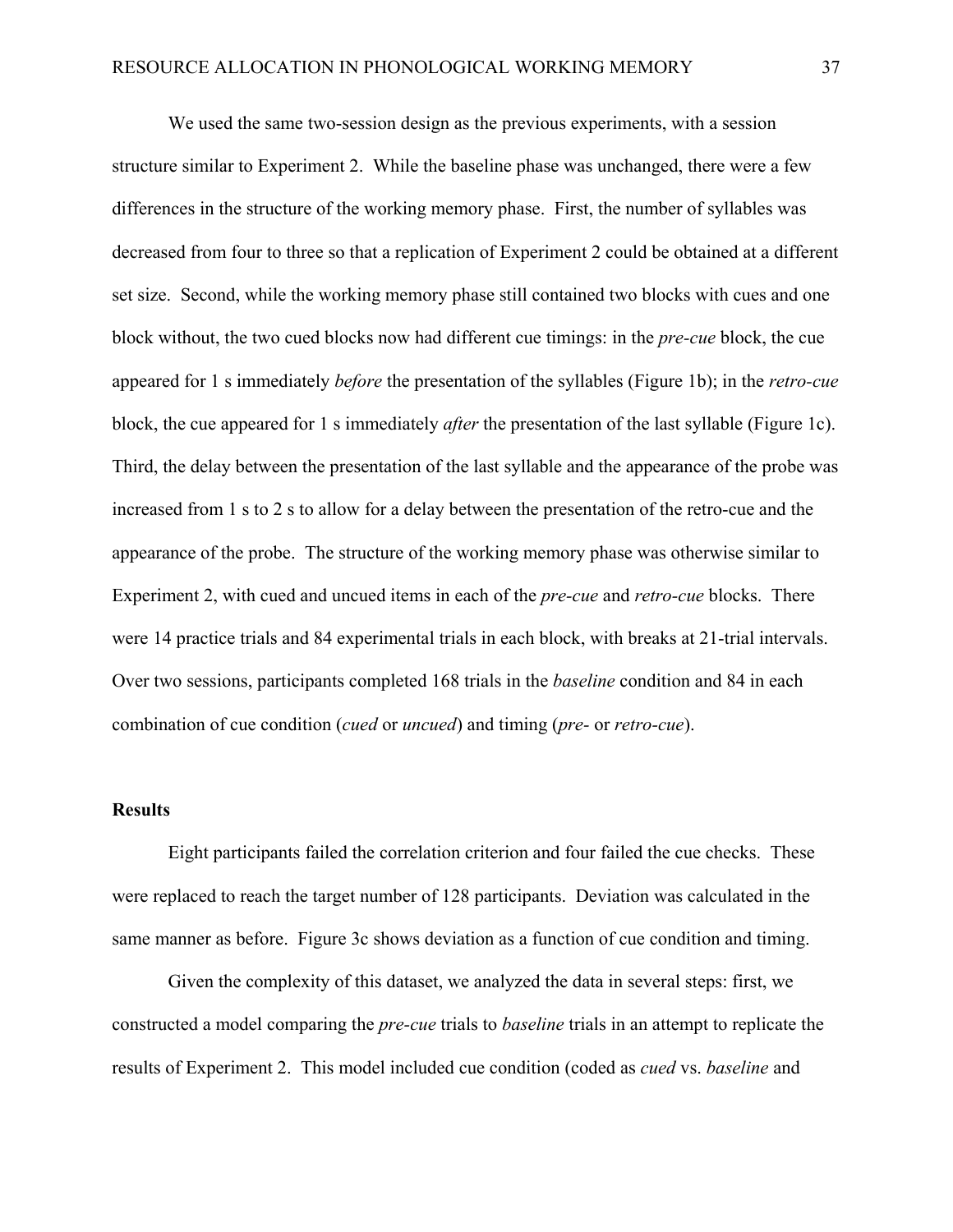*uncued* vs. *baseline*), position, and the interaction between cue condition and position as fixed effects of interest, along with the same covariates used in all of the previous models in this study. The random effect structure included intercepts for participants and syllables, as well as the slopes of the two cue conditions, position, and the interactions between them over participants and syllables. Table 5 shows that the results replicate those of Experiment 2: *cued* trials had significantly lower deviation ( $t = -3.29$ ,  $p = .002$ ), while *uncued* trials had reliably higher deviation (*t* = 5.01, *p* < .001), relative to *baseline* trials. There was also a marginal interaction between the *cued* condition and position ( $t = 1.92$ ,  $p = .055$ ), but no reliable interaction between the *uncued* condition and position.

Application of separate polynomial models (with intercept and linear terms given the 3 data points in each line), revealed a significant linear effect in the *baseline* condition (*t* = -3.32, *p*  $= .001$ ) but not the *cued* condition ( $t = -0.13$ ,  $p = .894$ ). See Tables A3 and A4 in Appendix A for the full results of these analyses.

Table 5. Results of the linear mixed effects model for cue condition effects after pre-cues in Experiment 3.

| <b>Fixed effects</b>               | <b>Coefficient</b> | SE    | t         | p-value |
|------------------------------------|--------------------|-------|-----------|---------|
| Intercept                          | $-0.011$           | 0.026 | $-0.427$  | .671    |
| Condition-uncued                   | 0.104              | 0.021 | 5.009     | < 0.01  |
| Condition-cued                     | $-0.057$           | 0.017 | $-3.292$  | .002    |
| Position                           | $-0.022$           | 0.007 | $-3.227$  | .002    |
| Baseline median                    | $-0.176$           | 0.007 | $-24.384$ | < 0.01  |
| Baseline SD                        | 0.140              | 0.006 | 23.995    | < 0.001 |
| Condition-uncued $\times$ position | $-0.009$           | 0.011 | $-0.777$  | .438    |
| Condition-cued $\times$ position   | 0.021              | 0.011 | 1.923     | .055    |
| <b>Random effects</b>              |                    |       |           |         |
| Subject                            | Variance           |       |           |         |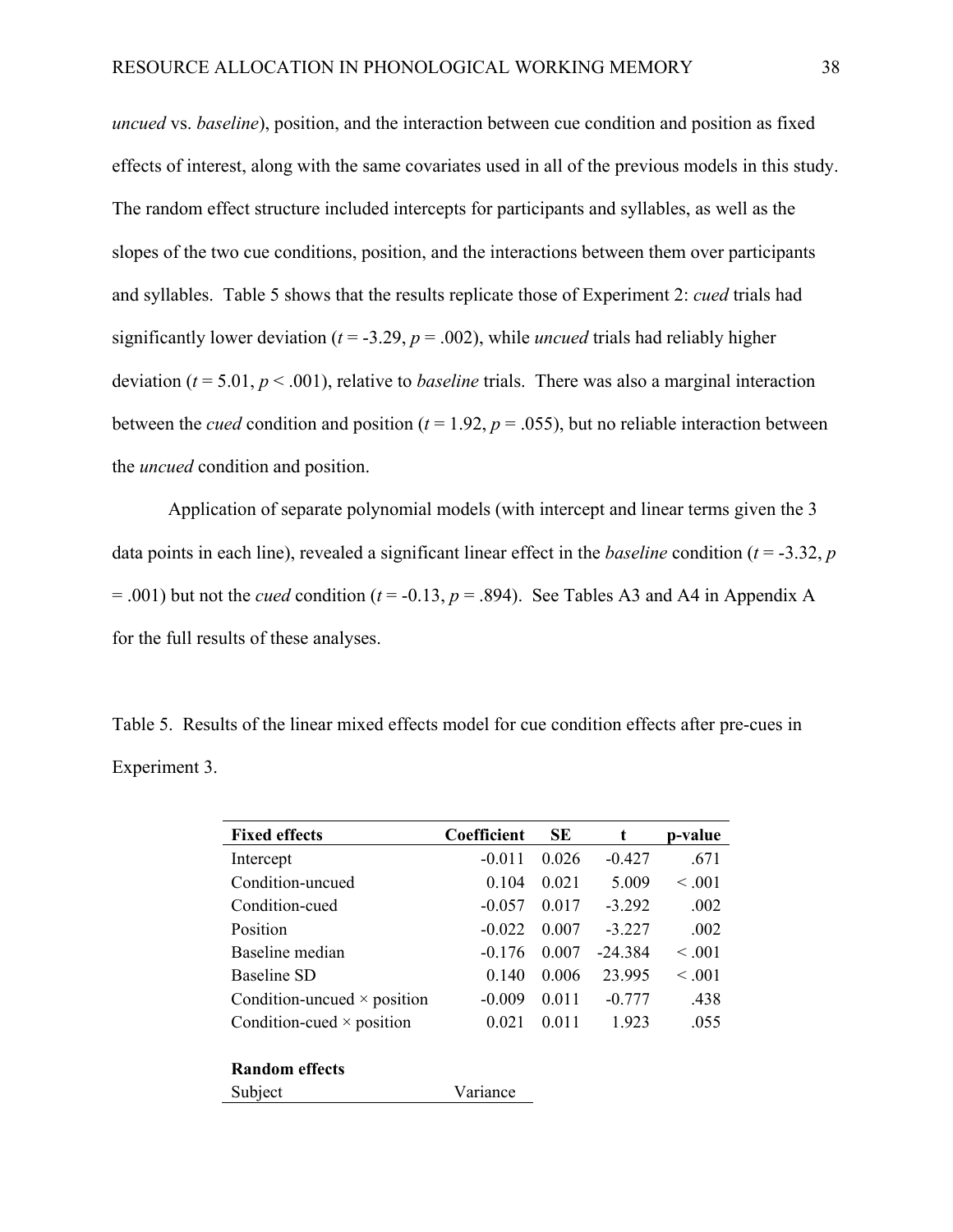| Intercept                          | 0.0276   |
|------------------------------------|----------|
| Condition-uncued                   | 0.0336   |
| Condition-cued                     | 0.0085   |
| Position                           | 0.0002   |
| Condition-uncued $\times$ position | 0.0002   |
| Condition-cued $\times$ position   | 0.0002   |
|                                    |          |
|                                    |          |
| Syllable                           | Variance |
| Intercept                          | 0.0122   |
| Condition-uncued                   | 0.0013   |
| Condition-cued                     | 0.0032   |
| Position                           | 0.0002   |
| Condition-uncued $\times$ position | 0.0001   |

Next, we repeated the same analysis to compare the *retro-cue* and *baseline* trials. Since the model did not converge with random slopes for position, they were removed from the model. Table 6 presents the results of this analysis. While *uncued* trials showed a reliable increase in deviation relative to *baseline* trials (*t* = 4.25, *p* < .001), the decrease in deviation for *cued* trials was not significant  $(t = -1.20, p = 0.235)$ . Neither of the interactions between position and cue condition reached significance.

Table 6. Results of the linear mixed effects model for cue condition effects after retro-cues in Experiment 3.

| <b>Fixed effects</b>               | Coefficient | SE.   | t         | p-value |
|------------------------------------|-------------|-------|-----------|---------|
| Intercept                          | $-0.017$    | 0.026 | $-0.653$  | .517    |
| Condition-uncued                   | 0.089       | 0.021 | 4.245     | < 0.01  |
| Condition-cued                     | $-0.021$    | 0.017 | $-1.204$  | .235    |
| Position                           | $-0.022$    | 0.006 | $-3.543$  | < 0.001 |
| Baseline median                    | $-0.189$    | 0.007 | $-25.990$ | < .001  |
| <b>Baseline SD</b>                 | 0.141       | 0.006 | 24.165    | < 0.001 |
| Condition-uncued $\times$ position | $-0.018$    | 0.011 | $-1.635$  | .102    |
| Condition-cued $\times$ position   | 0.014       | 0.011 | 1.314     | .189    |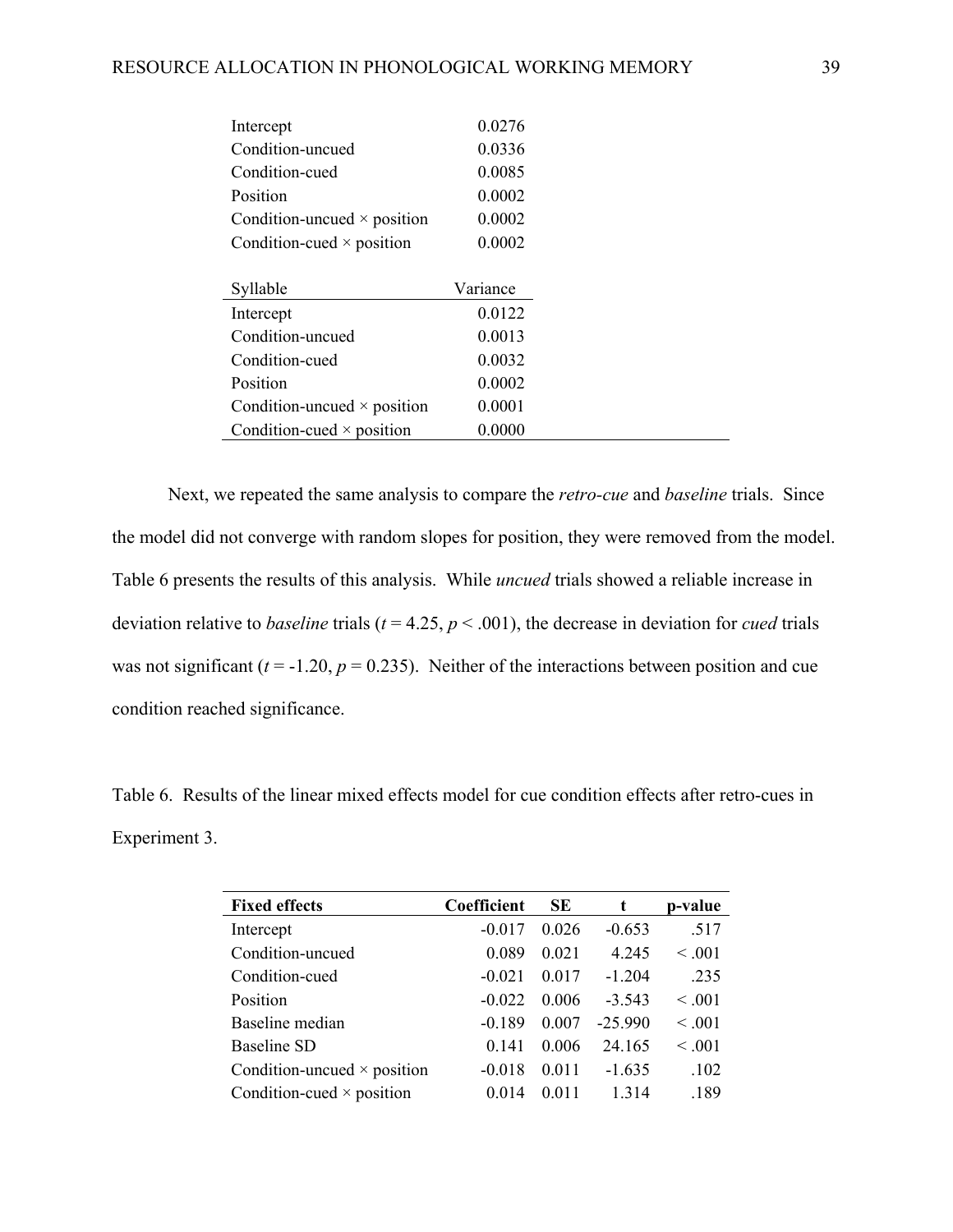| <b>Random effects</b> |          |
|-----------------------|----------|
| Subject               | Variance |
| Intercept             | 0.0275   |
| Condition-uncued      | 0.0322   |
| Condition-cued        | 0.0066   |
|                       |          |
| Syllable              | Variance |
| Intercept             | 0.0113   |
| Condition-uncued      | 0.0020   |
| Condition-cued        | 0.0034   |

Next, we directly compared the effects of *pre-* and *retro-cues* on *cued* items, in a model with timing (*pre* vs. *retro*), position, the interaction between timing and position, and the same covariates as the other models. The random effect structure included intercepts for participants and syllables, as well as slopes for timing, position, and the interaction between the two by participant and syllable. Table 7 presents the results of this analysis. The model revealed a significant effect of timing ( $t = 2.66$ ,  $p = .009$ ), confirming that the *cued* condition affected performance differently depending on whether the cue appeared before or after syllables.

Finally, the last model compared the effects of *pre-* and *retro-cues* on *uncued* items. The model structure was identical to the previous analysis. Table 8 presents these results. There was no reliable effect of timing in this model ( $t = -0.85$ ,  $p = .398$ ).

Table 7. Results of the linear mixed effects model for cue timing effects in the *cued* condition in Experiment 3.

| Coefficient | SE.   |                  | p-value         |
|-------------|-------|------------------|-----------------|
|             |       | $-0.713$         | .479            |
| 0.037       | 0.014 | 2.662            | .009            |
| $-0.001$    | 0.009 | $-0.133$         | .894            |
| $-0.245$    |       |                  | $\leq 0.01$     |
|             |       | $-0.018$ $0.025$ | $0.010 -25.272$ |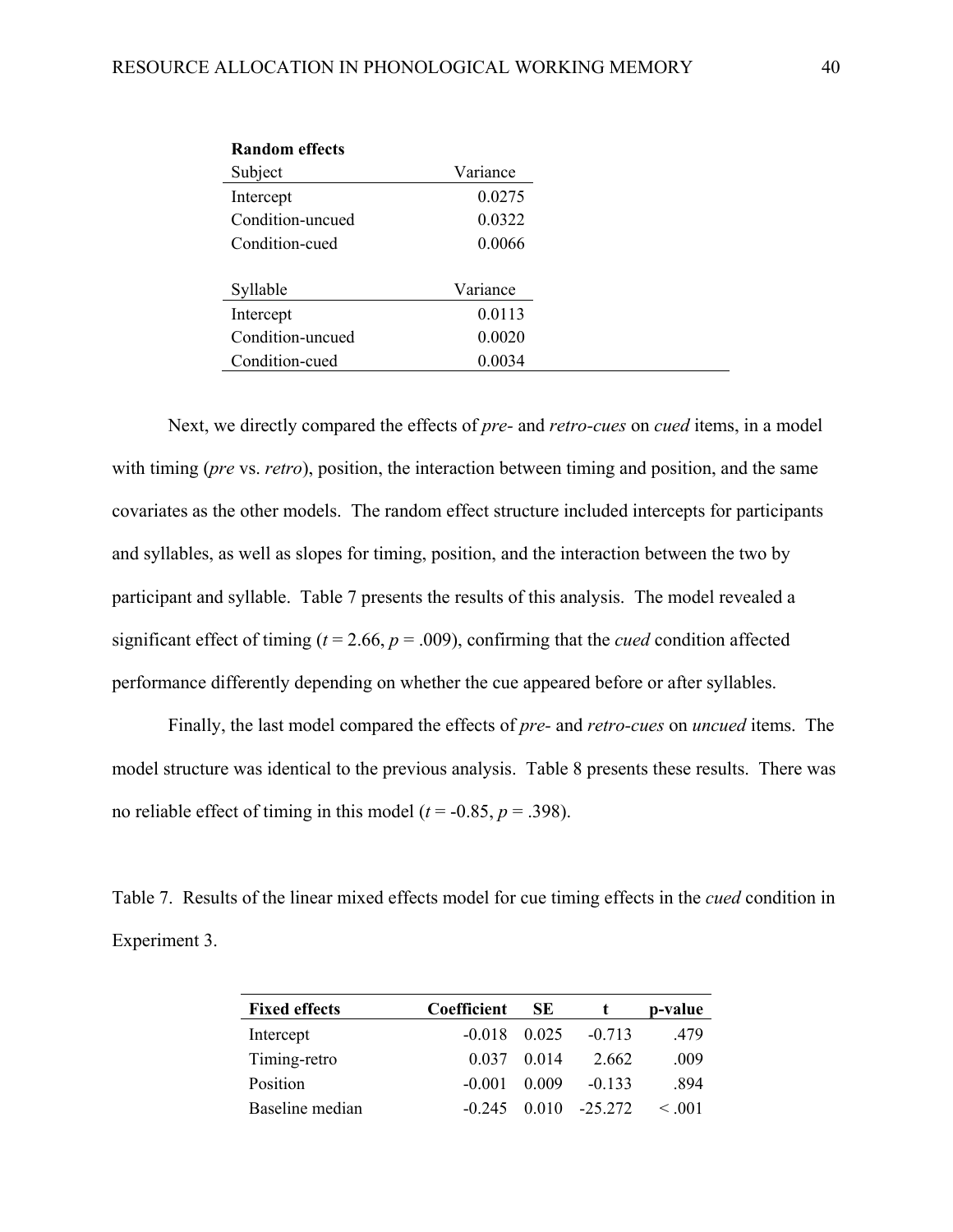| Baseline SD                    | 0.141    | 0.008 | 17.651   | < 0.001 |
|--------------------------------|----------|-------|----------|---------|
| Timing-retro $\times$ position | $-0.007$ | 0.013 | $-0.522$ | .604    |
|                                |          |       |          |         |
| <b>Random effects</b>          |          |       |          |         |
| Subject                        | Variance |       |          |         |
| Intercept                      | 0.0326   |       |          |         |
| Timing-retro                   | 0.0040   |       |          |         |
| Position                       | 0.0001   |       |          |         |
| Timing-retro $\times$ position | 0.0005   |       |          |         |
|                                |          |       |          |         |
| Syllable                       | Variance |       |          |         |
| Intercept                      | 0.0085   |       |          |         |
| Timing-retro                   | 0.0003   |       |          |         |
| Position                       | 0.0000   |       |          |         |
| Timing-retro $\times$ position | 0.0005   |       |          |         |

Table 8. Results of the linear mixed effects model for cue timing effects in the *uncued* condition

in Experiment 3.

| <b>Fixed effects</b>           | Coefficient | <b>SE</b> | t         | p-value |
|--------------------------------|-------------|-----------|-----------|---------|
| Intercept                      | 0.007       | 0.031     | 0.231     | .818    |
| Timing-retro                   | $-0.014$    | 0.016     | $-0.853$  | .398    |
| Position                       | $-0.031$    | 0.010     | $-2.953$  | .005    |
| Baseline median                | $-0.143$    | 0.010     | $-14.268$ | < 0.001 |
| Baseline SD                    | 0.121       | 0.008     | 14.601    | < 0.001 |
| Timing-retro $\times$ position | $-0.009$    | 0.013     | $-0.671$  | .503    |
|                                |             |           |           |         |
| <b>Random effects</b>          |             |           |           |         |
| Subject                        | Variance    |           |           |         |
| Intercept                      | 0.0583      |           |           |         |
| Timing-retro                   | 0.0131      |           |           |         |
| Position                       | 0.0001      |           |           |         |
| Timing-retro $\times$ position | 0.0002      |           |           |         |
| Syllable                       | Variance    |           |           |         |

| Intercept    | 0.0117 |
|--------------|--------|
| Timing-retro | 0.0001 |
| Position     | 0.0007 |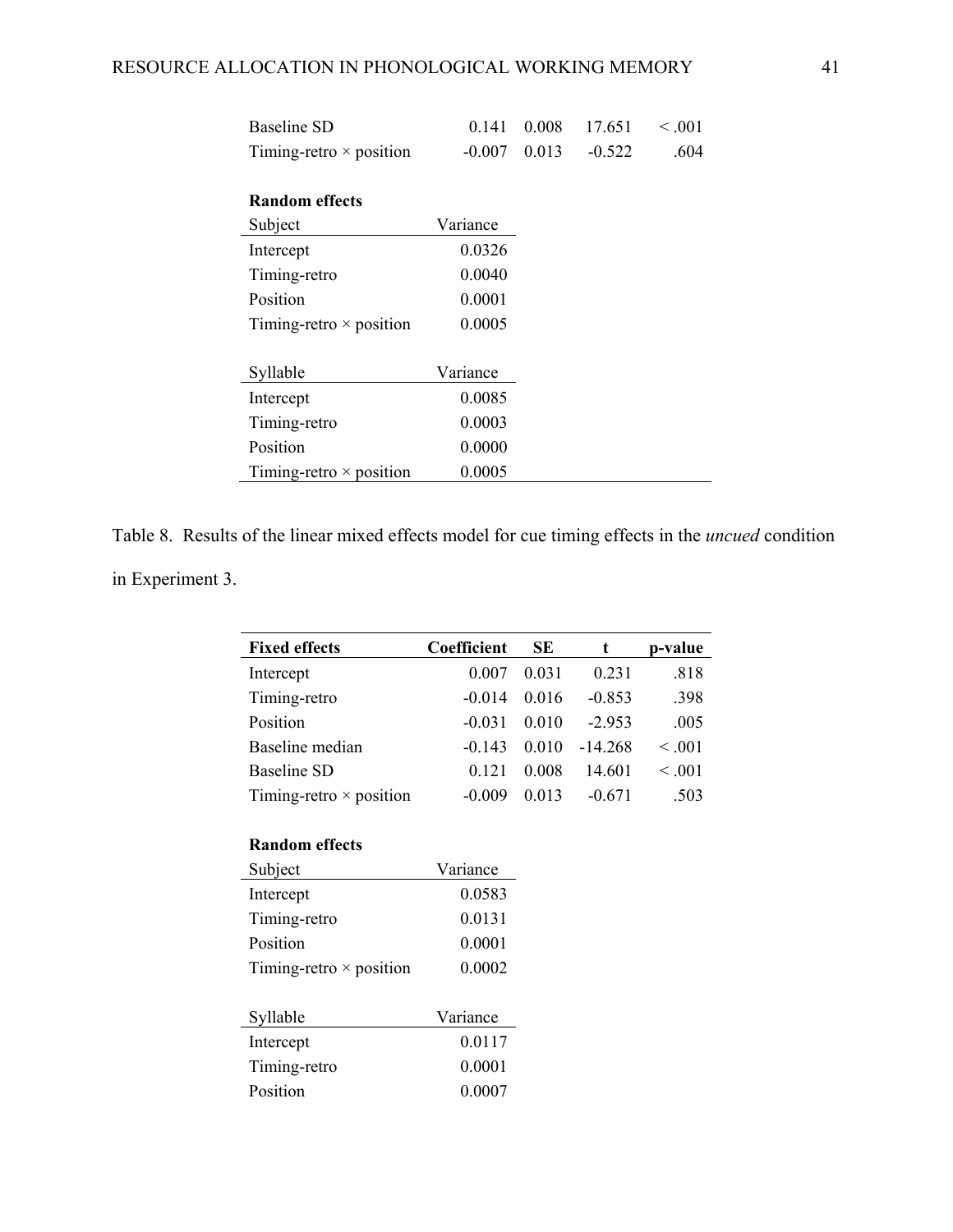Timing-retro  $\times$  position 0.0005

# **Discussion**

Using a set size of three and a delay of 2 s, we replicated both findings of Experiment 2: (a) a reliable increase in the precision of recall for *cued* items that came at a significant cost to the *uncued* items, relative to *baseline* items; and (b) a reduction of serial position effects for *cued* items. The novel finding from Experiment 3 concerned the effect of cue timing on the effectiveness of the attentional cues. A dissociation was found here: while both *pre-* and *retrocues* reliably decreased recall precision for *uncued* items to a comparable degree, only *pre-cues* significantly increased precision for *cued* items. This suggests that most of the benefit for *cued* items from attentional cueing can only be produced during the encoding phase. Once the stimulus is gone and no more information is available for encoding, a *retro-cue* does little to increase precision for *cued* items. On the other hand, the reliable decrease in the precision of *uncued* items regardless of cue timing suggests that releasing resources from these items is still possible during the maintenance period. This pattern is similar to what was found by Oberauer and Lin (2017) in the visual domain. Collectively, these results imply that attention can affect both encoding and maintenance phases of working memory processing through different mechanisms. More generally, they demonstrate that resource allocation in both visual and verbal domains is an ongoing process that affects working memory both at the encoding stage and at later stages of maintaining items until recall.

# **General Discussion**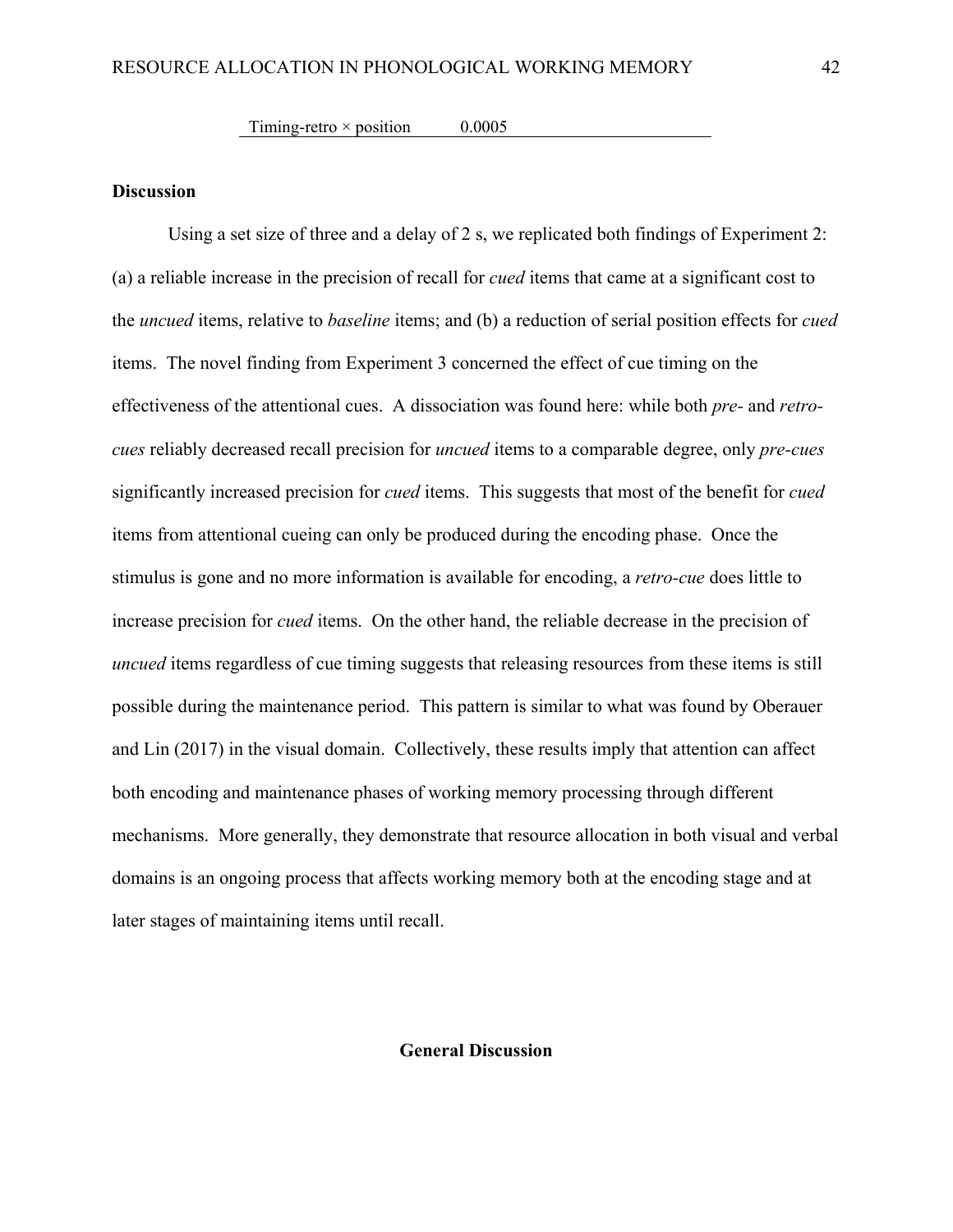The study aimed to investigate whether the principles of resource allocation in working memory are shared between visual and verbal domains by undertaking the non-trivial challenge of creating an equivalent of the *continuous reproduction paradigm* in the phonological domain. After establishing that our participants were indeed capable of perceiving phonemes in a noncategorical fashion, our first critical finding was the decrease in response precision from set size 1 to 2, in keeping with the findings in visual working memory and in line with the predictions of resource, but not slot, models. This decrease in precision persisted after the potential confounds of serial position and random guessing had been ruled out. In agreement with the current findings, Joseph et al. (2015) also found a decrease in precision from set size 1 to 2, despite limitations that were discussed in earlier sections. Together, these findings provide strong evidence for similar principles of resource division in visual and verbal working memory (Bays et al., 2009; van den Berg, Awh, & Ma, 2014; van den Berg et al., 2012).

The second critical finding of the paper was the effect of attention on the precision of cued and uncued items compared to baseline. In both Experiments 2 and 3, we showed that attention significantly increased the precision with which cued items were remembered, but this came at the cost of reduced precision for uncued items. Similar findings have been reported in phonemic migrations between words recited from memory (Nozari & Dell, 2012; Nozari & Thompson-Schill, 2013), as well as in vision (Bays et al., 2011; Gorgoraptis et al., 2011; Oberauer & Lin, 2017). These findings once again show similar principles of resource allocation in visual and verbal domains. Finally, the last experiment showed that retro-cues, appearing after the stimuli have been presented and encoding is complete, can also affect resource allocation in phonological working memory, indicating that resource allocation remains flexible during the maintenance period. As has been reported in vision, the decrease in precision for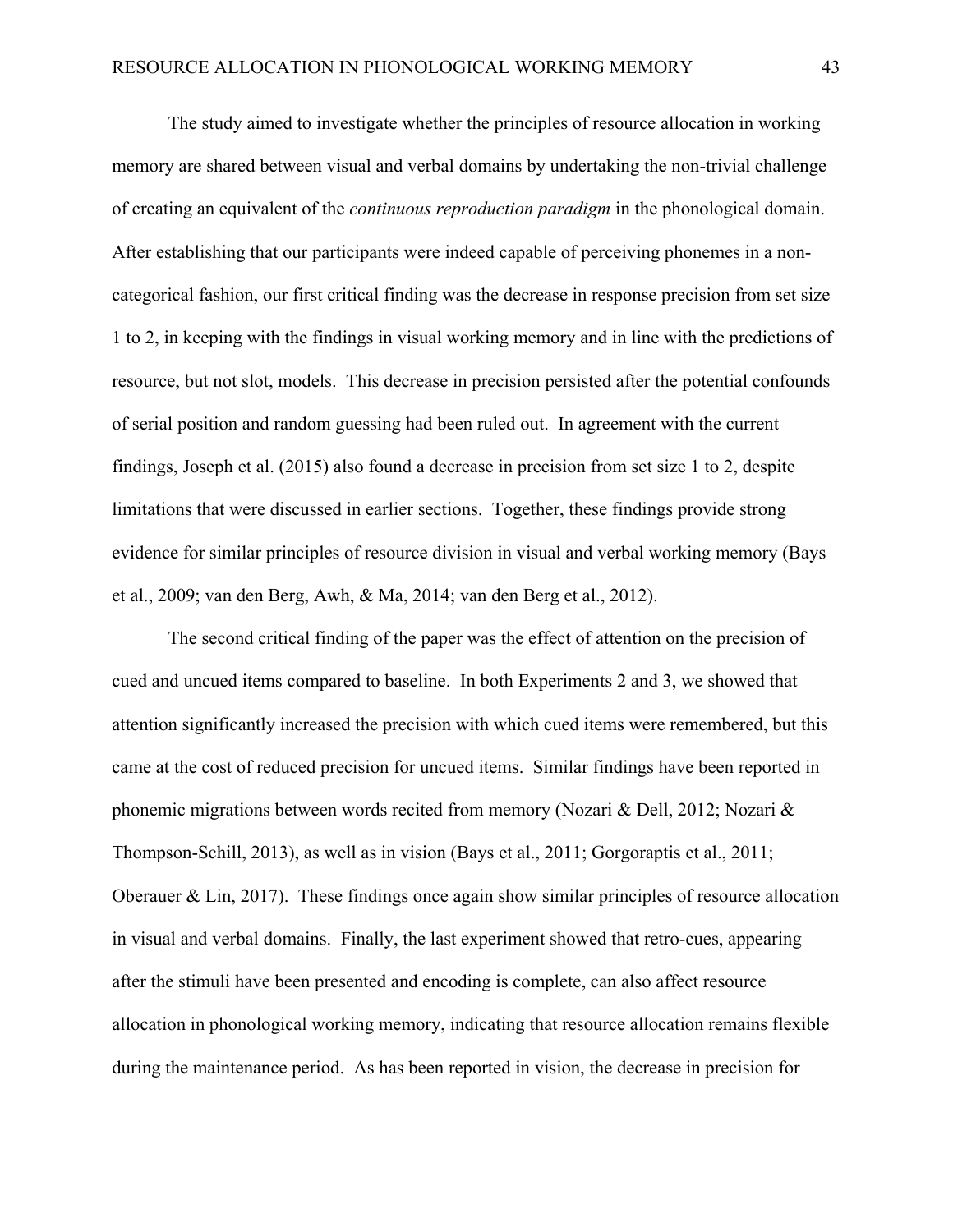uncued items was not affected by cue timing—participants were able to forget or ignore the nonprioritized items in response to both pre and retro-cues. On the other hand, the increase in precision for cued items was greatly reduced with retro-cues compared to pre-cues, similar to vision (Oberauer & Lin, 2017). Thus, across all three experiments, our findings support a resource model of phonological working memory, with resource allocation conforming to same principles as in visual working memory.

We have been discussing our results in relation to "phonological working memory", but one may object that the investigation involves a level below phonology (i.e., acoustic features), and as such may not be representative or even germane to language processing. Two sources of evidence speak against this. First, it has been proposed that speech perception may depend on units smaller than phonemes or syllables, i.e., on finer-grained acoustic features (Stevens, 2002). For example, although words and phrases like "probably" and "could have" are often produced in a highly reduced form (e.g., "prolly" and "coulda", respectively) in American English, these forms are easily understood by other native speakers. These highly reduced forms do not preserve the original syllable structure, but they still possess unique acoustic cues that, at least in certain contexts, lead to easy understanding of their meaning (Niebuhr & Kohler, 2011). Critically, recent studies have found that gradient acoustic information can influence language comprehension. For example, Brown-Schmidt and Toscano (2017) used sentences containing a word on an acoustic continuum between "he" and "she" to probe the effect of gradient acoustic information on the interpretation of the pronoun in an ambiguous context. They found that eye gaze and, subsequently, the amount of time needed to recover from an incorrect interpretation once a disambiguating word had been encountered were both sensitive to this information. In a similar vein, while classic speech error studies identified the critical unit to be phoneme in the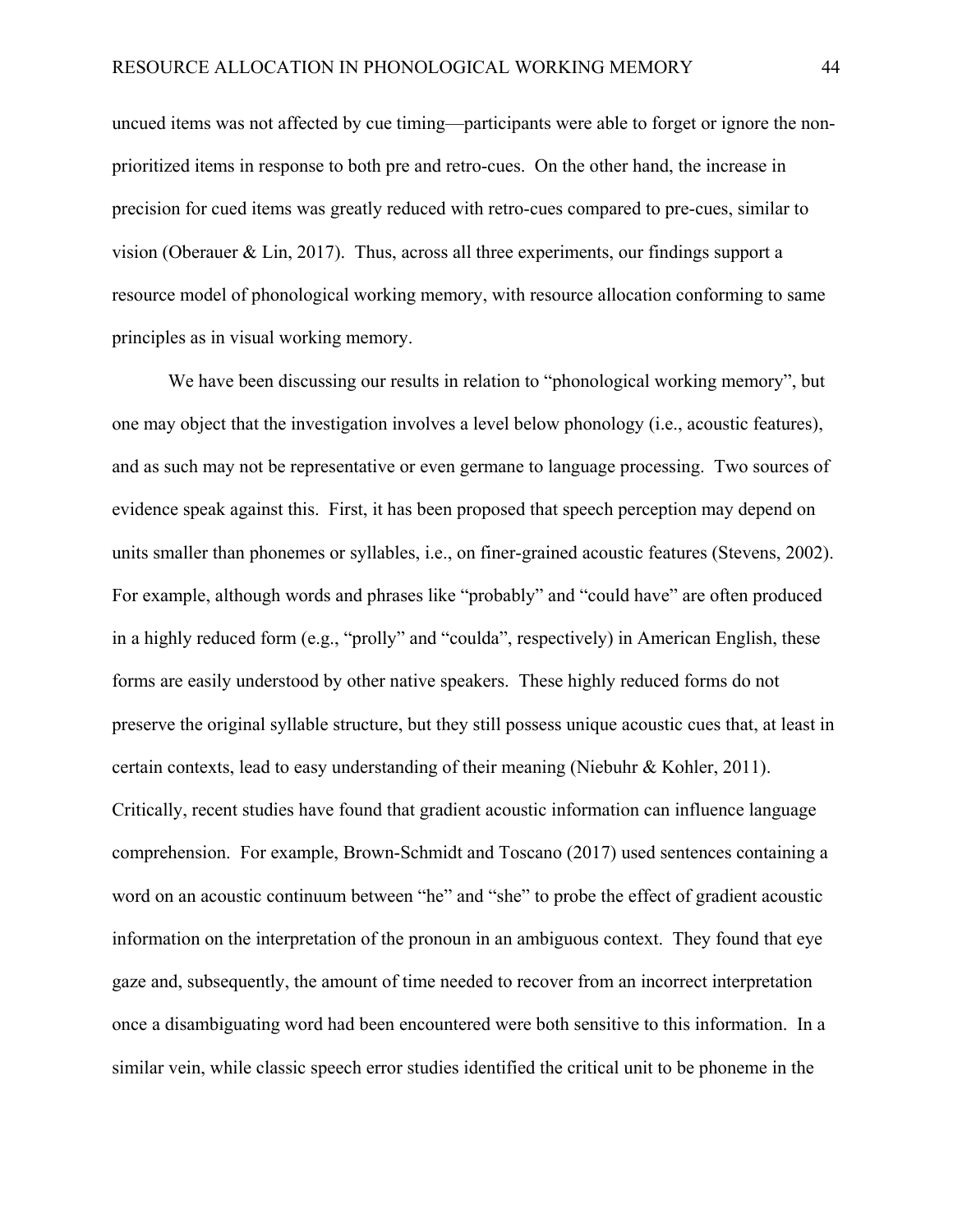slips of the tongue (e.g., Shattuck-Hufnagel & Klatt, 1979), recent evidence shows that such slips can be between-phoneme blends (Goldrick & Chu, 2014). Second, some of the principles demonstrated here such as the differential effects of attention on the attended and unattended items have also been reported in phonological migrations between lexical items in verbal working memory tasks that involve sequences of real words (Nozari & Dell, 2012; Nozari & Thompson-Schill, 2013), suggesting that, as computational principles go, the findings are pertinent to language processing, and hence verbal working memory.

# **Why a Resource Model?**

The term *resource* is often used in the working memory literature to convey a vague sense of limited capacity. In the context of slot and resource models, however, the term *resource* refers to something with a set of clearly defined properties. First, this resource is limited in quantity. Second, it can be divided into parts—either continuously, in the case of a resource model, or into a fixed number of discrete slots, in the case of a slot or slots-plus averaging model. Third, for an item to be stored in working memory, a portion of this resource must be allocated to it. Finally, the precision with which the item can be recalled depends on the amount of the resource allocated to it. When *resource* is defined in this way, the claim that working memory is a limited resource becomes a testable hypothesis rather than a description, and it becomes possible to differentiate between models of resource allocation like the slot and resource models discussed in this paper.

When defined precisely in this way, it becomes possible to examine the biological basis of such a resource. Resource models have an advantage in this regard: they identify the limited resource simply as neural gain. Since the signals from individual neurons within these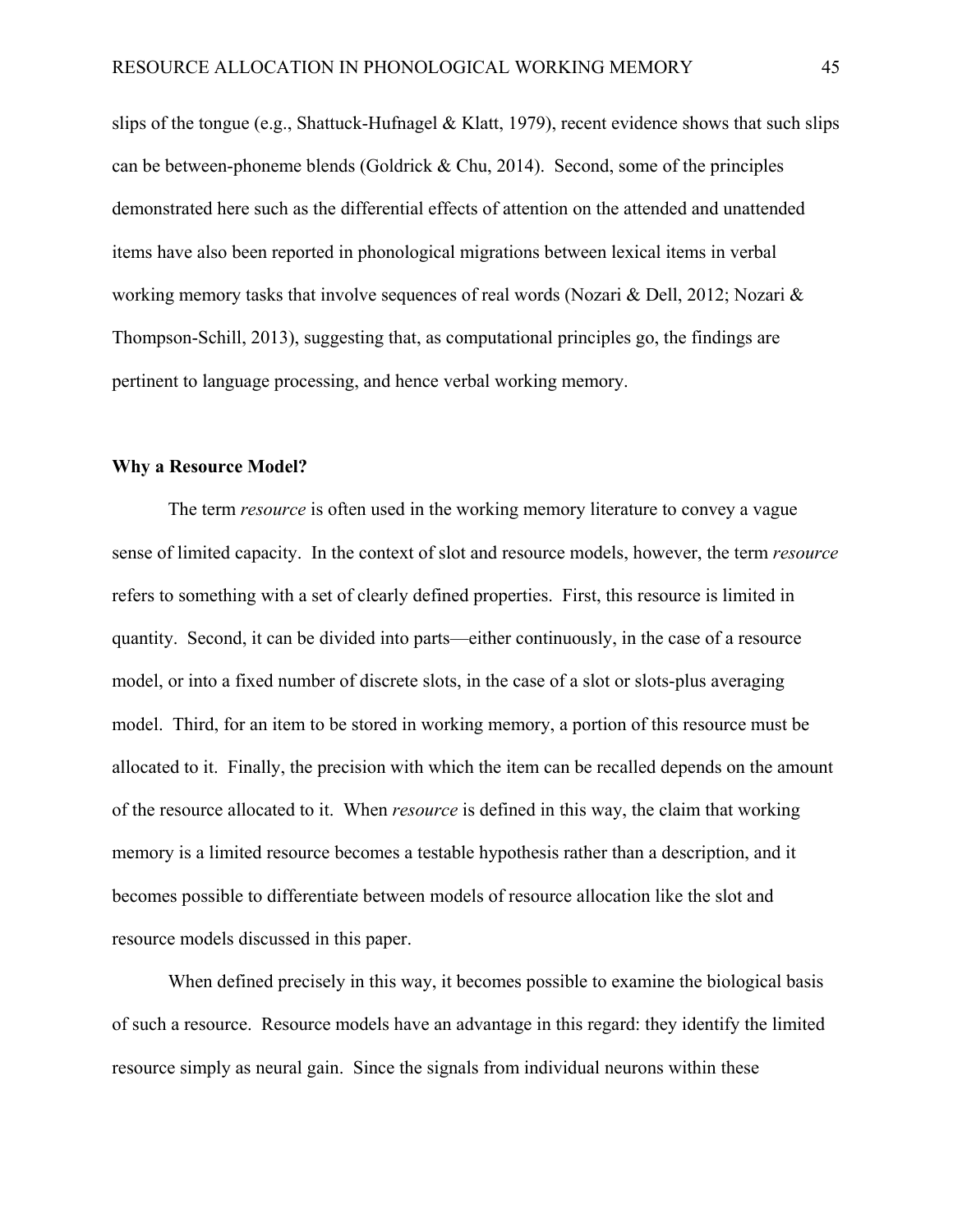populations are noisy and imprecise, the overall pattern of activation in a population encodes a probability distribution over a particular feature dimension (Ma, Beck, Latham, & Pouget, 2006; Sanger, 1996; Zemel, Dayan, & Pouget, 1998). When the pattern is decoded, the resulting representation is drawn from this distribution. The precision of the decoded representation depends on the amplitude of the activation (i.e., the *gain*) of the corresponding population code (Ma et al., 2006). All else being equal, an item encoded with higher gain will be recalled with greater precision. An increase in gain is costly because increasing neural activity consumes significantly more energy (Attwell & Laughlin, 2001; Lennie, 2003). This places a limit on the total amount of gain that can be allocated to the items in working memory at a given time. As a result, there is a tradeoff between expected task performance and resource costs. The predictions of resource models are thus readily explained in terms of neural gain (Bays, 2014, 2015; Ma et al., 2006; Orhan & Ma, 2015; Schneegans & Bays, 2017; van den Berg & Ma, 2018).

The neural basis for discrete slots, on the other hand, is less clear. Though proponents of the slot model have suggested that the behavior they predict may arise from a need to lock the pattern of activity corresponding to each item to a limited number of distinct phases of neural oscillation in order to maintain the binding between features (e.g., Lisman & Idiart, 1995), there is no a priori reason why, given the wide range of potential frequencies that could be used for this purpose, the maximum number of distinct phases should correspond to the 3–4 slots that have been proposed (Bays, 2015); furthermore, other mechanisms for feature binding have been proposed which would not impose such constraints (e.g., Matthey, Bays, & Dayan, 2015).

Additionally, by identifying working memory resources with neural gain, resource models provide a natural explanation for the relationship between working memory resources and attention. On the one hand, past studies have suggested that attention and working memory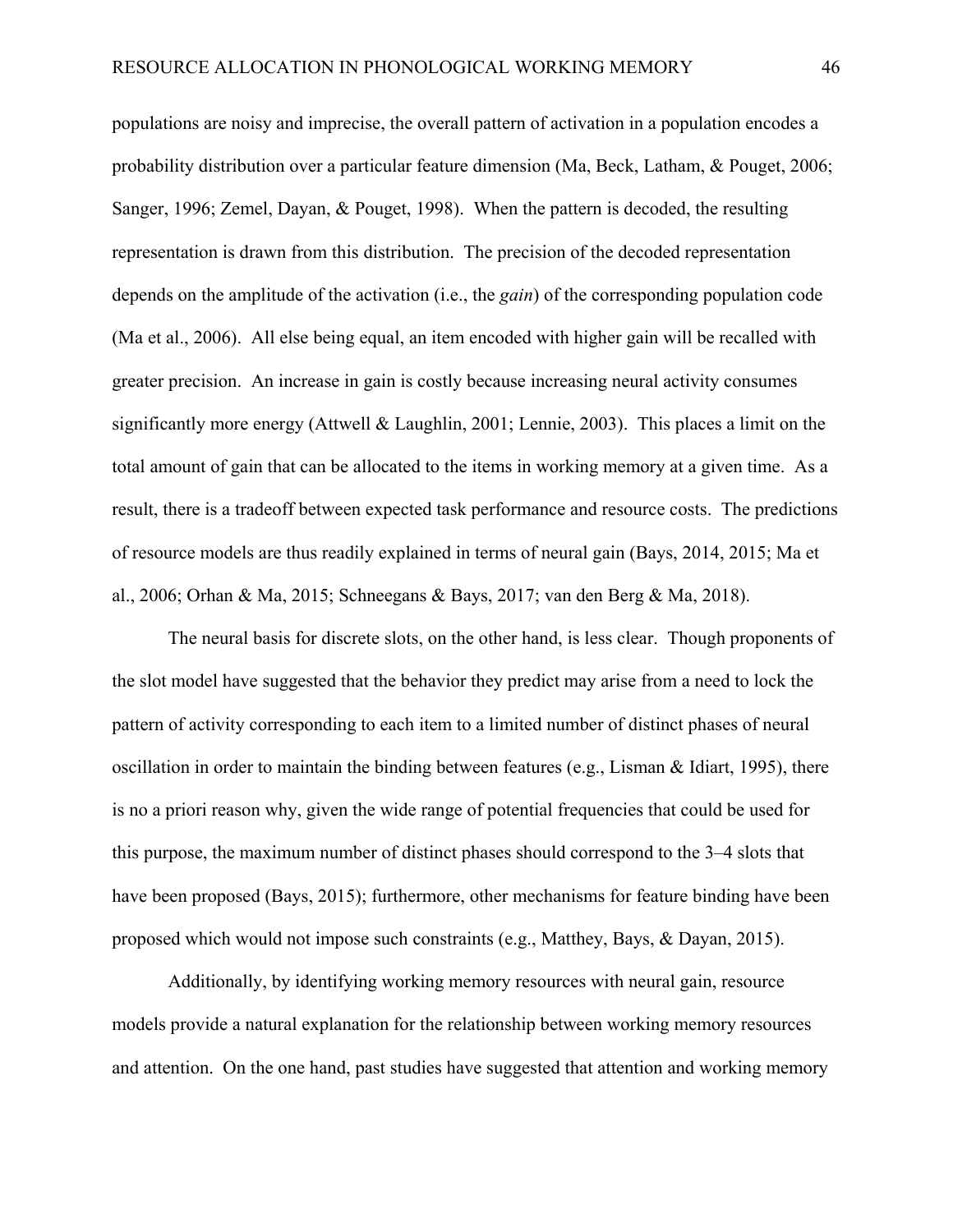are closely related; measures of working memory capacity and attentional control are correlated across individuals (e.g., Cowan, 1995; Kane, Bleckley, Conway, & Engle, 2001). Similarly, neuroimaging data suggests a link between working memory and the dorsal attention network (Majerus et al., 2016; Majerus, Péters, Bouffier, Cowan, & Phillips, 2017). On the other hand, the modulating effect of attention on neural gain has long been established in the literature (McAdams & Maunsell, 1999). A theory that views working memory resource as neural gain thus contains a natural mechanism for the modification of resource allocation by attention.

In sum, the biological plausibility of resource models, along with the natural link they provide between attention and working memory performance, makes them a particularly appealing class of model for explaining resource allocation in working memory.

# **Slots Plus Averaging as an Alternative to Continuous Resources**

For the reasons outlined in the previous sections, we have interpreted the results of Experiment 1 as providing support for a resource model. However, as alluded to in the Introduction, these results are also compatible with an alternative model, the *slots plus averaging* (SA) model (e.g., Zhang & Luck, 2008). Like classic slot models, these SA models divide working memory capacity into a fixed number of slots, each of which can store exactly one item. However, the relationship between slots and items is not one-to-one: a single item can be stored in multiple slots. Each copy of the stored representation is subject to some amount of random error. By averaging over multiple copies of the representation, each stored in a different slot, precision can be increased (and deviation reduced). Thus, as in resource models, the precision with which a representation is stored in working memory is dependent on the amount of resources—in this case, the number of slots—it receives. This feature enables slots plus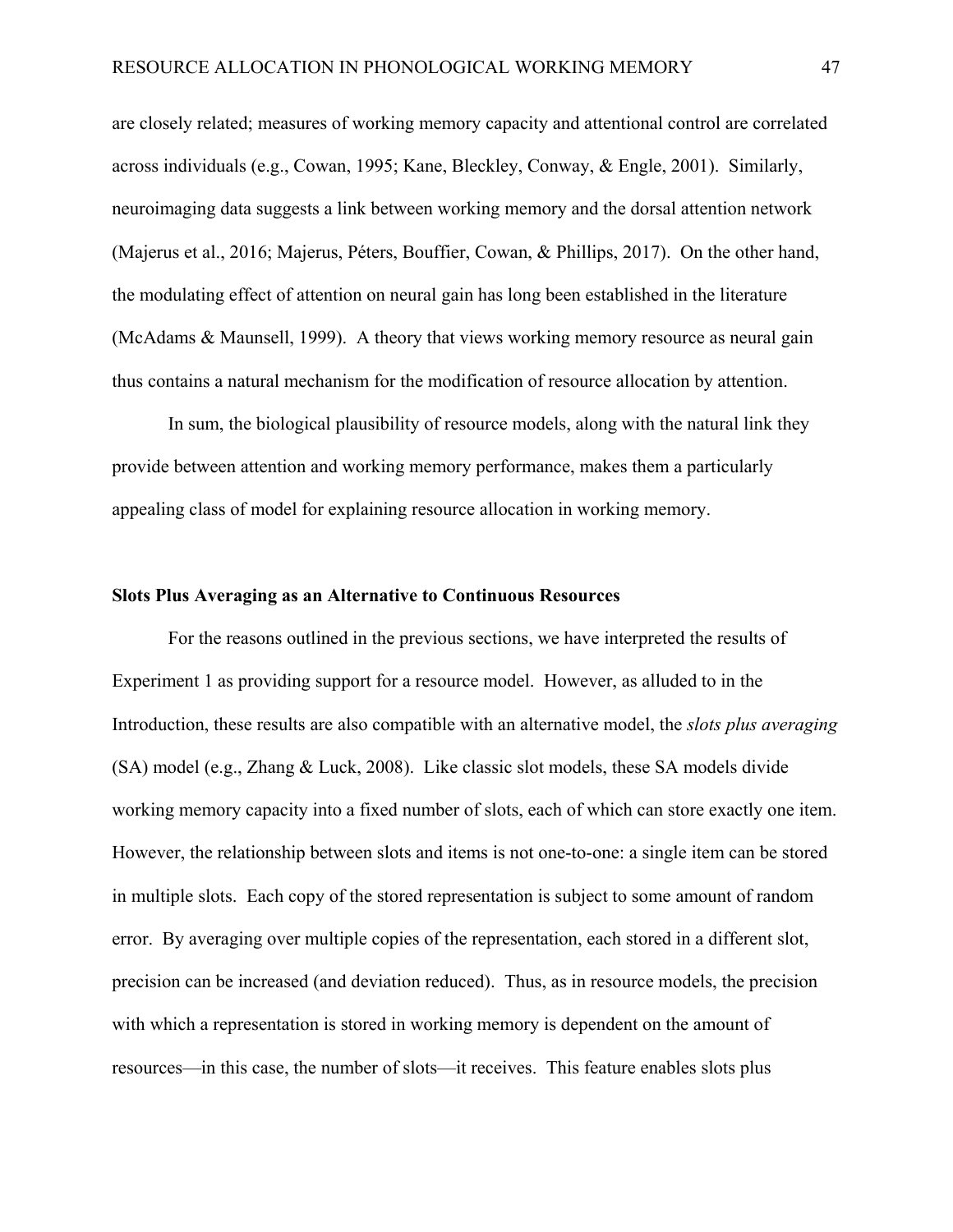averaging models to account for many of the same empirical findings as resource models, making it difficult to distinguish between the two.

SA models have two critical parameters: σ, the deviation when an item is present in memory, and  $P_m$ , the probability that an item is present in memory. The model predicts a specific relationship between these parameters, set size (*N*), and the number of slots (*K*): both σ and the number of items stored in memory ( $N \times P_m$ ) should increase as a function of N until they reach a plateau at  $N = K$ . Our experiments were not designed to test these predictions; however, we will review three lines of evidence that pose a problem for the SA model. First, the SA model fails to produce internally consistent parameter estimates when applied to empirical data. Although both  $\sigma$  and  $N \times P_m$  should reach a plateau at the same set size ( $N = K$ ), Bays (2018) has found that the actual correlation between the set sizes at which these two estimates reached a plateau was very low across participants in most studies. A more basic problem is that the estimates of  $\sigma$  and  $P_m$  obtained by fitting the model to empirical data cannot be interpreted if the true underlying distributions do not in fact correspond to the SA model; for example, the *Pm* parameter would not necessarily reflect the actual probability of an item being in memory (Ma, 2018). Similarly, it has recently been claimed that the random guessing component captured by the SA model may be an artifact of measuring deviations in physical stimulus space, rather than the perceptual space in which the contents of working memory are represented (Schurgin, Wixted, & Brady, 2018).

Second, key evidence that has been cited in support of the SA model is based on null results—the absence of statistically significant differences in  $\sigma$  (e.g., Zhang & Luck, 2008), or a neural signal linked to working memory load (e.g., Todd & Marois, 2004; Vogel & Machizawa, 2004; Xu & Chun, 2006), across different set sizes, taken as evidence that these measures had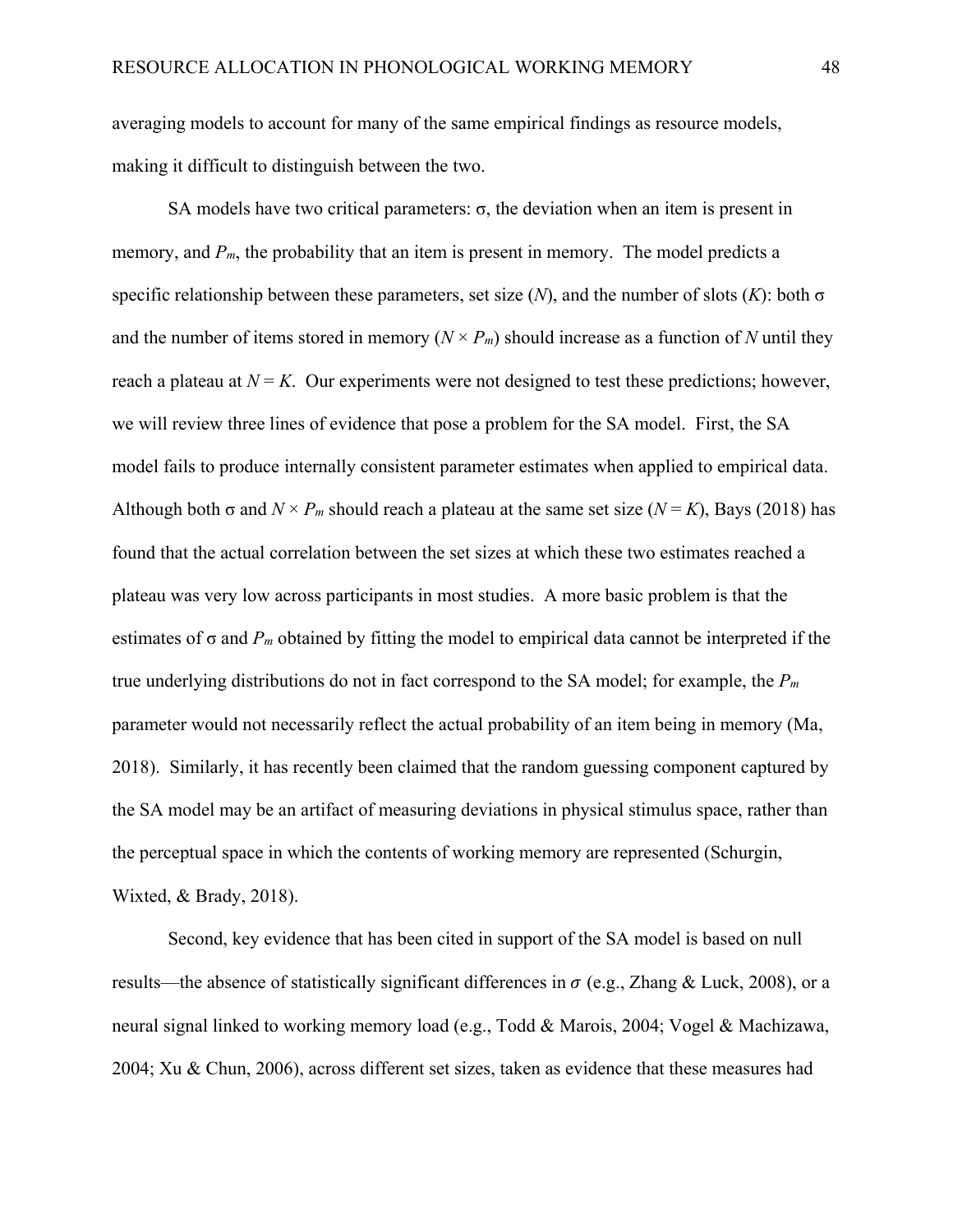reached a plateau. Even if these plateaus were real, this test would not reliably discriminate between the SA model and a type of resource model called a *variable-precision resource model* (van den Berg et al., 2014), in which the division of resources, even in the absence of top-down attentional cues, is subject to stochastic noise. In fact, variable-precision resource models have been shown to provide better fit to the data than SA models across a range of studies (van den Berg et al., 2014).

Third, as explained in the previous section, slot models, including the SA model, lack the biological plausibility of resource models. Thus, although we did not directly test the predictions that differentiate the SA model from resource models, we conclude that our findings, taken together with these three lines of evidence, are better aligned with a resource model. It is worth mentioning that two other accounts, interference (e.g., Nairne, 1990; Oberauer & Kliegl, 2006; Oberauer & Lin, 2017) and decay (e.g., Baddeley, Thomson, & Buchanan, 1975; Barrouillet, Bernardin, & Camos, 2004; Burgess & Hitch, 1999) models, have proposed different mechanisms to explain capacity limits in working memory. However, unlike SA models, the mechanisms proposed by these accounts are not mutually exclusive with a limited resource of the kind proposed by resource models. Since the experiments presented in this paper were not designed to test these mechanisms, and direct comparisons of these models can be found elsewhere (Oberauer, Farrell, Jarrold, & Lewandowsky, 2016), we will refrain from contrasting these models with the resource model here.

#### **Is the Allocation of Resources Domain-general or Domain-specific?**

Debates over the domain-generality or domain-specificity of working memory and executive control resources are almost as old as the study of the topics themselves. However, the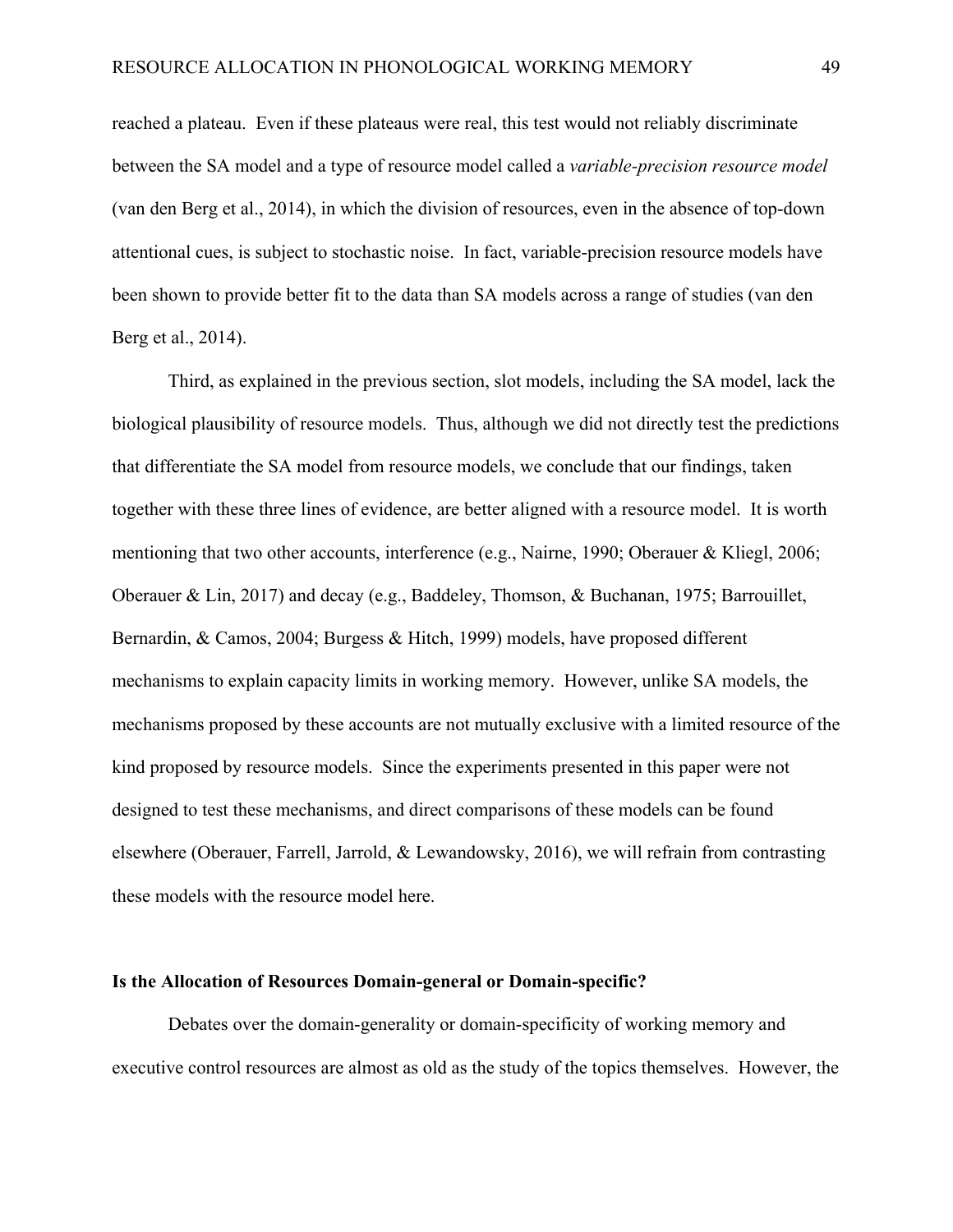methodologies that have been used to test the extent to which these resources and the mechanisms responsible for their allocation are domain-general or domain-specific have been diverse, making the definitions of the terms somewhat opaque. To gain better traction on this question, it is helpful to break down the concept of domain-generality into multiple, clearlydefined aspects. For example, Nozari and Novick (2017) discussed the domain-generality of monitoring and executive control from three angles: (1) domain-generality of computational principles, (2) domain-generality of neural correlates, and (3) functional domain-generality, i.e., whether performance in one task affects performance in a different task when both require executive control. A similar framework can be applied to working memory. Note that these three meanings of "domain-generality" are distinct; for example, domain-generality of computational principles does not necessarily imply domain generality of the neural substrates performing those computations, or vice versa. The same computations could be performed by different populations of neurons in different domains, or different computations could be performed by the same population depending on the nature of the representations involved. Similarly, domain-generality of computational principles does not imply functional domaingenerality: the same set of computational principles could govern the allocation of multiple pools of resources (e.g., corresponding to the domain-specific buffers in the multi-component model; Baddeley, 2000; Baddeley & Hitch, 1974). Different kinds of evidence are thus relevant to each aspect of domain- generality or specificity.

The latter two aspects—domain-generality of neural correlates and functional domaingenerality—have been investigated extensively, with mixed results. Neuroimaging studies have identified some brain regions that are selectively associated with working memory in a specific domain (e.g., separate regions for phonological and semantic working memory: Martin, Wu,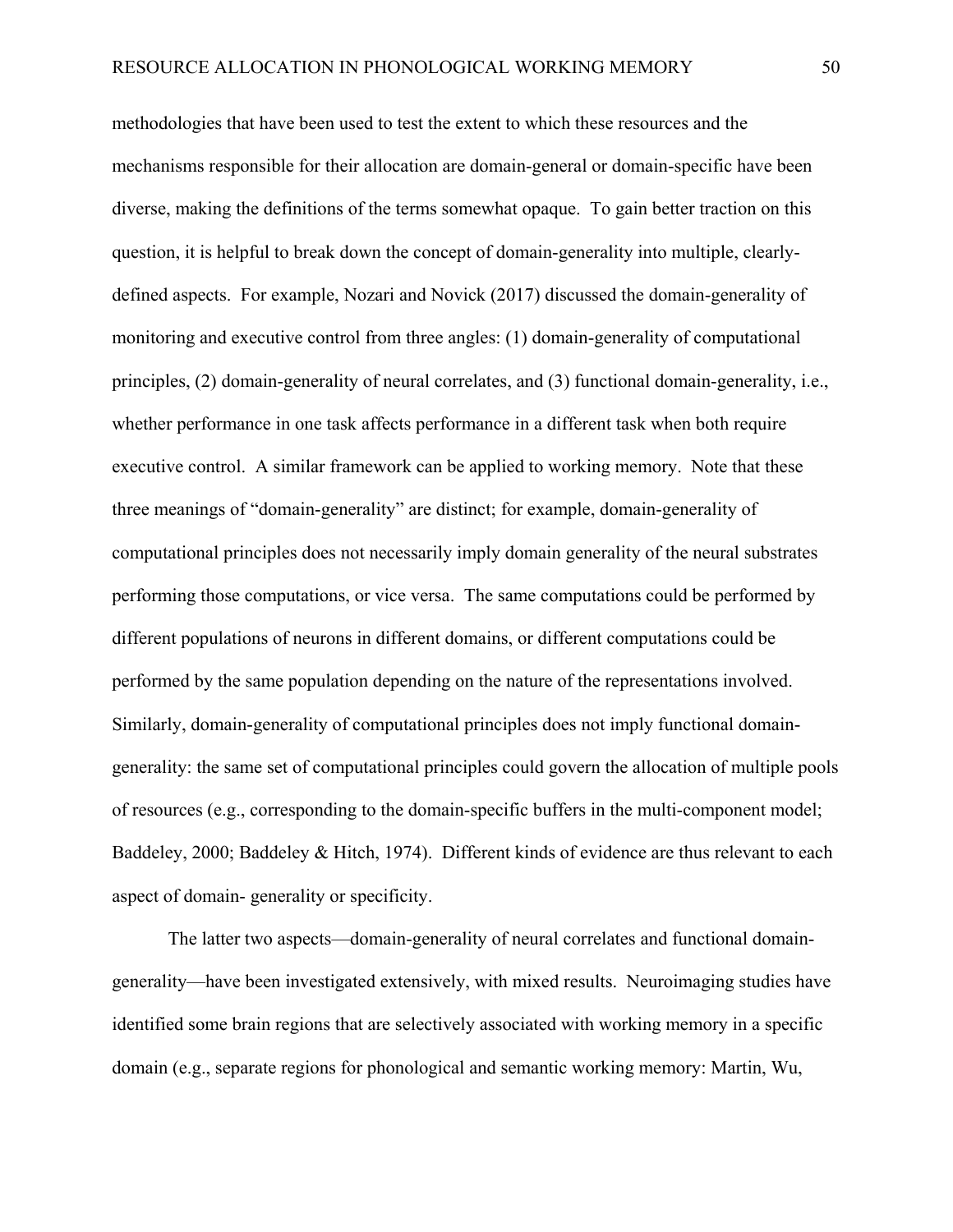Freedman, Jackson, & Lesch, 2003; Shivde & Thompson-Schill, 2004) and others that are involved in maintaining information in working memory across domains (e.g., Chein, Moore, & Conway, 2011; Cowan et al., 2011; Majerus et al., 2009; Rottschy et al., 2012; Wager & Smith, 2003). The behavioral evidence for functional domain-generality is similarly mixed: some studies have reported little or no cross-domain interference (Cocchini, Logie, Sala, MacPherson, & Baddeley, 2002; Fougnie, Zughni, Godwin, & Marois, 2015) and a low correlation between verbal and visual capacities (Shah & Miyake, 1996), while others have found more significant cross-domain interference (Saults & Cowan, 2007). Taken together, these findings do not provide clear support for either complete functional and neural domain-generality or complete domain-specificity.

The first aspect, the domain-generality or specificity of computational principles, is the most important for computational models of working memory, and is the aspect addressed by this paper. If the principles of resource division depend on the nature of sensory stimuli, then different mechanisms would clearly be needed in computational models of visual and verbal working memory to account for the allocation of resources in each domain. The three experiments presented in this paper provide converging evidence against this possibility. Despite the different nature of visual and auditory stimuli, the close match between our findings in phonological working memory and those previously reported in visual working memory supports a model of working memory in which the principles of resource allocation are identical across these domains.

# **Conclusion**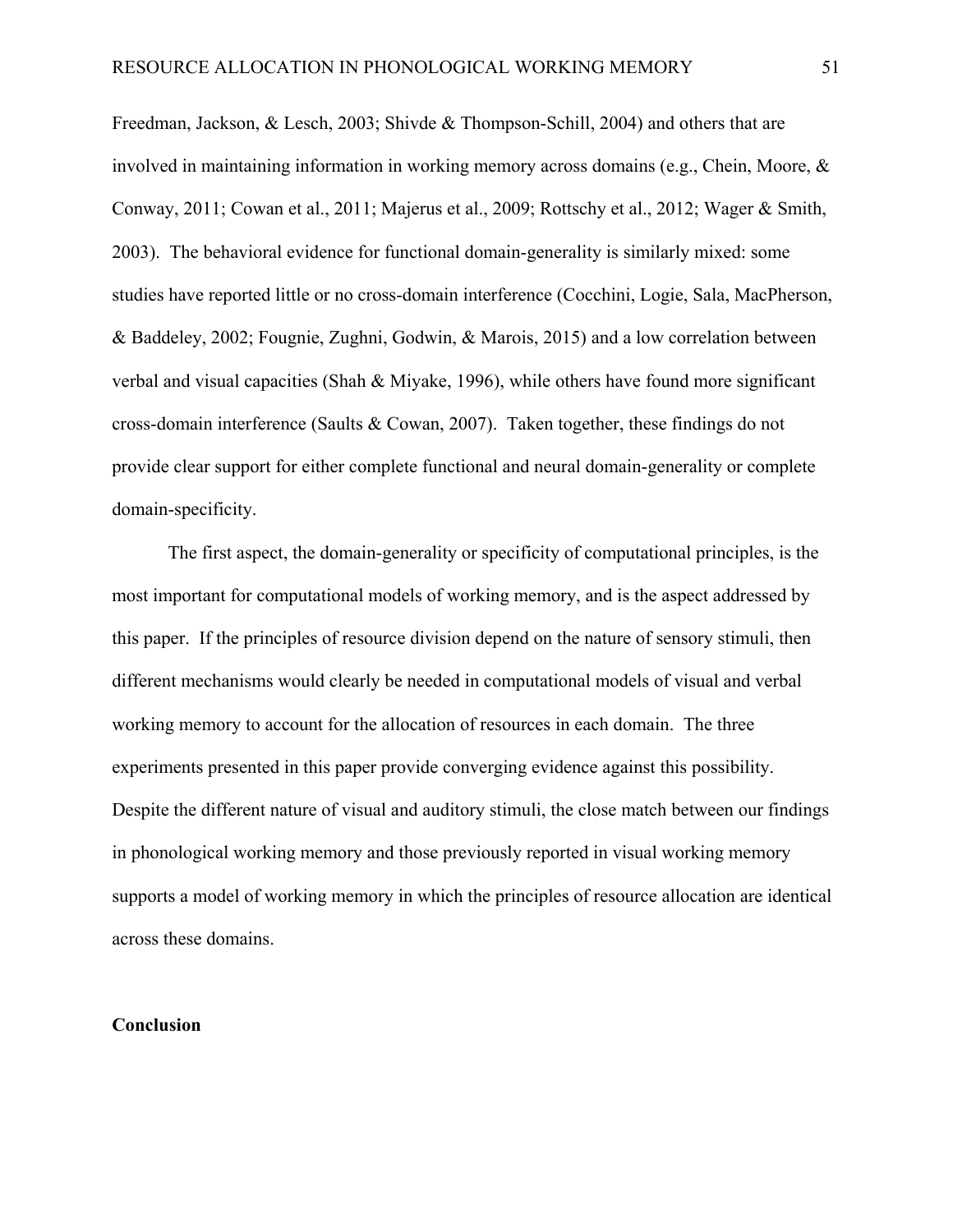In summary, by adapting the continuous reproduction paradigm to phonological rather than visual materials, we were able to conduct a series of experiments testing the extent to which the principles of resource division are similar in visual and verbal working memory. In every case, our findings were consistent with those reported in visual working memory. Together, they provide evidence that the allocation of working memory resources in both visual and verbal domains is most consistent with a resource model, and more generally, that the computational principles governing the allocation of working memory resources are similar in the visual and verbal domains.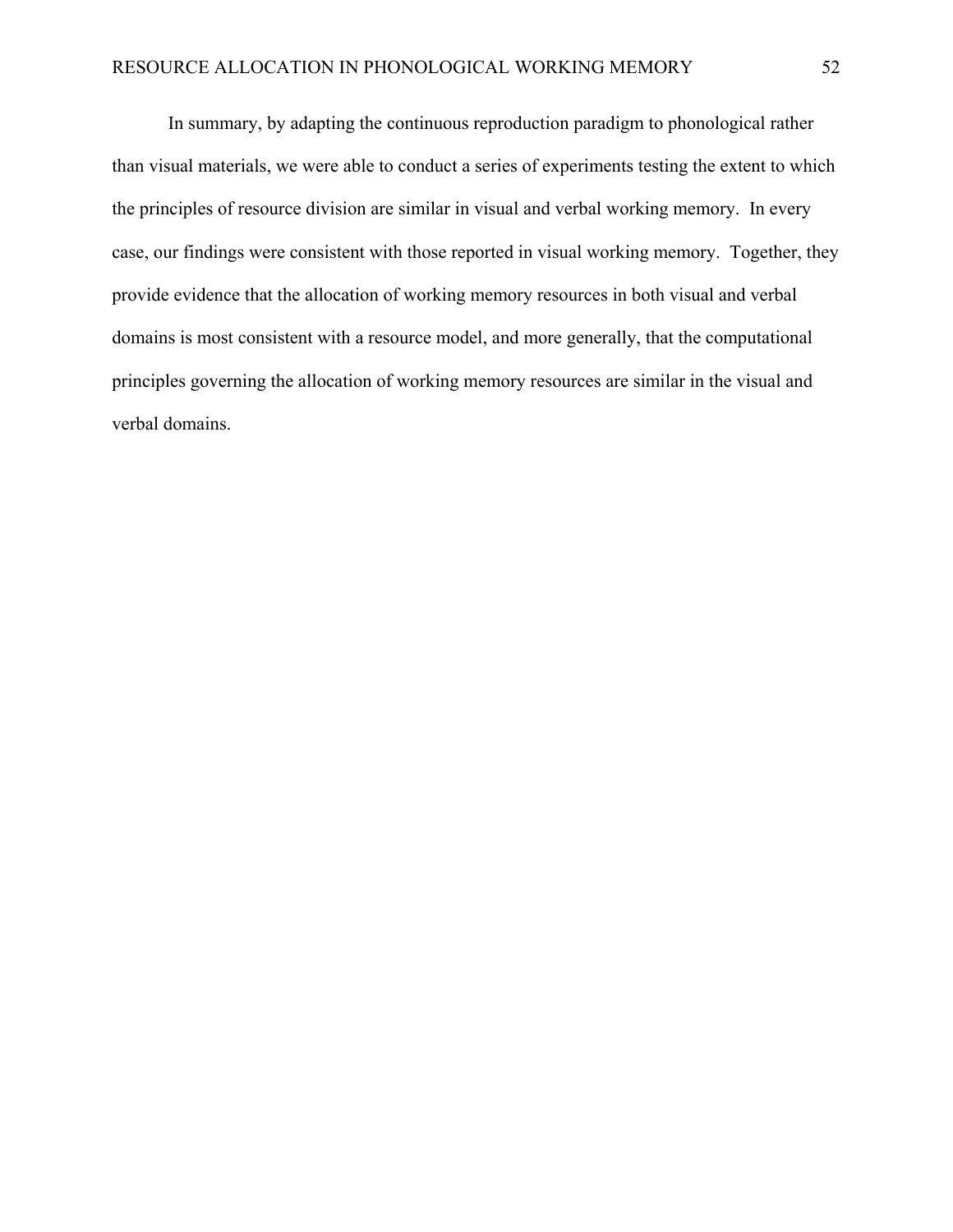# Acknowledgement

This research was supported by the Therapeutic Cognitive Neuroscience Fund.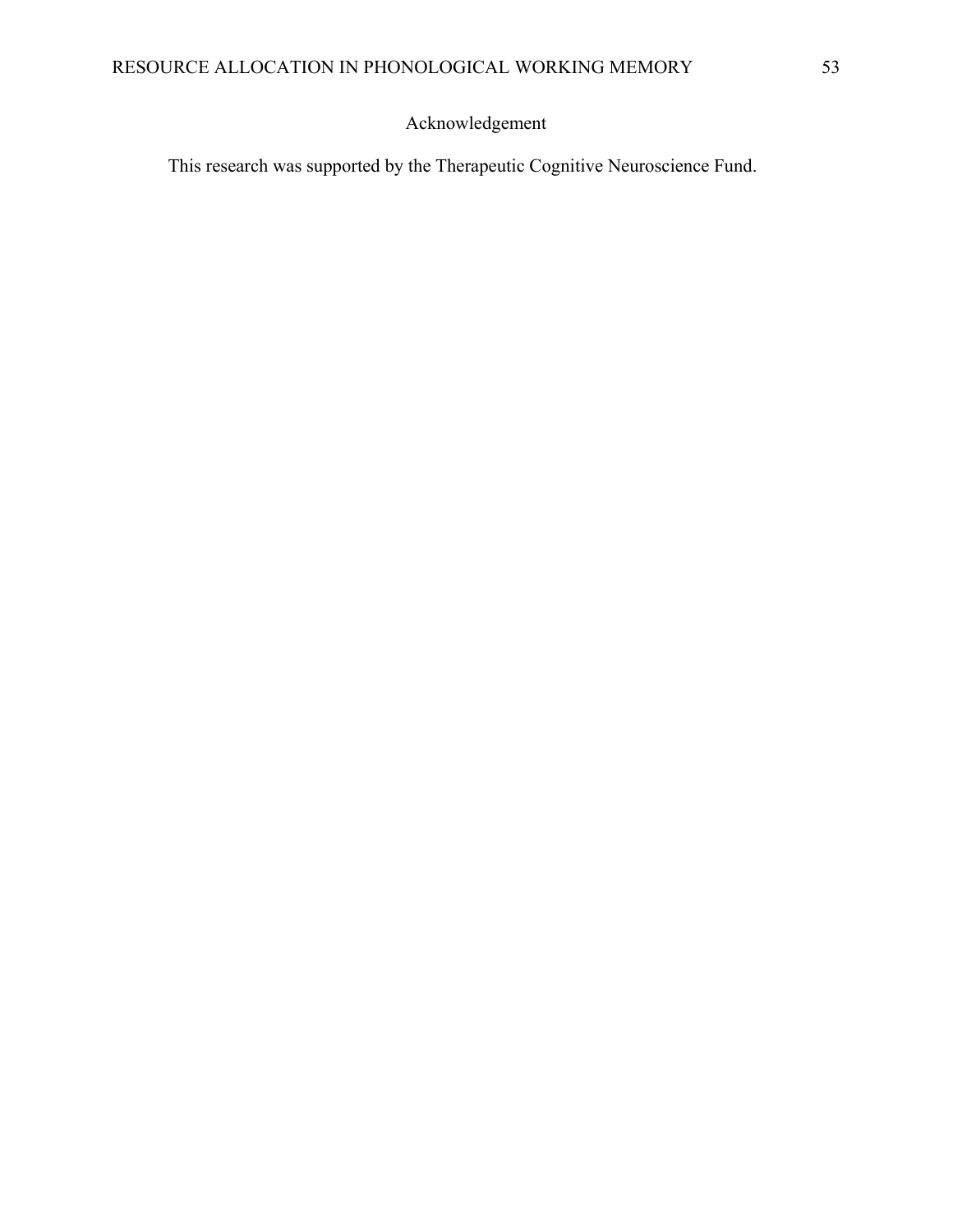# Appendix A

Table A1. Results of the linear mixed effects model for serial position effects in the baseline condition of Experiment 2.

| <b>Fixed effects</b>  | Coefficient | SЕ    | t         | p-value |
|-----------------------|-------------|-------|-----------|---------|
| Intercept             | 0.000       | 0.033 | 0.000     | 1.000   |
| Position-linear       | $-0.122$    | 0.024 | $-5.023$  | < 0.001 |
| Position-quadratic    | $-0.064$    | 0.027 | $-2.383$  | .023    |
| Baseline median       | $-0.190$    | 0.014 | $-13.417$ | < 0.01  |
| Baseline SD           | 0.175       | 0.012 | 14.755    | < 0.001 |
|                       |             |       |           |         |
| <b>Random effects</b> |             |       |           |         |
| Subject               | Variance    |       |           |         |
| Intercept             | 0.0283      |       |           |         |
| Position-linear       | 0.0061      |       |           |         |
| Position-quadratic    | 0.0076      |       |           |         |
|                       |             |       |           |         |
| Syllable              | Variance    |       |           |         |
| Intercept             | 0.0114      |       |           |         |
| Position-linear       | 0.0039      |       |           |         |
| Position-quadratic    | 0.0069      |       |           |         |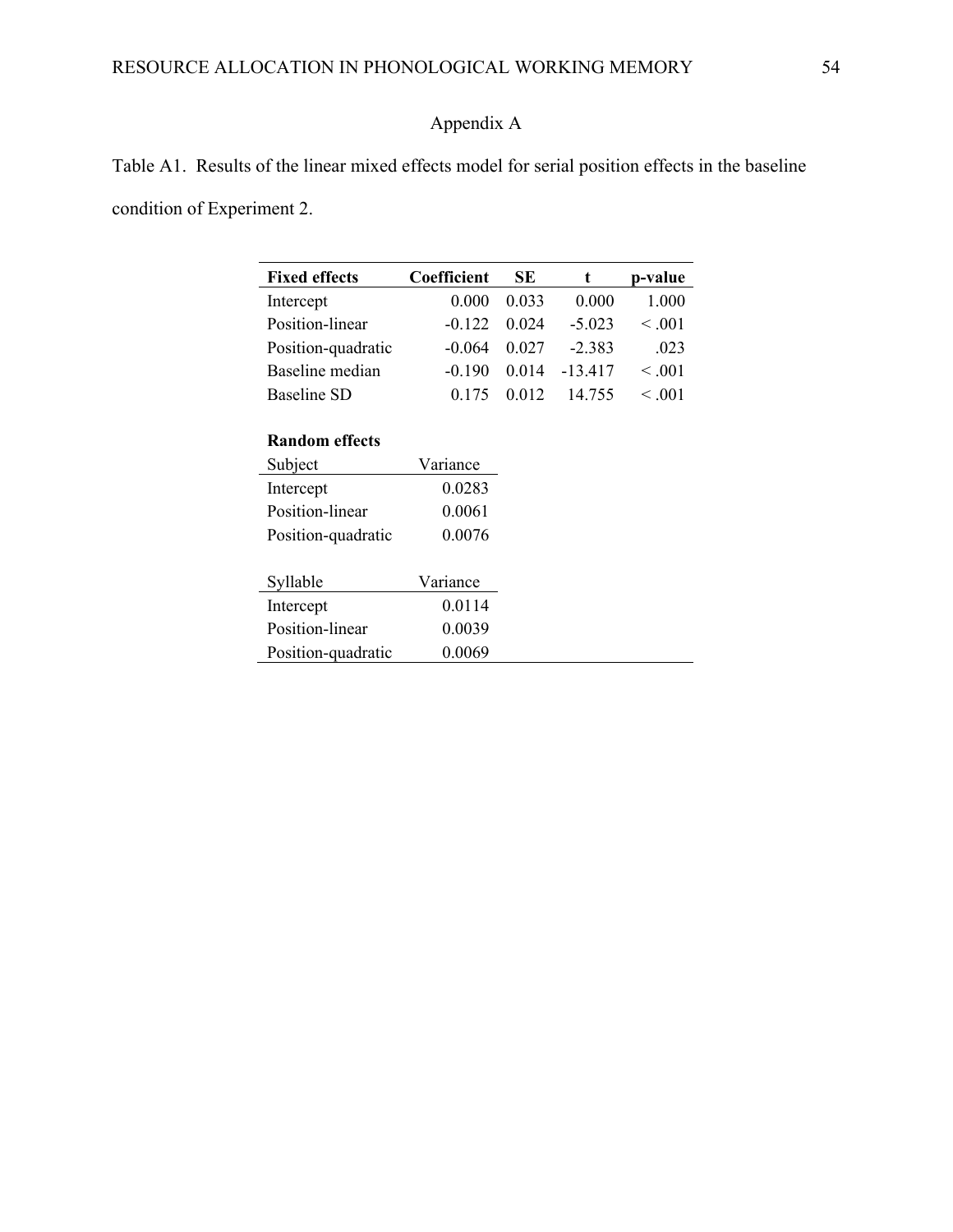| Table A2. Results of the linear mixed effects model for serial position effects in the cued |  |  |  |  |
|---------------------------------------------------------------------------------------------|--|--|--|--|
| condition of Experiment 2.                                                                  |  |  |  |  |

| <b>Fixed effects</b>  | Coefficient | <b>SE</b> | t         | p-value |
|-----------------------|-------------|-----------|-----------|---------|
| Intercept             | 0.000       | 0.035     | 0.000     | 1.000   |
| Position-linear       | $-0.061$    | 0.018     | $-3.339$  | .001    |
| Position-quadratic    | 0.003       | 0.021     | 0.155     | .878    |
| Baseline median       | $-0.253$    | 0.014     | $-18.557$ | < 0.001 |
| <b>Baseline SD</b>    | 0.208       | 0.011     | 18.303    | < 0.001 |
|                       |             |           |           |         |
| <b>Random effects</b> |             |           |           |         |
| Subject               | Variance    |           |           |         |
| Intercept             | 0.0346      |           |           |         |
| Position-linear       | 0.0000      |           |           |         |
| Position-quadratic    | 0.0035      |           |           |         |
|                       |             |           |           |         |
| Syllable              | Variance    |           |           |         |
| Intercept             | 0.0116      |           |           |         |
| Position-linear       | 0.0011      |           |           |         |
| Position-quadratic    | 0.0023      |           |           |         |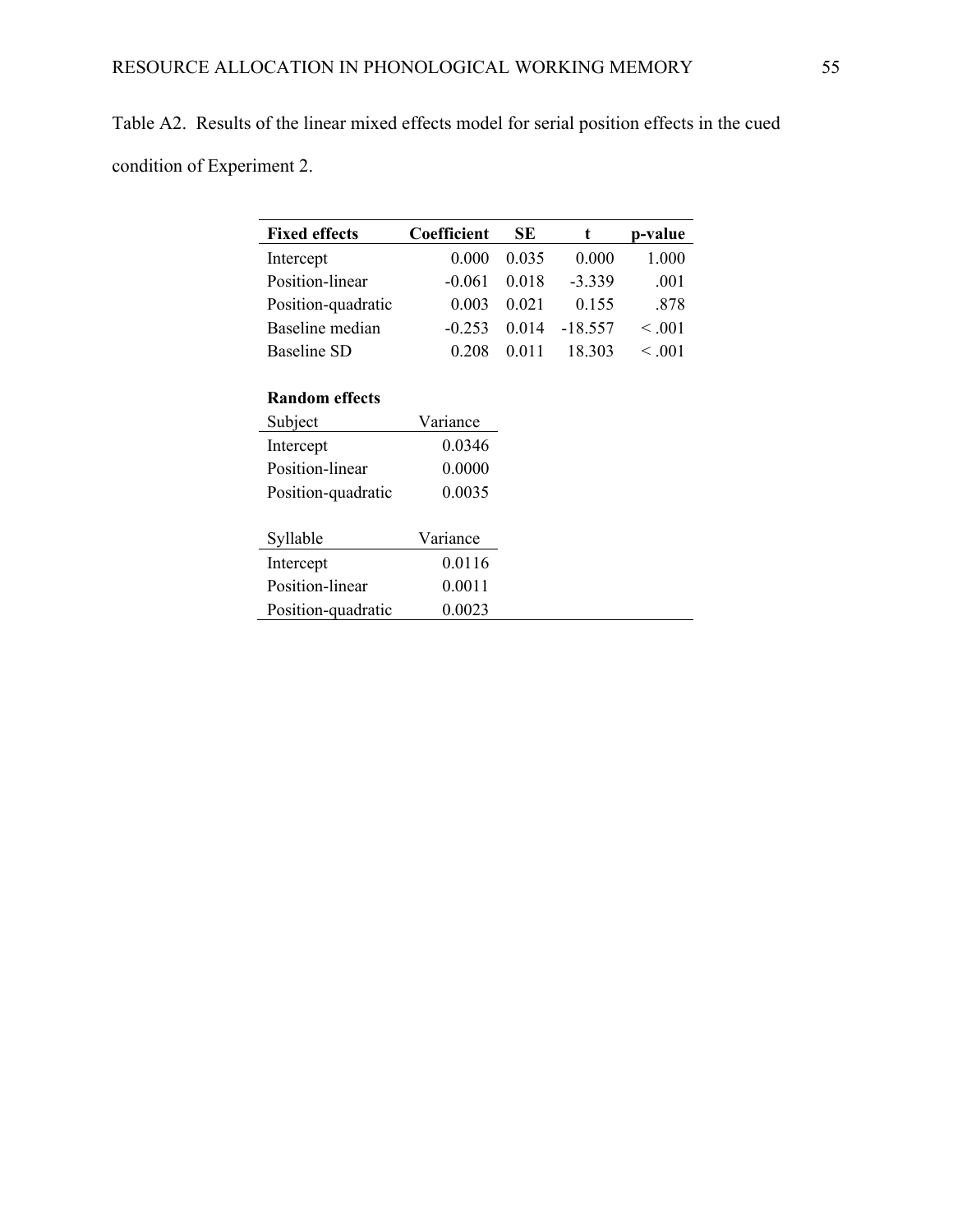| Table A3. Results of the linear mixed effects model for serial position effects in the baseline |
|-------------------------------------------------------------------------------------------------|
| condition of Experiment 3.                                                                      |

| <b>Fixed effects</b> | Coefficient | SE    | t         | p-value |
|----------------------|-------------|-------|-----------|---------|
| Intercept            | 0.001       | 0.026 | 0.023     | .982    |
| Position-linear      | $-0.038$    | 0.012 | $-3.322$  | .001    |
| Position-quadratic   | $-0.018$    | 0.011 | $-1.609$  | .109    |
| Baseline median      | $-0.178$    | 0.010 | $-17.864$ | < 0.001 |
| <b>Baseline SD</b>   | 0.155       | 0.008 | 18.992    | < 0.001 |
|                      |             |       |           |         |
| Random effects       |             |       |           |         |
| Subject              | Variance    |       |           |         |
| Intercept            | 0.0270      |       |           |         |
| Position-linear      | 0.0000      |       |           |         |
| Position-quadratic   | 0.0000      |       |           |         |
|                      |             |       |           |         |
| Syllable             | Variance    |       |           |         |
| Intercept            | 0.0114      |       |           |         |
| Position-linear      | 0.0004      |       |           |         |
| Position-quadratic   | 0.0001      |       |           |         |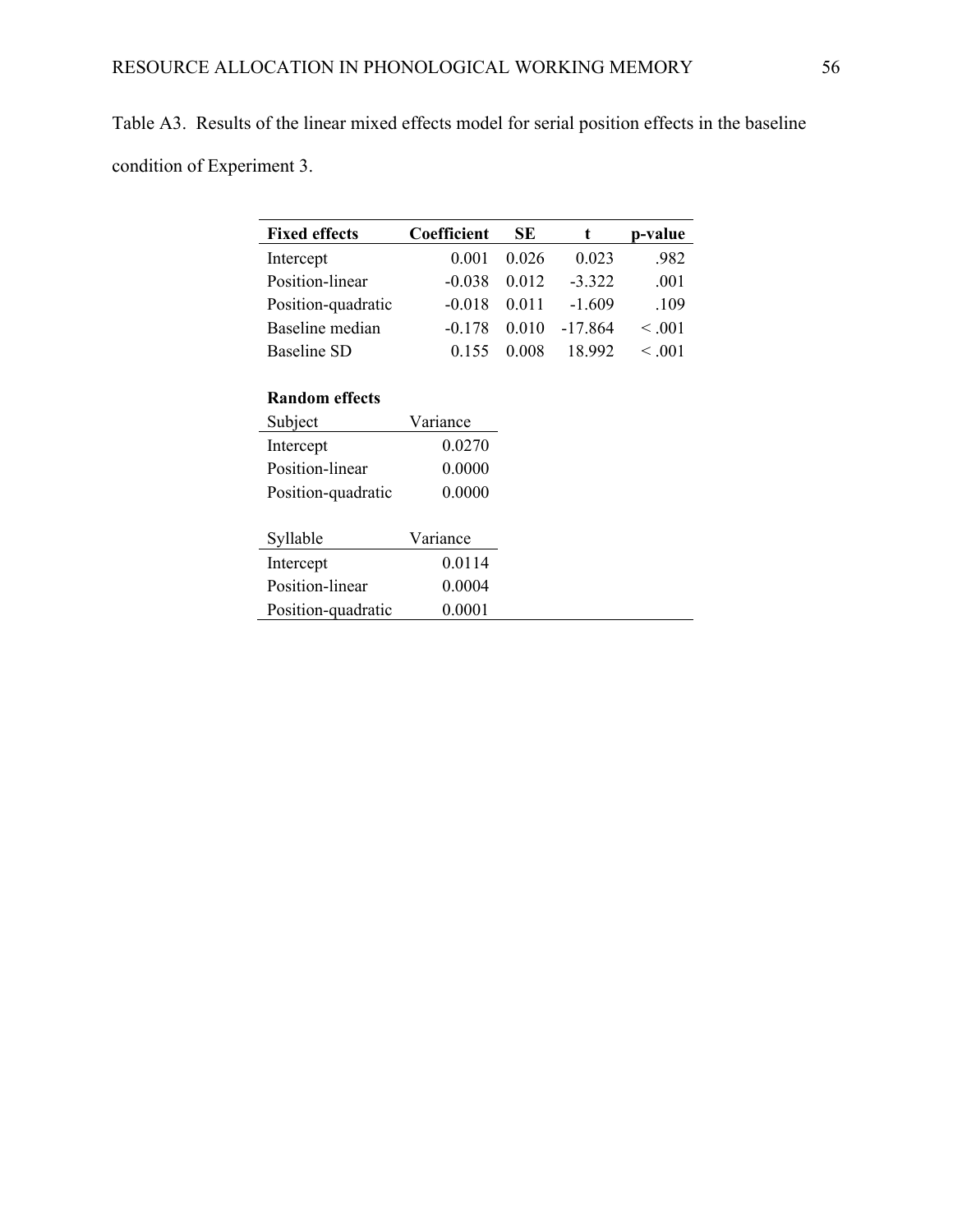| Table A4. Results of the linear mixed effects model for serial position effects in the cued |  |  |  |  |  |  |  |
|---------------------------------------------------------------------------------------------|--|--|--|--|--|--|--|
| condition of Experiment 3 with pre-cues.                                                    |  |  |  |  |  |  |  |

| <b>Fixed effects</b>  | Coefficient | SЕ    | t         | p-value |
|-----------------------|-------------|-------|-----------|---------|
| Intercept             | 0.000       | 0.024 | 0.016     | .987    |
| Position-linear       | $-0.002$    | 0.015 | $-0.134$  | .894    |
| Position-quadratic    | 0.015       | 0.018 | 0.854     | .400    |
| Baseline median       | $-0.257$    | 0.013 | $-20.231$ | < 0.01  |
| <b>Baseline SD</b>    | 0.144       | 0.011 | 12.994    | < 0.001 |
|                       |             |       |           |         |
| <b>Random effects</b> |             |       |           |         |
| Subject               | Variance    |       |           |         |
| Intercept             | 0.0331      |       |           |         |
| Position-linear       | 0.0000      |       |           |         |
| Position-quadratic    | 0.0000      |       |           |         |
|                       |             |       |           |         |
| Syllable              | Variance    |       |           |         |
| Intercept             | 0.0072      |       |           |         |
| Position-linear       | 0.0001      |       |           |         |
| Position-quadratic    | 0.0024      |       |           |         |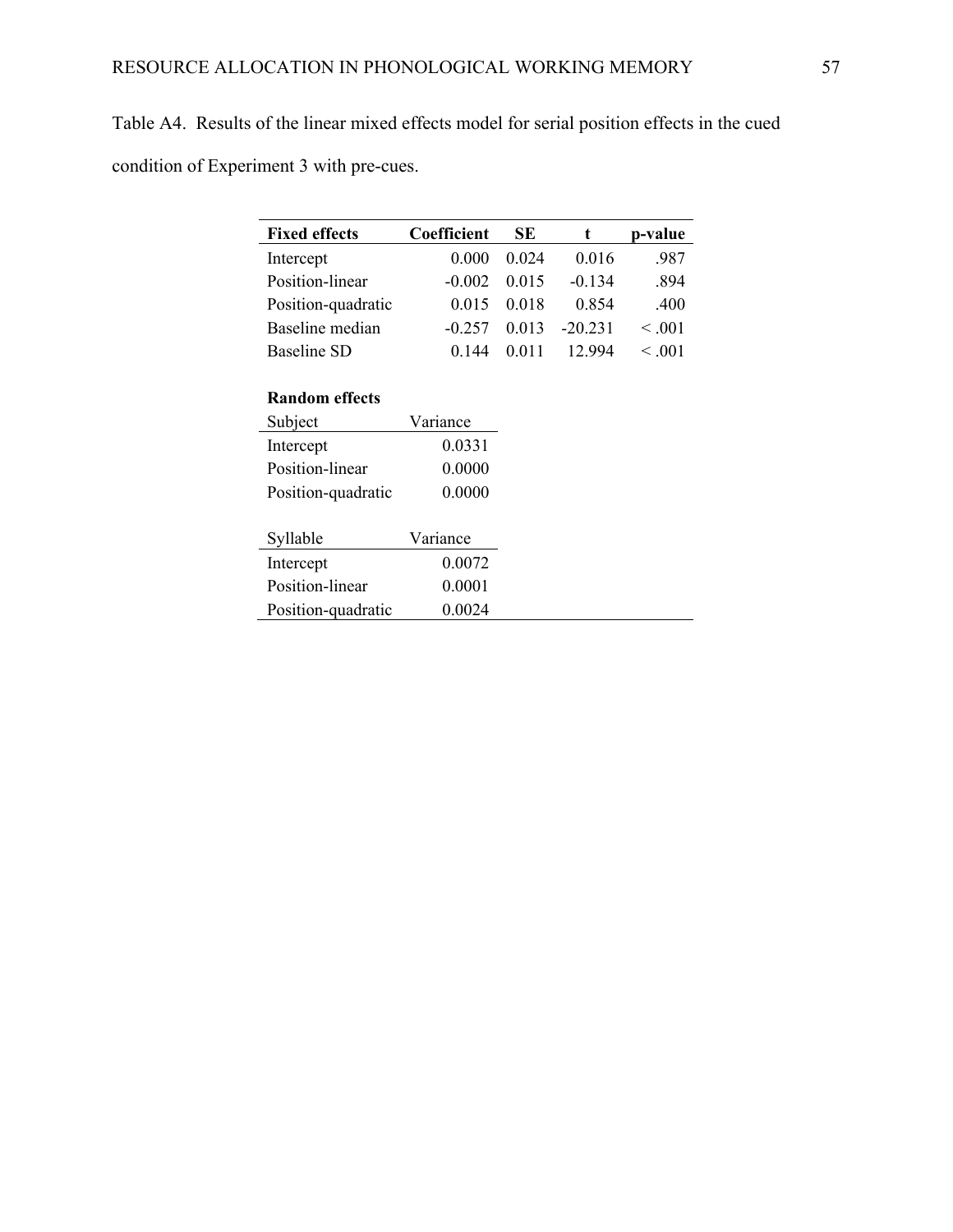## References

- Atkinson, R. C., & Shiffrin, R. M. (1971). *The control processes of short-term memory*. Stanford, CA: Stanford University.
- Attwell, D., & Laughlin, S. B. (2001). An energy budget for signaling in the grey matter of the brain. *Journal of Cerebral Blood Flow & Metabolism*, *21*(10), 1133–1145. https://doi.org/10.1097/00004647-200110000-00001
- Baddeley, A. D. (2000). The episodic buffer: A new component of working memory? *Trends in Cognitive Sciences*, *4*(11), 417–423. https://doi.org/10.1016/S1364-6613(00)01538-2
- Baddeley, A. D. (2003). Working memory: Looking back and looking forward. *Nature Reviews Neuroscience*, *4*(10), 829–839. https://doi.org/10.1038/nrn1201
- Baddeley, A. D., & Hitch, G. (1974). Working memory. In G. H. Bower (Ed.), *Psychology of Learning and Motivation* (Vol. 8, pp. 47–89). Academic Press. Retrieved from http://www.sciencedirect.com/science/article/pii/S0079742108604521
- Baddeley, A. D., Thomson, N., & Buchanan, M. (1975). Word length and the structure of shortterm memory. *Journal of Verbal Learning and Verbal Behavior*, *14*(6), 575–589. https://doi.org/10.1016/S0022-5371(75)80045-4
- Bae, G.-Y., Olkkonen, M., Allred, S. R., Wilson, C., & Flombaum, J. I. (2014). Stimulus-specific variability in color working memory with delayed estimation. *Journal of Vision*, *14*(4), 7–7. https://doi.org/10.1167/14.4.7
- Barr, D. J., Levy, R., Scheepers, C., & Tily, H. J. (2013). Random effects structure for confirmatory hypothesis testing: Keep it maximal. *Journal of Memory and Language*, *68*(3), 255–278. https://doi.org/10.1016/j.jml.2012.11.001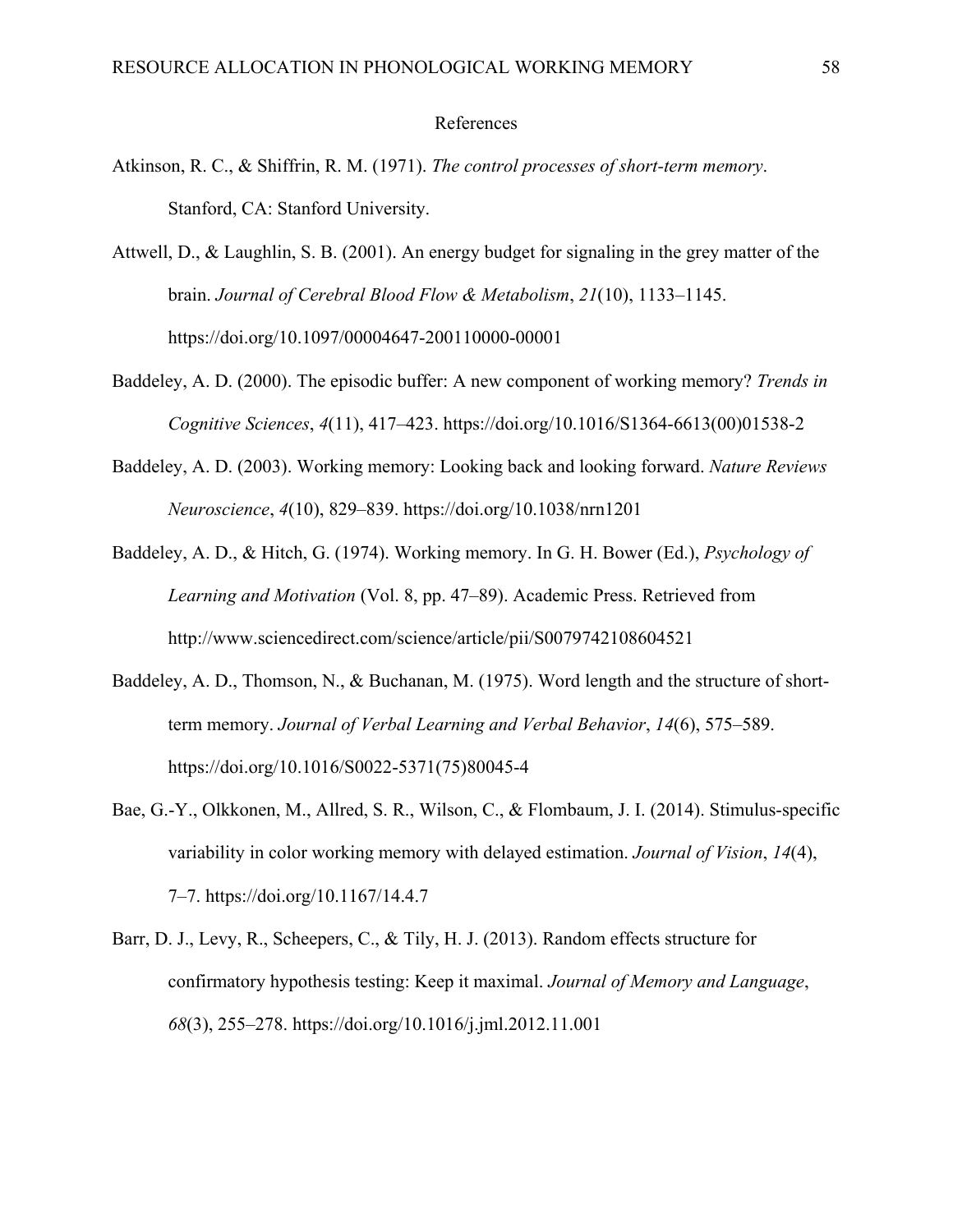- Barrouillet, P., Bernardin, S., & Camos, V. (2004). Time constraints and resource sharing in adults' working memory spans. *Journal of Experimental Psychology: General*, *133*(1), 83–100. https://doi.org/10.1037/0096-3445.133.1.83
- Bates, D., Mächler, M., Bolker, B., & Walker, S. (2015). Fitting linear mixed-effects models using lme4. *Journal of Statistical Software*, *67*(1), 1–48. https://doi.org/10.18637/jss.v067.i01
- Bays, P. M. (2014). Noise in neural populations accounts for errors in working memory. *Journal of Neuroscience*, *34*(10), 3632–3645. https://doi.org/10.1523/JNEUROSCI.3204-13.2014
- Bays, P. M. (2015). Spikes not slots: Noise in neural populations limits working memory. *Trends in Cognitive Sciences*, *19*(8), 431–438. https://doi.org/10.1016/j.tics.2015.06.004

Bays, P. M. (2018). Failure of self-consistency in the discrete resource model of visual working memory. *Cognitive Psychology*, *105*, 1–8. https://doi.org/10.1016/j.cogpsych.2018.05.002

- Bays, P. M., Catalao, R. F. G., & Husain, M. (2009). The precision of visual working memory is set by allocation of a shared resource. *Journal of Vision*, *9*(10), 7–7. https://doi.org/10.1167/9.10.7
- Bays, P. M., Gorgoraptis, N., Wee, N., Marshall, L., & Husain, M. (2011). Temporal dynamics of encoding, storage, and reallocation of visual working memory. *Journal of Vision*, *11*(10), 6–6. https://doi.org/10.1167/11.10.6
- Boersma, P., & Weenink, D. (2016). Praat: doing phonetics by computer (Version 6.0.21). Retrieved from http://www.praat.org/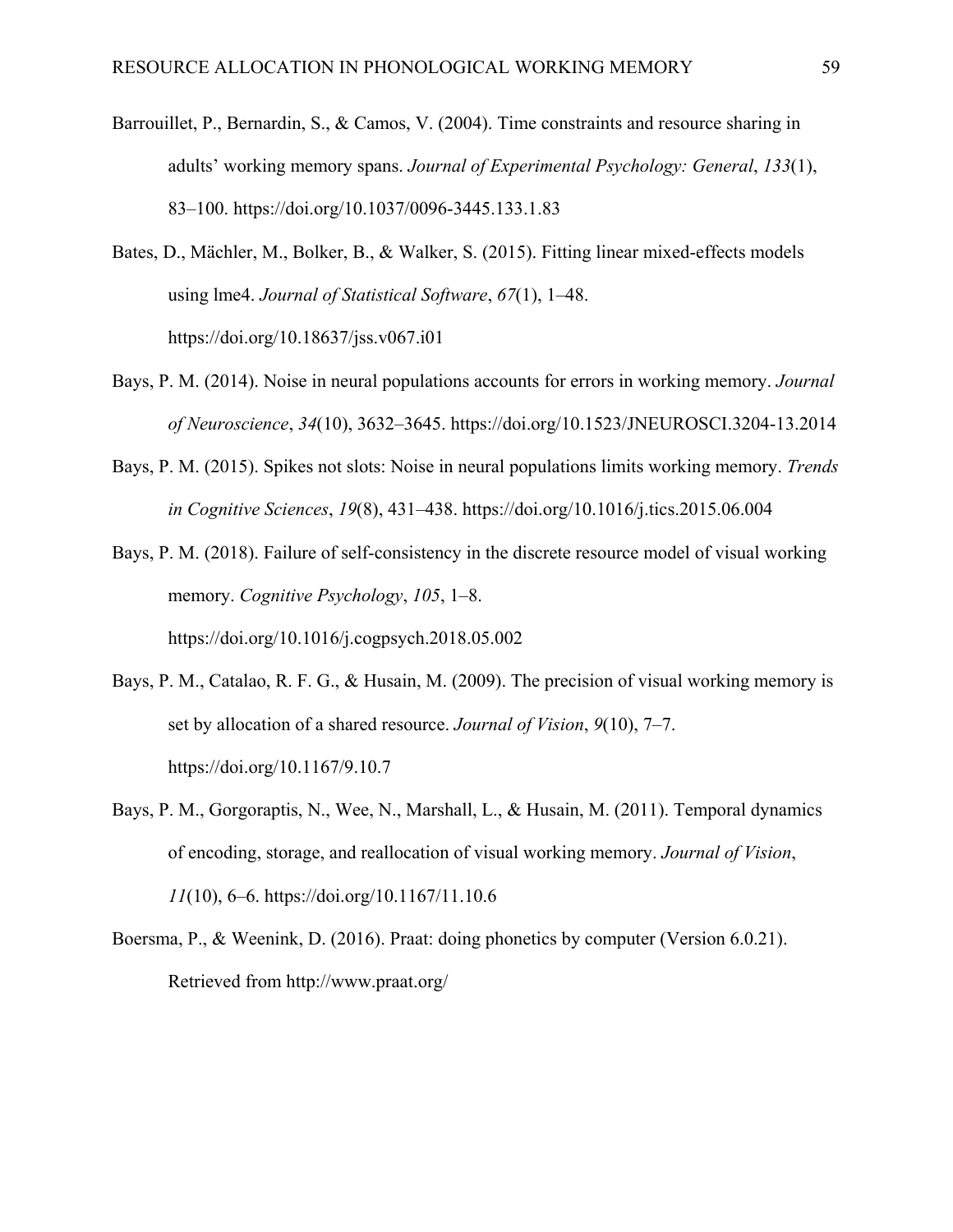- Brown-Schmidt, S., & Toscano, J. C. (2017). Gradient acoustic information induces long-lasting referential uncertainty in short discourses. *Language, Cognition and Neuroscience*, *32*(10), 1211–1228. https://doi.org/10.1080/23273798.2017.1325508
- Burgess, N., & Hitch, G. J. (1999). Memory for serial order: A network model of the phonological loop and its timing. *Psychological Review*, *106*(3), 551–581. https://doi.org/10.1037/0033-295X.106.3.551
- Chein, J. M., Moore, A. B., & Conway, A. R. A. (2011). Domain-general mechanisms of complex working memory span. *NeuroImage*, *54*(1), 550–559. https://doi.org/10.1016/j.neuroimage.2010.07.067
- Cocchini, G., Logie, R. H., Sala, S. D., MacPherson, S. E., & Baddeley, A. D. (2002). Concurrent performance of two memory tasks: Evidence for domain-specific working memory systems. *Memory & Cognition*, *30*(7), 1086–1095. https://doi.org/10.3758/BF03194326
- Cousineau, D. (2005). Confidence intervals in within-subject designs: A simpler solution to Loftus and Masson's method. *Tutorials in Quantitative Methods for Psychology*, *1*(1), 42–45. https://doi.org/10.20982/tqmp.01.1.p042
- Cowan, N. (1995). *Attention and memory: An integrated framework*. New York, NY: Oxford University Press. https://doi.org/10.1093/acprof:oso/9780195119107.001.0001

Cowan, N. (2001). The magical number 4 in short-term memory: A reconsideration of mental storage capacity. *Behavioral and Brain Sciences*, *24*(1), 87–114. https://doi.org/10.1017/S0140525X01003922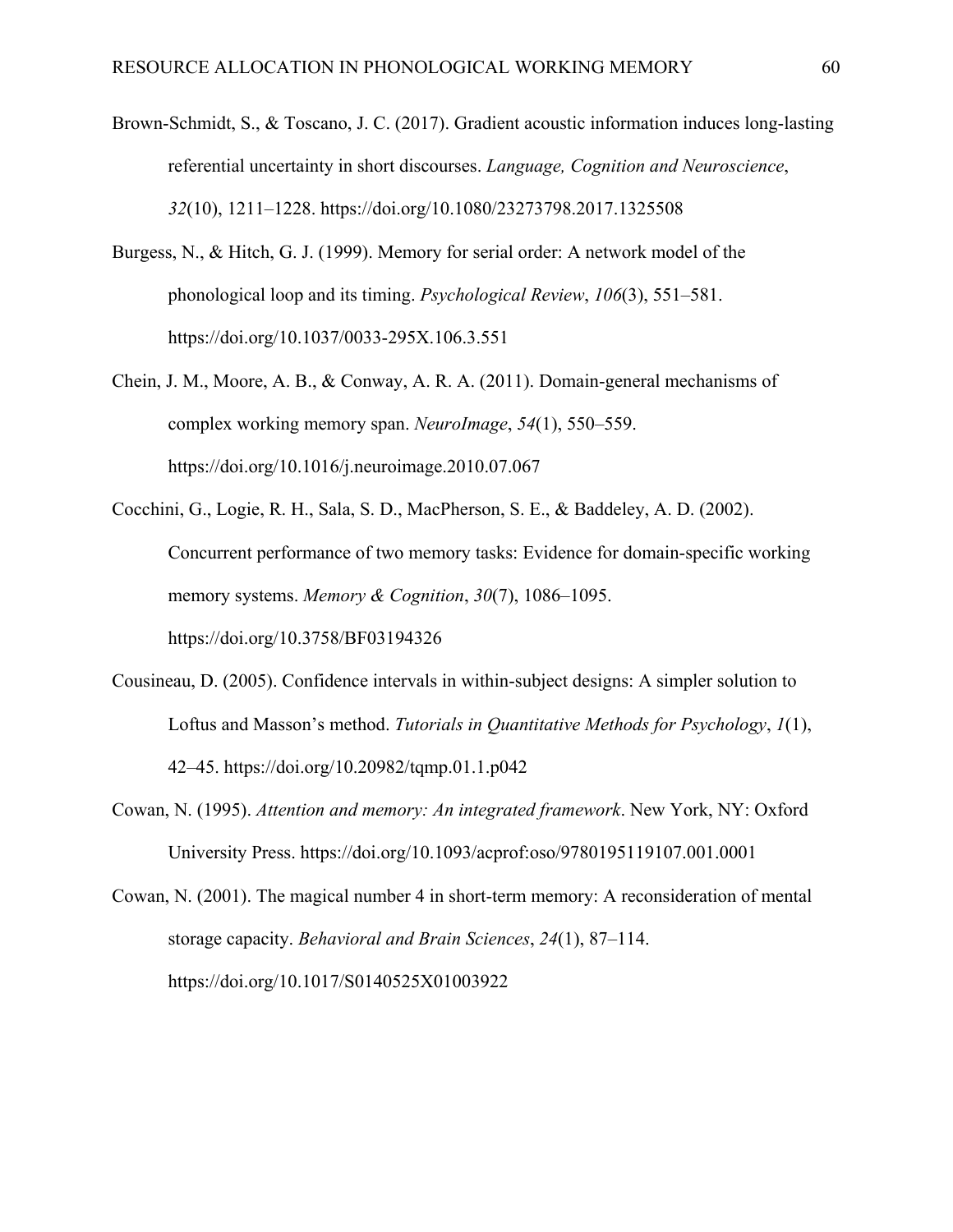- Cowan, N., Li, D., Moffitt, A., Becker, T. M., Martin, E. A., Saults, J. S., & Christ, S. E. (2011). A neural region of abstract working memory. *Journal of Cognitive Neuroscience*, *23*(10), 2852–2863. https://doi.org/10.1162/jocn.2011.21625
- Cowan, N., Rouder, J. N., Blume, C. L., & Saults, J. S. (2012). Models of verbal working memory capacity: What does it take to make them work? *Psychological Review*, *119*(3), 480–499. https://doi.org/10.1037/a0027791
- de Leeuw, J. R. (2015). jsPsych: A JavaScript library for creating behavioral experiments in a Web browser. *Behavior Research Methods*, *47*(1), 1–12. https://doi.org/10.3758/s13428- 014-0458-y
- Fougnie, D., Zughni, S., Godwin, D., & Marois, R. (2015). Working memory storage is intrinsically domain specific. *Journal of Experimental Psychology: General*, *144*(1), 30– 47. https://doi.org/10.1037/a0038211
- Fraley, C., & Raftery, A. E. (2002). Model-Based Clustering, Discriminant Analysis, and Density Estimation. *Journal of the American Statistical Association*, *97*(458), 611–631. https://doi.org/10.1198/016214502760047131
- Gerrits, E., & Schouten, M. E. H. (2004). Categorical perception depends on the discrimination task. *Perception & Psychophysics*, *66*(3), 363–376. https://doi.org/10.3758/BF03194885
- Goldrick, M., & Chu, K. (2014). Gradient co-activation and speech error articulation: Comment on Pouplier and Goldstein (2010). *Language, Cognition and Neuroscience*, *29*(4), 452– 458. https://doi.org/10.1080/01690965.2013.807347
- Gorgoraptis, N., Catalao, R. F. G., Bays, P. M., & Husain, M. (2011). Dynamic updating of working memory resources for visual objects. *The Journal of Neuroscience*, *31*(23), 8502–8511. https://doi.org/10.1523/JNEUROSCI.0208-11.2011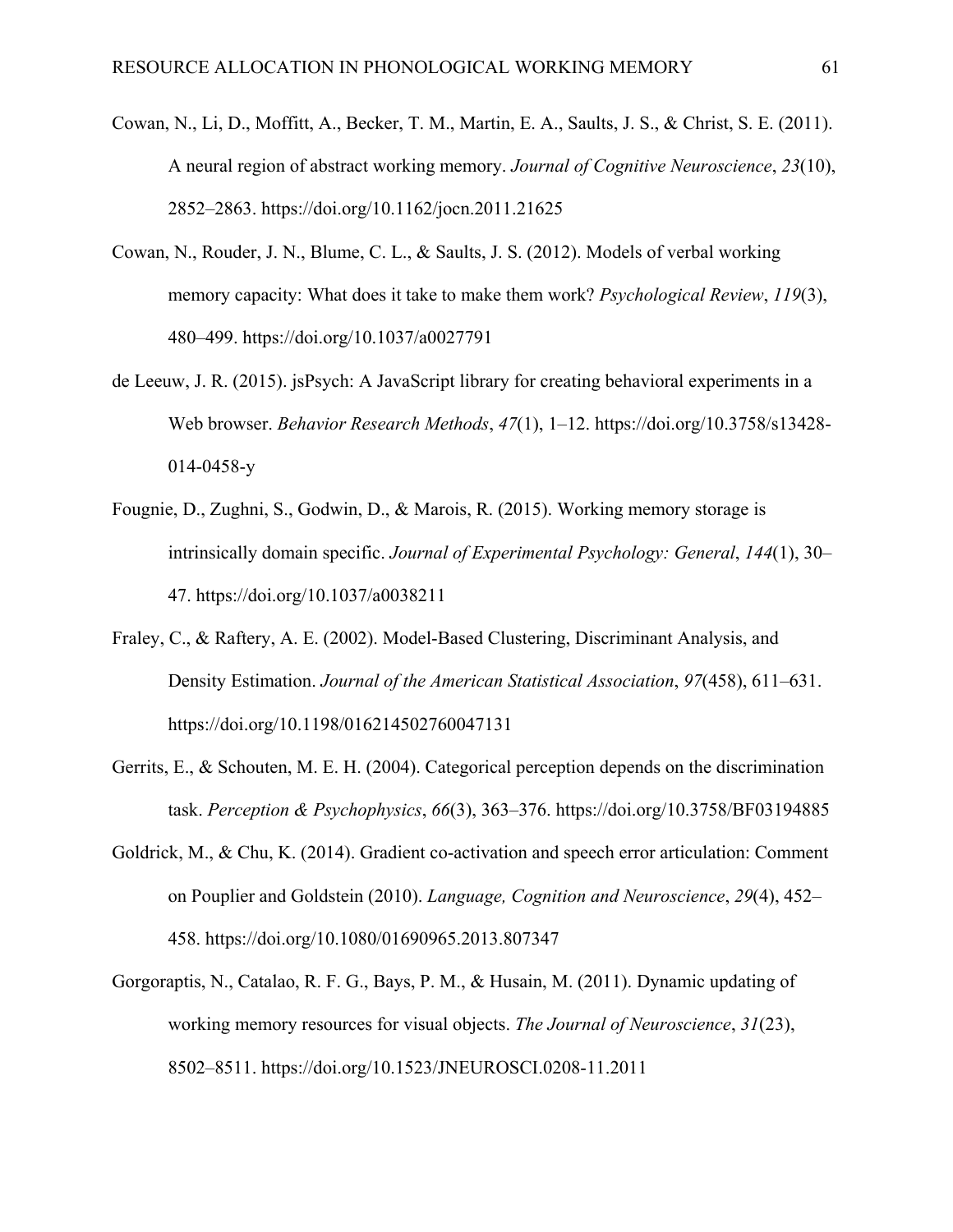- Hayes, J. R. M. (1952). Memory span for several vocabularies as a function of vocabulary size. In *Quarterly Progress Report* (pp. 5–9). Cambridge, MA: Acoustics Laboratory, Massachusetts Institute of Technology.
- Hepner, C. R., & Nozari, N. (2018). Resource allocation in phonological working memory: Same or different principles from vision? Retrieved from https://osf.io/943u7/
- Hughes, G. W., & Halle, M. (1956). Spectral properties of fricative consonants. *The Journal of the Acoustical Society of America*, *28*(2), 303–310. https://doi.org/10.1121/1.1908271
- Joseph, S., Iverson, P., Manohar, S., Fox, Z. V., Scott, S. K., & Husain, M. (2015). Precision of working memory for speech sounds. *The Quarterly Journal of Experimental Psychology*, *68*(10), 2022–2040. https://doi.org/10.1080/17470218.2014.1002799
- Kane, M. J., Bleckley, M. K., Conway, A. R. A., & Engle, R. W. (2001). A controlled-attention view of working-memory capacity. *Journal of Experimental Psychology: General*, *130*(2), 169–183. https://doi.org/10.1037/0096-3445.130.2.169
- Kass, R. E., & Raftery, A. E. (1995). Bayes factors. *Journal of the American Statistical Association*, *90*(430), 773–795. https://doi.org/10.2307/2291091
- Kuznetsova, A., Brockhoff, P. B., & Christensen, R. H. B. (2016). lmerTest: Tests in linear mixed effects models (Version 2.0-33). Retrieved from https://CRAN.Rproject.org/package=lmerTest
- Lennie, P. (2003). The cost of cortical computation. *Current Biology*, *13*(6), 493–497. https://doi.org/10.1016/S0960-9822(03)00135-0
- Liberman, A. M., Delattre, P. C., & Cooper, F. S. (1958). Some cues for the distinction between voiced and voiceless stops in initial position. *Language and Speech*, *1*(3), 153–167. https://doi.org/10.1177/002383095800100301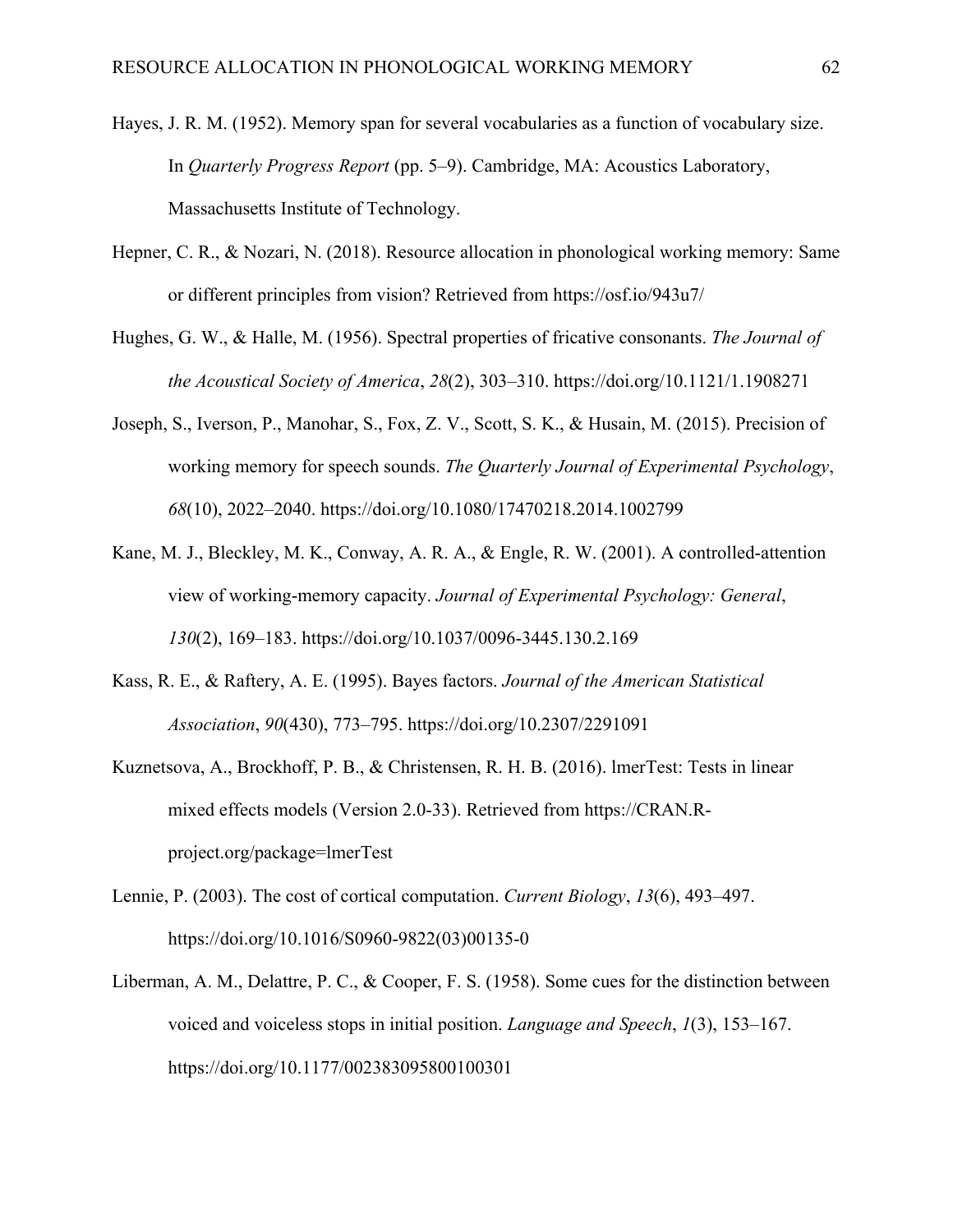- Liberman, A. M., Delattre, P. C., Cooper, F. S., & Gerstman, L. J. (1954). The role of consonantvowel transitions in the perception of the stop and nasal consonants. *Psychological Monographs: General and Applied*, *68*(8), 1–13. https://doi.org/10.1037/h0093673
- Liberman, A. M., Harris, K. S., Hoffman, H. S., & Griffith, B. C. (1957). The discrimination of speech sounds within and across phoneme boundaries. *Journal of Experimental Psychology*, *54*(5), 358–368. https://doi.org/10.1037/h0044417
- Lisman, J. E., & Idiart, M. A. (1995). Storage of  $7 + / -2$  short-term memories in oscillatory subcycles. *Science*, *267*(5203), 1512–1515. https://doi.org/10.1126/science.7878473
- Ma, W. J. (2018). Problematic usage of the Zhang and Luck mixture model. *BioRxiv*, 268961. https://doi.org/10.1101/268961
- Ma, W. J., Beck, J. M., Latham, P. E., & Pouget, A. (2006). Bayesian inference with probabilistic population codes. *Nature Neuroscience*, *9*(11), 1432–1438. https://doi.org/10.1038/nn1790
- Ma, W. J., Husain, M., & Bays, P. M. (2014). Changing concepts of working memory. *Nature Neuroscience*, *17*(3), 347–356. https://doi.org/10.1038/nn.3655
- Majerus, S., Cowan, N., Péters, F., Van Calster, L., Phillips, C., & Schrouff, J. (2016). Crossmodal decoding of neural patterns associated with working memory: Evidence for attention-based accounts of working memory. *Cerebral Cortex*, *26*(1), 166–179. https://doi.org/10.1093/cercor/bhu189
- Majerus, S., D'Argembeau, A., Martinez Perez, T., Belayachi, S., Van der Linden, M., Collette, F., … Maquet, P. (2009). The commonality of neural networks for verbal and visual short-term memory. *Journal of Cognitive Neuroscience*, *22*(11), 2570–2593. https://doi.org/10.1162/jocn.2009.21378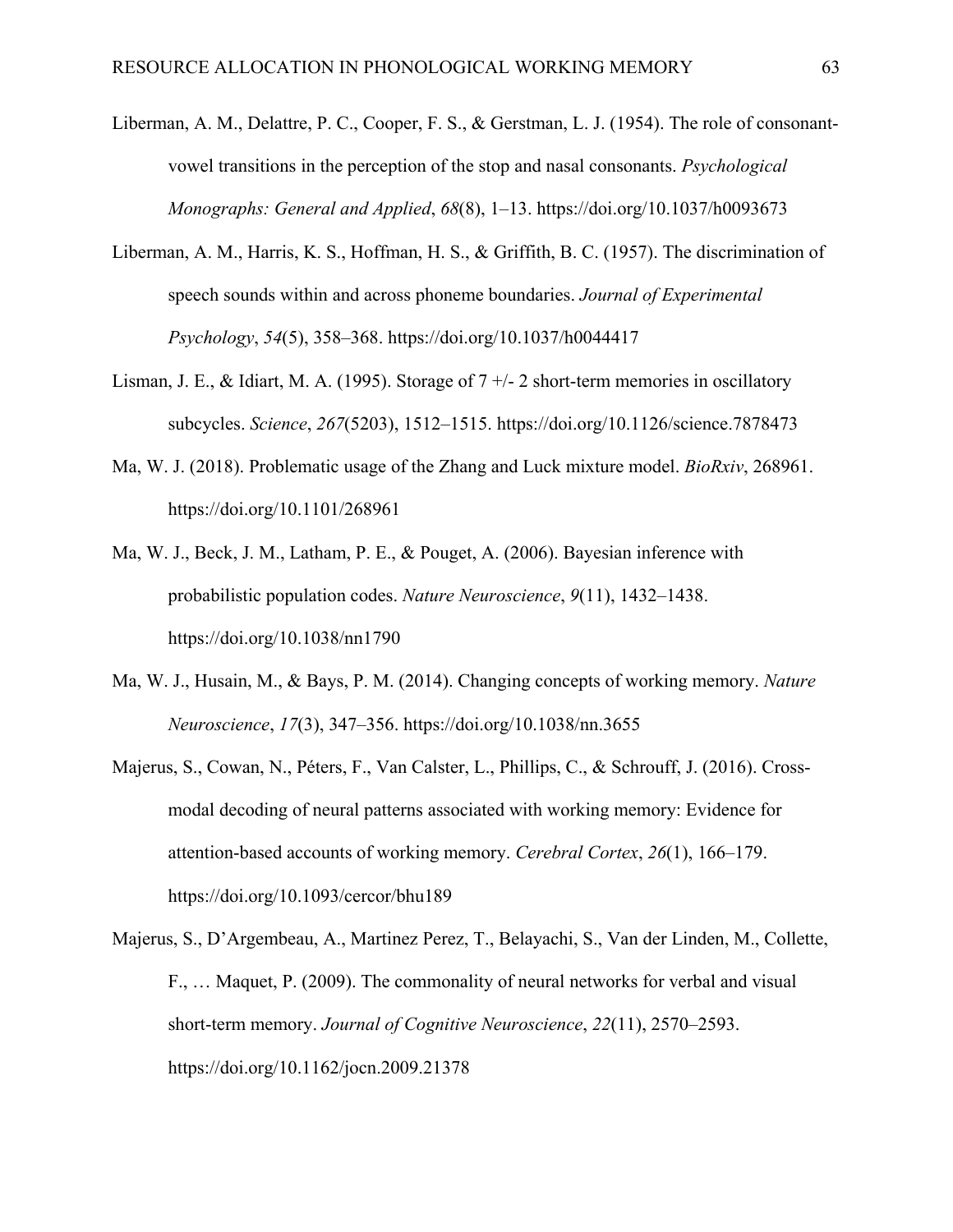Majerus, S., Péters, F., Bouffier, M., Cowan, N., & Phillips, C. (2017). The dorsal attention network reflects both encoding load and top–down control during working memory. *Journal of Cognitive Neuroscience*, *30*(2), 144–159.

https://doi.org/10.1162/jocn\_a\_01195

- Martin, R. C., Wu, D., Freedman, M., Jackson, E. F., & Lesch, M. (2003). An event-related fMRI investigation of phonological versus semantic short-term memory. *Journal of Neurolinguistics*, *16*(4), 341–360. https://doi.org/10.1016/S0911-6044(03)00025-3
- Massaro, D. W., & Cohen, M. M. (1983). Categorical or continuous speech perception: A new test. *Speech Communication*, *2*(1), 15–35. https://doi.org/10.1016/0167-6393(83)90061-4
- Matthey, L., Bays, P. M., & Dayan, P. (2015). A probabilistic palimpsest model of visual shortterm memory. *PLOS Computational Biology*, *11*(1), e1004003. https://doi.org/10.1371/journal.pcbi.1004003
- McAdams, C. J., & Maunsell, J. H. R. (1999). Effects of attention on orientation-tuning functions of single neurons in macaque cortical area V4. *Journal of Neuroscience*, *19*(1), 431–441.
- McDonnell, J. V., Martin, J. B., Markant, D. B., Coenen, A., Rich, A. S., & Gureckis, T. M. (2016). psiTurk (Version 2.1.6). Retrieved from https://github.com/NYUCCL/psiTurk
- Miller, G. A. (1956). The magical number seven, plus or minus two: Some limits on our capacity for processing information. *Psychological Review*, *63*(2), 81–97. https://doi.org/10.1037/h0043158
- Nairne, J. S. (1990). A feature model of immediate memory. *Memory & Cognition*, *18*(3), 251– 269. https://doi.org/10.3758/BF03213879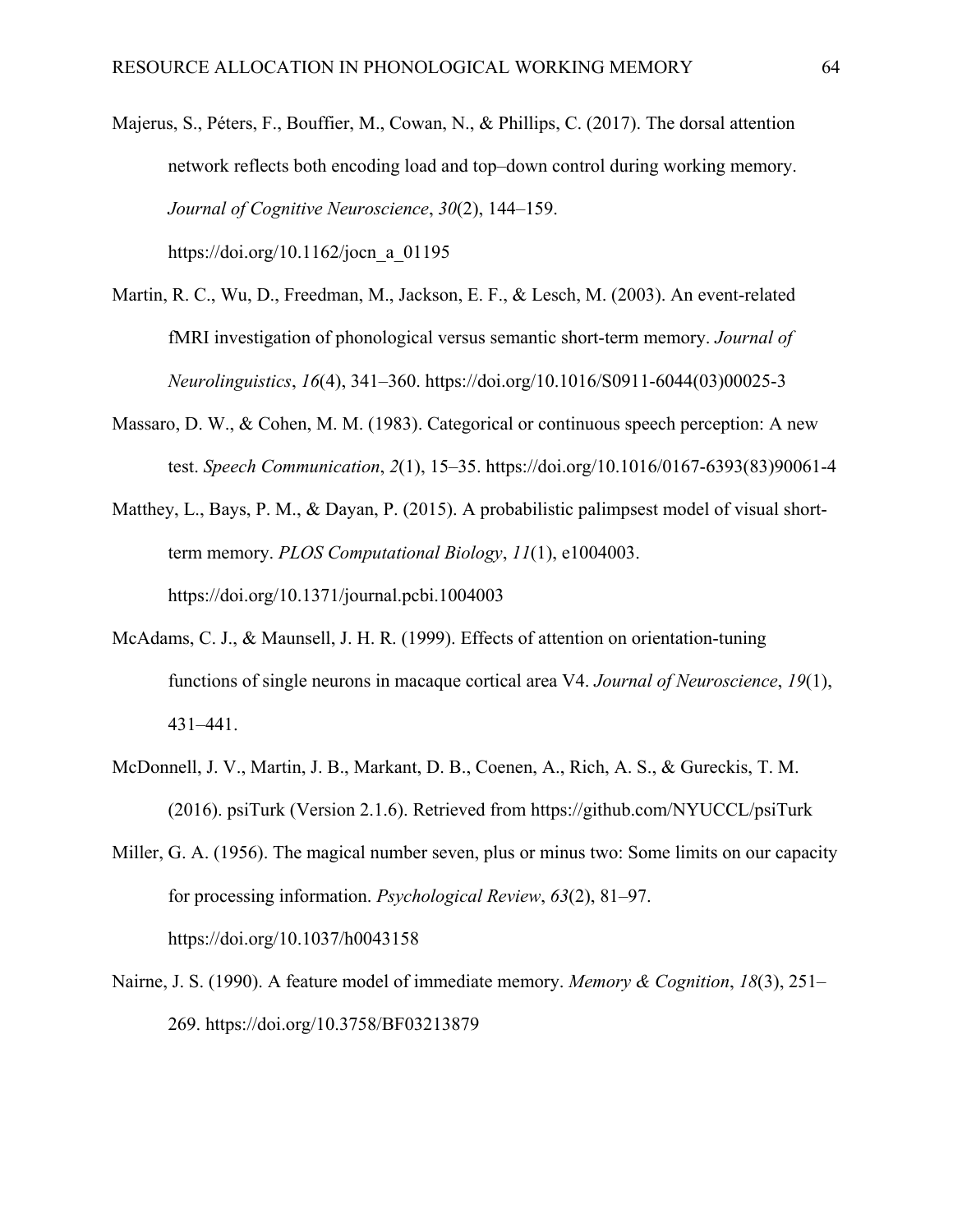- Niebuhr, O., & Kohler, K. J. (2011). Perception of phonetic detail in the identification of highly reduced words. *Journal of Phonetics*, *39*(3), 319–329. https://doi.org/10.1016/j.wocn.2010.12.003
- Nozari, N., & Dell, G. S. (2012). Feature migration in time: Reflection of selective attention on speech errors. *Journal of Experimental Psychology: Learning, Memory, and Cognition*, *38*(4), 1084–1090. https://doi.org/10.1037/a0026933
- Nozari, N., & Novick, J. (2017). Monitoring and control in language production. *Current Directions in Psychological Science*, *26*(5), 403–410. https://doi.org/10.1177/0963721417702419
- Nozari, N., & Thompson-Schill, S. L. (2013). More attention when speaking: Does it help or does it hurt? *Neuropsychologia*, *51*(13), 2770–2780. https://doi.org/10.1016/j.neuropsychologia.2013.08.019
- Oberauer, K., Farrell, S., Jarrold, C., & Lewandowsky, S. (2016). What limits working memory capacity? *Psychological Bulletin*, *142*(7), 758–799. https://doi.org/10.1037/bul0000046
- Oberauer, K., & Kliegl, R. (2006). A formal model of capacity limits in working memory. *Journal of Memory and Language*, *55*(4), 601–626. https://doi.org/10.1016/j.jml.2006.08.009
- Oberauer, K., & Lin, H.-Y. (2017). An interference model of visual working memory. *Psychological Review*, *124*(1), 21–59. https://doi.org/10.1037/rev0000044
- O'Connor, J. D., Gerstman, L. J., Liberman, A. M., Delattre, P. C., & Cooper, F. S. (1957). Acoustic cues for the perception of initial /w, j, r, l/ in English. *WORD*, *13*(1), 24–43. https://doi.org/10.1080/00437956.1957.11659626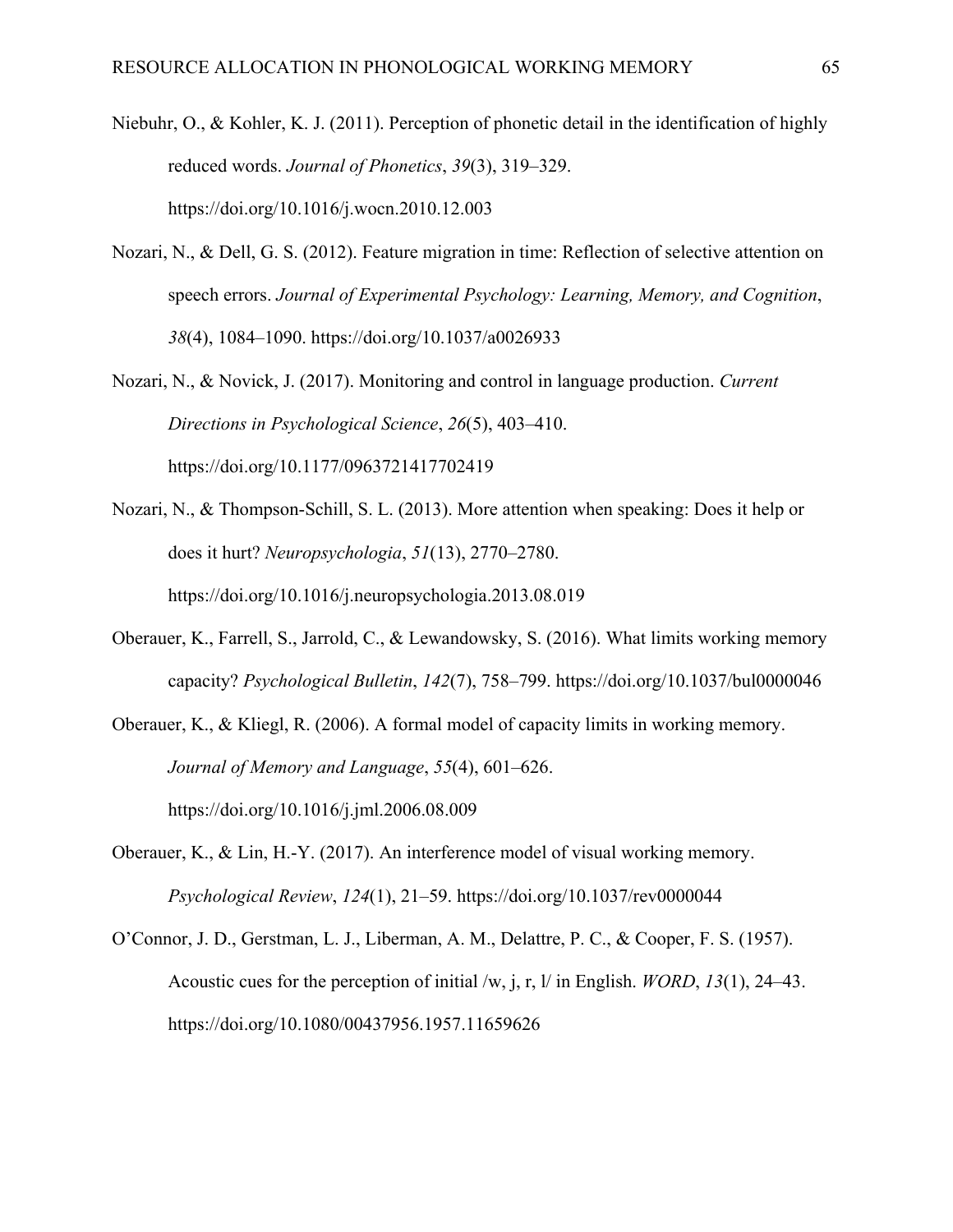- Olson, A., Romani, C., & Caramazza, A. (2010). Analysis and interpretation of serial position data. *Cognitive Neuropsychology*, *27*(2), 134–151. https://doi.org/10.1080/02643294.2010.504580
- Orhan, A. E., & Ma, W. J. (2015). Neural population coding of multiple stimuli. *Journal of Neuroscience*, *35*(9), 3825–3841. https://doi.org/10.1523/JNEUROSCI.4097-14.2015

Page, M. P. A., & Norris, D. (1998). The primacy model: A new model of immediate serial recall. *Psychological Review*, *105*(4), 761–781. https://doi.org/10.1037/0033- 295X.105.4.761-781

- Pertzov, Y., Bays, P. M., Joseph, S., & Husain, M. (2013). Rapid forgetting prevented by retrospective attention cues. *Journal of Experimental Psychology: Human Perception and Performance*, *39*(5), 1224–1231. https://doi.org/10.1037/a0030947
- R Core Team. (2017). R: A language and environment for statistical computing (Version 3.4.1). Vienna, Austria: R Foundation for Statistical Computing. Retrieved from https://www.Rproject.org/
- Rottschy, C., Langner, R., Dogan, I., Reetz, K., Laird, A. R., Schulz, J. B., … Eickhoff, S. B. (2012). Modelling neural correlates of working memory: A coordinate-based metaanalysis. *NeuroImage*, *60*(1), 830–846. https://doi.org/10.1016/j.neuroimage.2011.11.050
- Sanger, T. D. (1996). Probability density estimation for the interpretation of neural population codes. *Journal of Neurophysiology*, *76*(4), 2790–2793. https://doi.org/10.1152/jn.1996.76.4.2790
- Saults, J. S., & Cowan, N. (2007). A central capacity limit to the simultaneous storage of visual and auditory arrays in working memory. *Journal of Experimental Psychology: General*, *136*(4), 663–684. https://doi.org/10.1037/0096-3445.136.4.663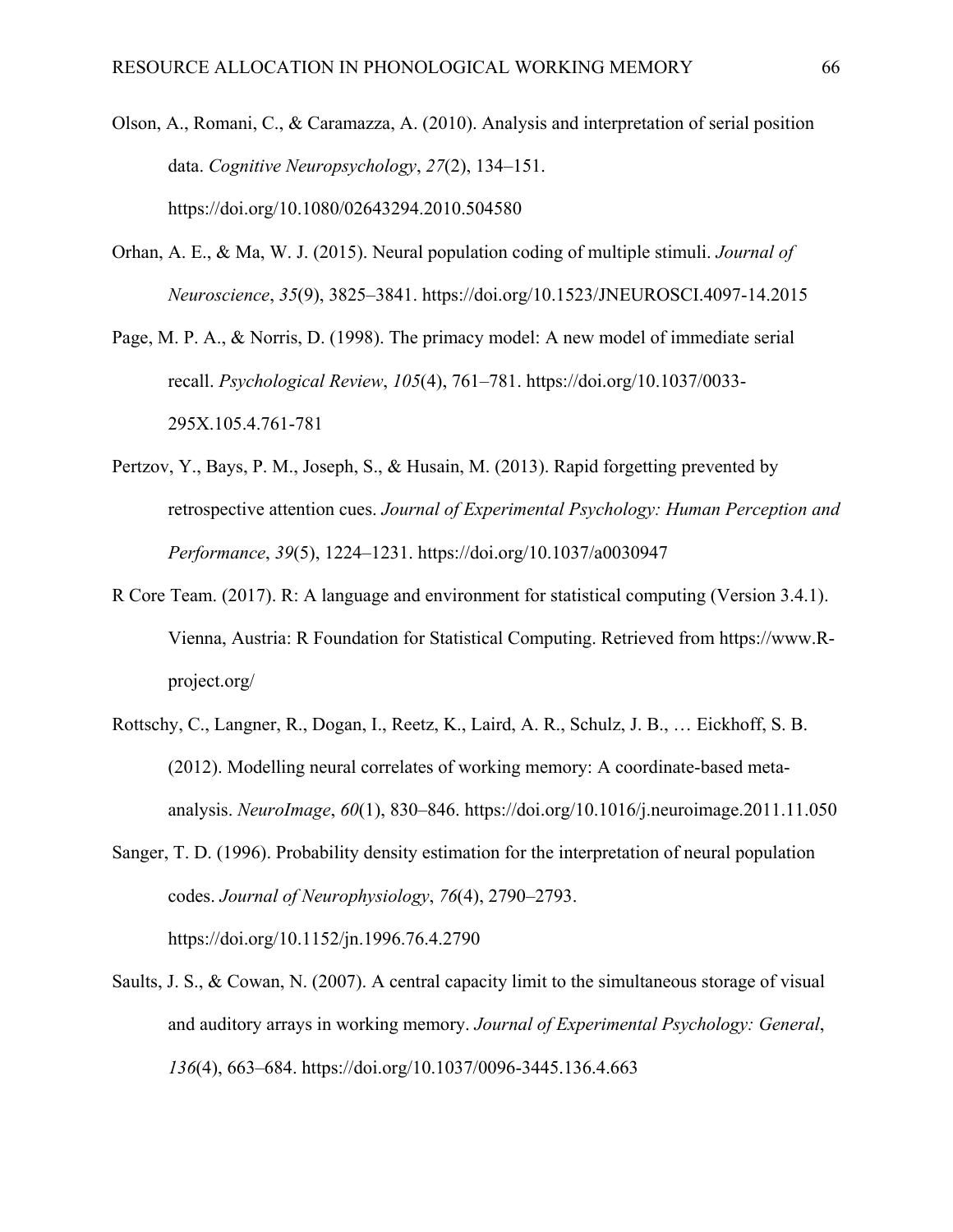- Schneegans, S., & Bays, P. M. (2016). No fixed item limit in visuospatial working memory. *Cortex*, *83*, 181–193. https://doi.org/10.1016/j.cortex.2016.07.021
- Schneegans, S., & Bays, P. M. (2017). Neural architecture for feature binding in visual working memory. *Journal of Neuroscience*, *37*(14), 3913–3925. https://doi.org/10.1523/JNEUROSCI.3493-16.2017
- Schouten, B., Gerrits, E., & van Hessen, A. (2003). The end of categorical perception as we know it. *Speech Communication*, *41*(1), 71–80. https://doi.org/10.1016/S0167- 6393(02)00094-8
- Schurgin, M. W., Wixted, J. T., & Brady, T. F. (2018). Psychophysical scaling reveals a unified theory of visual memory strength. *BioRxiv*, 325472. https://doi.org/10.1101/325472
- Shah, P., & Miyake, A. (1996). The separability of working memory resources for spatial thinking and language processing: An individual differences approach. *Journal of Experimental Psychology: General*, *125*(1), 4–27. https://doi.org/10.1037/0096- 3445.125.1.4
- Shattuck-Hufnagel, S., & Klatt, D. H. (1979). The limited use of distinctive features and markedness in speech production: Evidence from speech error data. *Journal of Verbal Learning and Verbal Behavior*, *18*(1), 41–55. https://doi.org/10.1016/S0022- 5371(79)90554-1
- Shivde, G., & Thompson-Schill, S. L. (2004). Dissociating semantic and phonological maintenance using fMRI. *Cognitive, Affective, & Behavioral Neuroscience*, *4*(1), 10–19. https://doi.org/10.3758/CABN.4.1.10
- Sperling, G. (1960). The information available in brief visual presentations. *Psychological Monographs: General and Applied*, *74*(11), 1–29. https://doi.org/10.1037/h0093759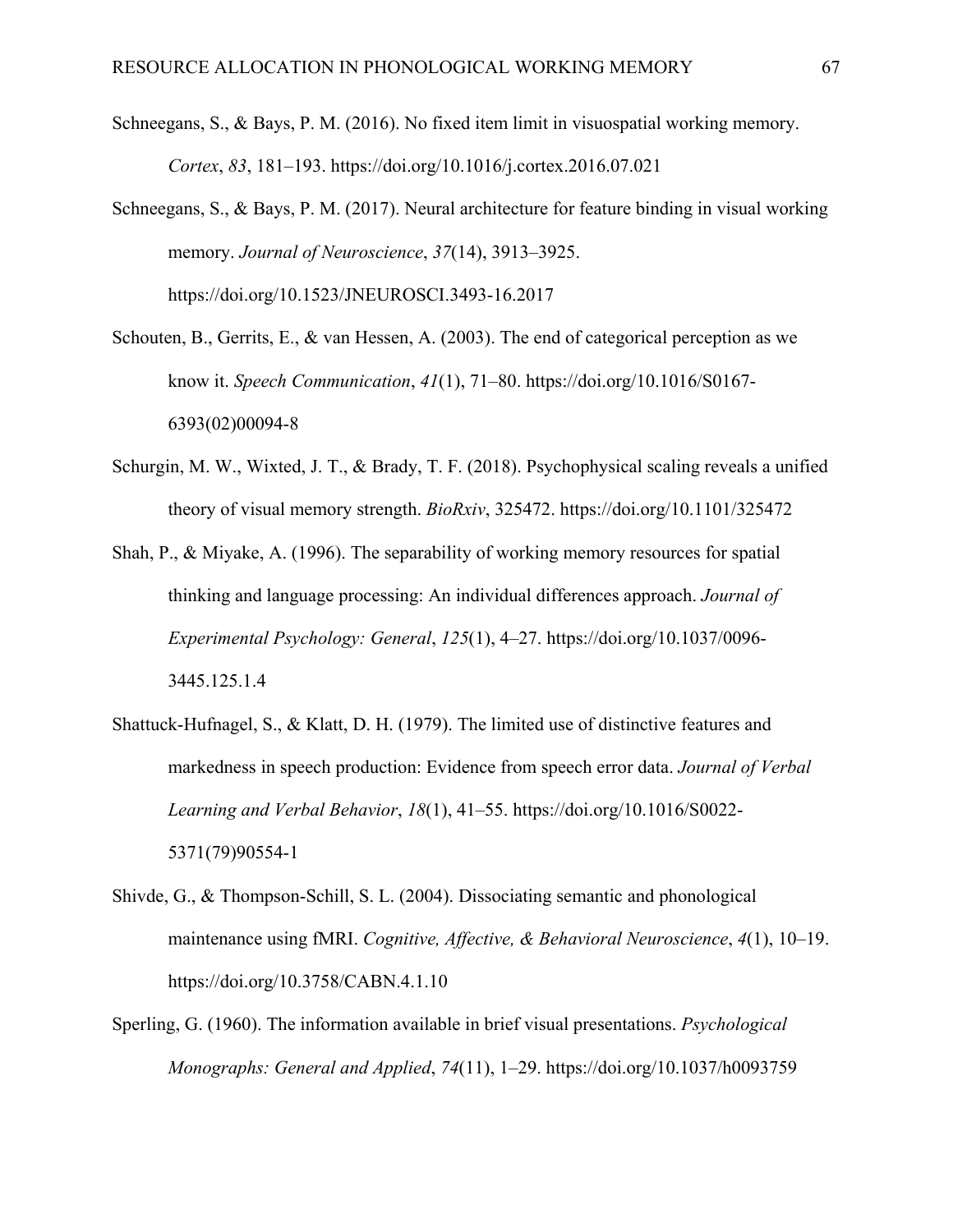- Stevens, K. N. (2002). Toward a model for lexical access based on acoustic landmarks and distinctive features. *The Journal of the Acoustical Society of America*, *111*(4), 1872– 1891. https://doi.org/10.1121/1.1458026
- Todd, J. J., & Marois, R. (2004). Capacity limit of visual short-term memory in human posterior parietal cortex. *Nature*, *428*(6984), 751–754. https://doi.org/10.1038/nature02466
- van den Berg, R., Awh, E., & Ma, W. J. (2014). Factorial comparison of working memory models. *Psychological Review*, *121*(1), 124–149. https://doi.org/10.1037/a0035234
- van den Berg, R., & Ma, W. J. (2018). A resource-rational theory of set size effects in human visual working memory. *ELife*, *7*. https://doi.org/10.7554/eLife.34963
- van den Berg, R., Shin, H., Chou, W.-C., George, R., & Ma, W. J. (2012). Variability in encoding precision accounts for visual short-term memory limitations. *Proceedings of the National Academy of Sciences*, *109*(22), 8780–8785.

https://doi.org/10.1073/pnas.1117465109

- Vogel, E. K., & Machizawa, M. G. (2004). Neural activity predicts individual differences in visual working memory capacity. *Nature*, *428*(6984), 748–751. https://doi.org/10.1038/nature02447
- Wager, T. D., & Smith, E. E. (2003). Neuroimaging studies of working memory: A metaanalysis. *Cognitive, Affective, & Behavioral Neuroscience*, *3*(4), 255–274. https://doi.org/10.3758/CABN.3.4.255
- Wilken, P., & Ma, W. J. (2004). A detection theory account of change detection. *Journal of Vision*, *4*(12), 11. https://doi.org/10.1167/4.12.11
- Winn, M. B. (2014). Praat Scripts. Retrieved October 4, 2016, from http://www.mattwinn.com/praat.html